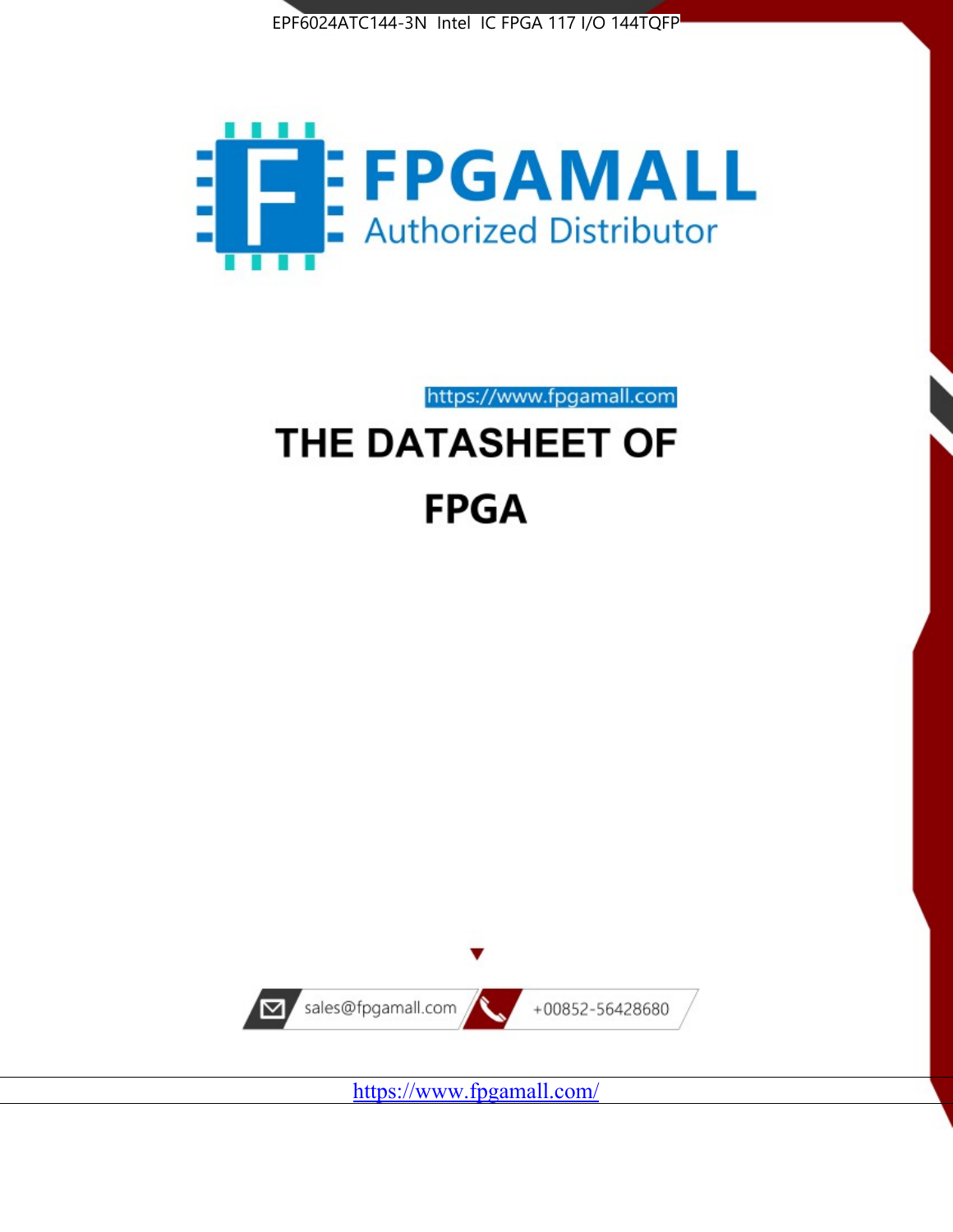

# **FLEX 6000 Programmable Logic Device Family**

#### **March 2001, ver. 4.1 Data Sheet**

**Features...** ■ Provides an ideal low-cost, programmable alternative to highvolume gate array applications and allows fast design changes during prototyping or design testing

- Product features
	- Register-rich, look-up table- (LUT-) based architecture
		- OptiFLEX® architecture that increases device area efficiency
	- Typical gates ranging from 5,000 to 24,000 gates (see Table 1)
	- Built-in low-skew clock distribution tree
	- 100% functional testing of all devices; test vectors or scan chains are not required
- System-level features
	- In-circuit reconfigurability (ICR) via external configuration device or intelligent controller
	- 5.0-V devices are fully compliant with peripheral component interconnect Special Interest Group (PCI SIG) *PCI Local Bus Specification, Revision 2.2*
	- Built-in Joint Test Action Group (JTAG) boundary-scan test (BST) circuitry compliant with IEEE Std. 1149.1-1990, available without consuming additional device logic
	- MultiVolt™ I/O interface operation, allowing a device to bridge between systems operating at different voltages
	- Low power consumption (typical specification less than 0.5 mA in standby mode)
	- 3.3-V devices support hot-socketing

| <b>Table 1. FLEX 6000 Device Features</b> |                 |                |                 |                 |  |  |  |
|-------------------------------------------|-----------------|----------------|-----------------|-----------------|--|--|--|
| <b>Feature</b>                            | <b>EPF6010A</b> | <b>EPF6016</b> | <b>EPF6016A</b> | <b>EPF6024A</b> |  |  |  |
| Typical gates (1)                         | 10,000          | 16,000         | 16,000          | 24,000          |  |  |  |
| Logic elements (LEs)                      | 880             | 1,320          | 1,320           | 1,960           |  |  |  |
| Maximum I/O pins                          | 102             | 204            | 171             | 218             |  |  |  |
| Supply voltage $(V_{C C INT})$            | 3.3V            | 5.0V           | 3.3 V           | 3.3 V           |  |  |  |

*Note:*

(1) The embedded IEEE Std. 1149.1 JTAG circuitry adds up to 14,000 gates in addition to the listed typical gates.

#### **Altera Corporation 1**

A-DS-F6000-04.1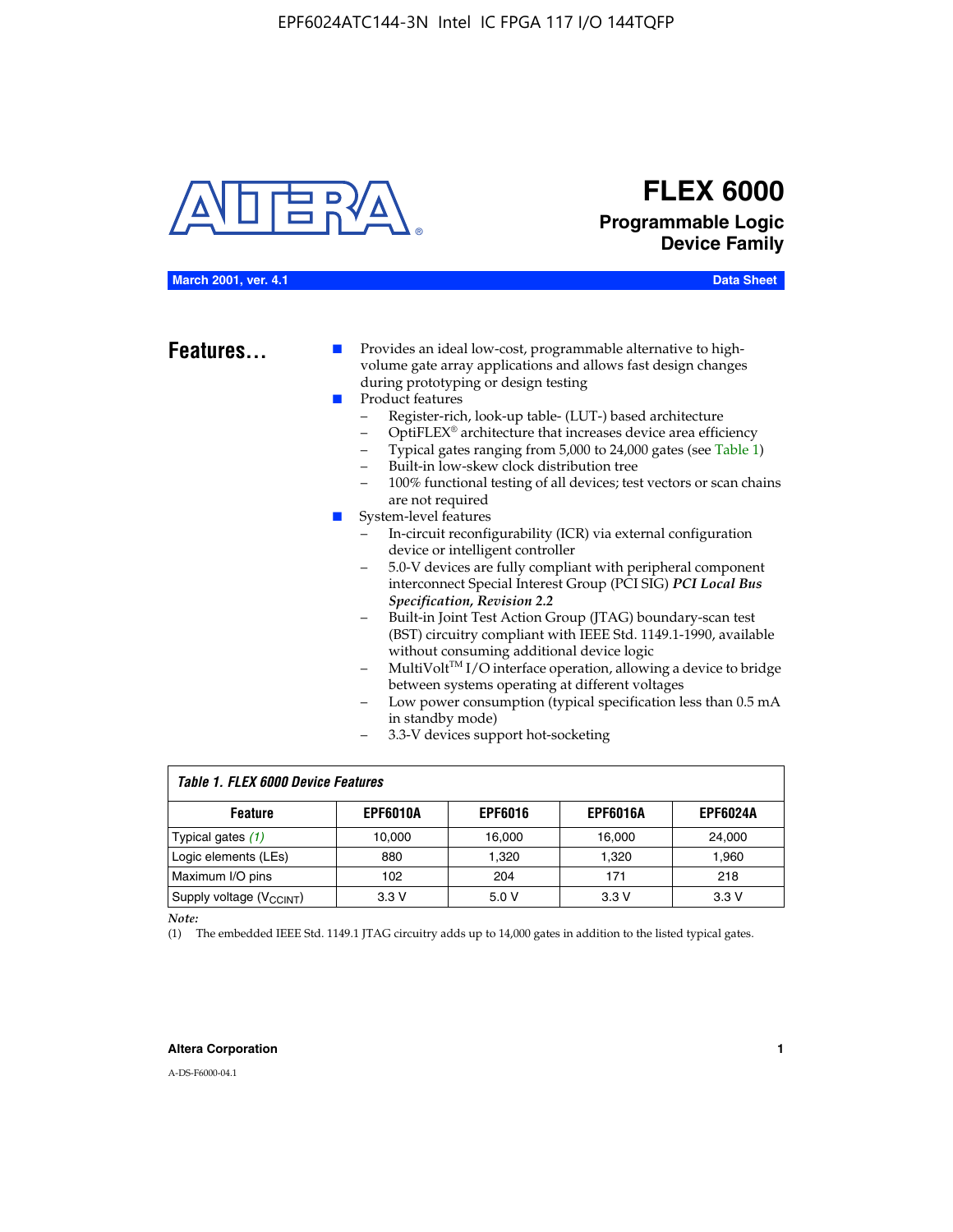| and More<br><b>Features</b> | <b>COL</b><br><b>CONTRACTOR</b> | Powerful I/O pins<br>Individual tri-state output enable control for each pin<br>Programmable output slew-rate control to reduce switching<br>noise<br>Fast path from register to I/O pin for fast clock-to-output time<br>Flexible interconnect<br>FastTrack® Interconnect continuous routing structure for fast,<br>predictable interconnect delays<br>Dedicated carry chain that implements arithmetic functions such<br>as fast adders, counters, and comparators (automatically used by<br>software tools and megafunctions)<br>Dedicated cascade chain that implements high-speed, high-fan-<br>-<br>in logic functions (automatically used by software tools and |
|-----------------------------|---------------------------------|------------------------------------------------------------------------------------------------------------------------------------------------------------------------------------------------------------------------------------------------------------------------------------------------------------------------------------------------------------------------------------------------------------------------------------------------------------------------------------------------------------------------------------------------------------------------------------------------------------------------------------------------------------------------|
|                             |                                 | megafunctions)<br>Tri-state emulation that implements internal tri-state networks<br>-<br>Four low-skew global paths for clock, clear, preset, or logic<br>-<br>signals                                                                                                                                                                                                                                                                                                                                                                                                                                                                                                |
|                             | $\mathbb{R}^n$                  | Software design support and automatic place-and-route provided by<br>Altera's development system for Windows-based PCs, Sun<br>SPARCstations, and HP 9000 Series 700/800                                                                                                                                                                                                                                                                                                                                                                                                                                                                                               |
|                             | ш                               | Flexible package options<br>Available in a variety of packages with 100 to 256 pins, including<br>-<br>the innovative FineLine BGA™ packages (see Table 2)<br>SameFrame <sup>™</sup> pin-compatibility (with other FLEX <sup>®</sup> 6000 devices)<br>-<br>across device densities and pin counts<br>Thin quad flat pack (TQFP), plastic quad flat pack (PQFP), and<br>-<br>ball-grid array (BGA) packages (see Table 2)<br>Footprint- and pin-compatibility with other FLEX 6000 devices<br>in the same package                                                                                                                                                       |
|                             | L.                              | Additional design entry and simulation support provided by<br>EDIF 200 and 300 netlist files, the library of parameterized modules<br>(LPM), Verilog HDL, VHDL, DesignWare components, and other<br>interfaces to popular EDA tools from manufacturers such as<br>Cadence, Exemplar Logic, Mentor Graphics, OrCAD, Synopsys,<br>Synplicity, VeriBest, and Viewlogic                                                                                                                                                                                                                                                                                                    |

| Table 2. FLEX 6000 Package Options & I/O Pin Count |                          |                                  |                               |                        |                               |                |                                   |
|----------------------------------------------------|--------------------------|----------------------------------|-------------------------------|------------------------|-------------------------------|----------------|-----------------------------------|
| <b>Device</b>                                      | $100-Pin$<br><b>TQFP</b> | $100-Pin$<br><b>FineLine BGA</b> | <b>144-Pin</b><br><b>TOFP</b> | 208-Pin<br><b>POFP</b> | <b>240-Pin</b><br><b>POFP</b> | 256-Pin<br>BGA | $256$ -pin<br><b>FineLine BGA</b> |
| EPF6010A                                           | 71                       |                                  | 102                           |                        |                               |                |                                   |
| EPF6016                                            |                          |                                  | 117                           | 171                    | 199                           | 204            |                                   |
| <b>EPF6016A</b>                                    | 81                       | 81                               | 117                           | 171                    |                               |                | 171                               |
| EPF6024A                                           |                          |                                  | 117                           | 171                    | 199                           | 218            | 219                               |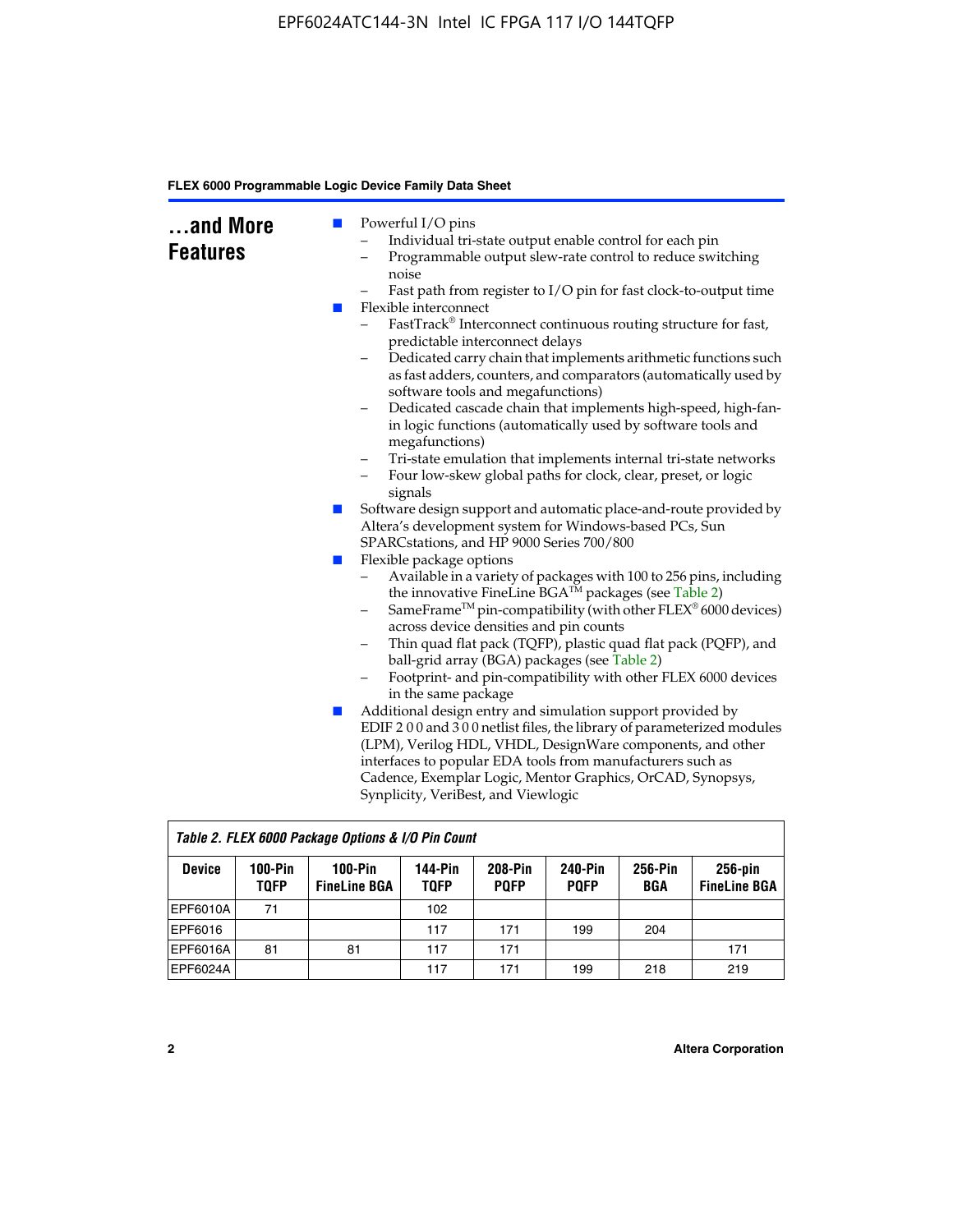| General<br><b>Description</b> | The Altera® FLEX 6000 programmable logic device (PLD) family provides<br>a low-cost alternative to high-volume gate array designs. FLEX 6000<br>devices are based on the OptiFLEX architecture, which minimizes die size<br>while maintaining high performance and routability. The devices have<br>reconfigurable SRAM elements, which give designers the flexibility to<br>quickly change their designs during prototyping and design testing.<br>Designers can also change functionality during operation via in-circuit<br>reconfiguration. |
|-------------------------------|-------------------------------------------------------------------------------------------------------------------------------------------------------------------------------------------------------------------------------------------------------------------------------------------------------------------------------------------------------------------------------------------------------------------------------------------------------------------------------------------------------------------------------------------------|
|                               | FLEX 6000 devices are reprogrammable, and they are 100% tested prior to<br>shipment. As a result, designers are not required to generate test vectors<br>for fault coverage purposes, allowing them to focus on simulation and<br>design verification. In addition, the designer does not need to manage<br>inventories of different gate array designs. FLEX 6000 devices are<br>configured on the board for the specific functionality required.                                                                                              |
|                               | Table 3 shows FLEX 6000 performance for some common designs. All<br>performance values shown were obtained using Synopsys DesignWare or<br>LPM functions. Special design techniques are not required to implement<br>the applications; the designer simply infers or instantiates a function in a<br>Verilog HDL, VHDL, Altera Hardware Description Language (AHDL), or<br>schematic design file.                                                                                                                                               |

| <b>Table 3. FLEX 6000 Device Performance for Common Designs</b> |                 |                    |                   |                   |            |  |
|-----------------------------------------------------------------|-----------------|--------------------|-------------------|-------------------|------------|--|
| Application                                                     | <b>LEs Used</b> | <b>Performance</b> | <b>Units</b>      |                   |            |  |
|                                                                 |                 | -1 Speed<br>Grade  | -2 Speed<br>Grade | -3 Speed<br>Grade |            |  |
| 16-bit loadable counter                                         | 16              | 172                | 153               | 133               | <b>MHz</b> |  |
| 16-bit accumulator                                              | 16              | 172                | 153               | 133               | <b>MHz</b> |  |
| 24-bit accumulator                                              | 24              | 136                | 123               | 108               | <b>MHz</b> |  |
| 16-to-1 multiplexer (pin-to-pin) (1)                            | 10              | 12.1               | 13.4              | 16.6              | ns         |  |
| $16 \times 16$ multiplier with a 4-stage pipeline               | 592             | 84                 | 67                | 58                | MHz        |  |

*Note:*

(1) This performance value is measured as a pin-to-pin delay.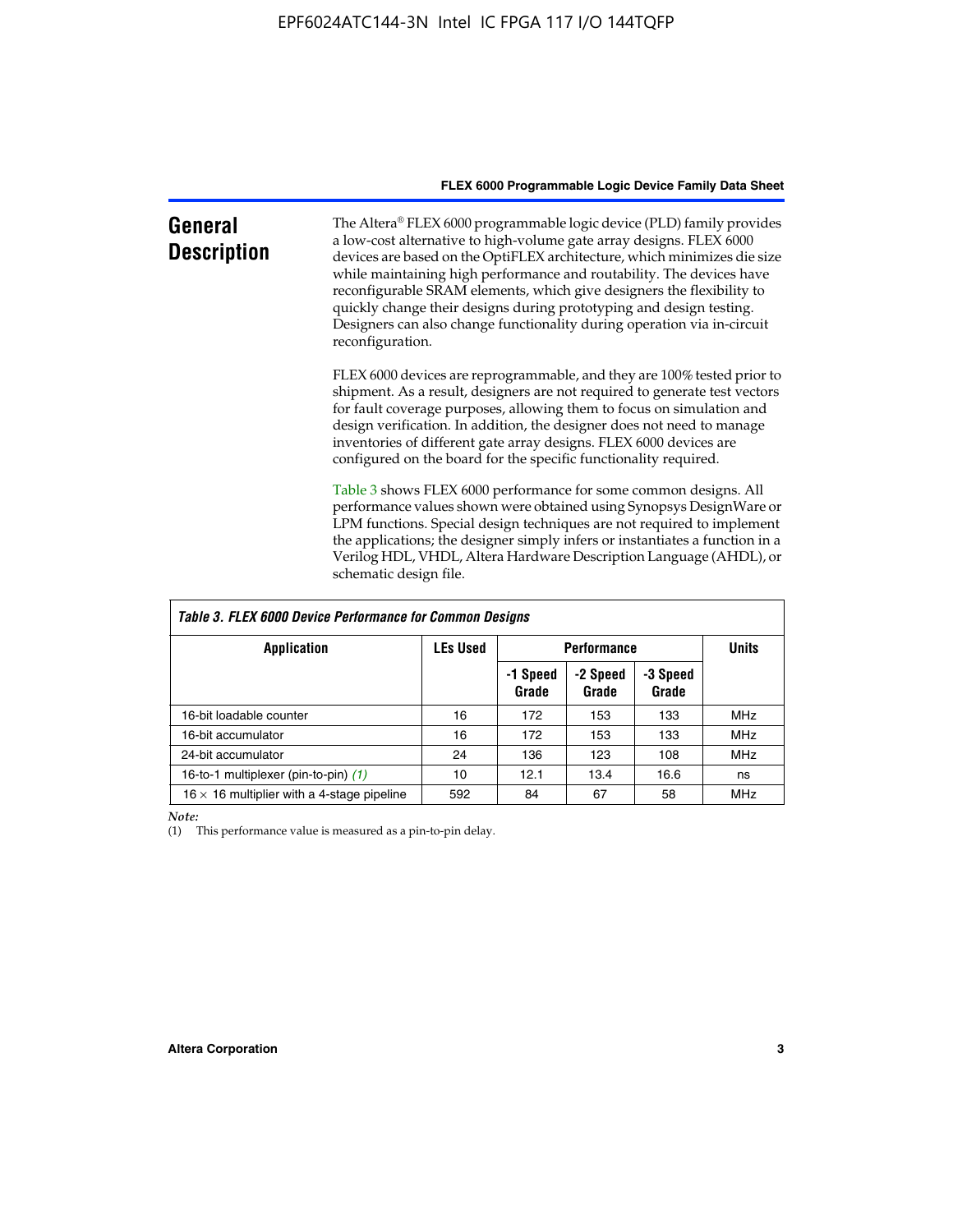| Table 4. FLEX 6000 Device Performance for Complex Designs<br>Note $(1)$ |                 |                    |                   |                   |                  |
|-------------------------------------------------------------------------|-----------------|--------------------|-------------------|-------------------|------------------|
| <b>Application</b>                                                      | <b>LEs Used</b> | <b>Performance</b> |                   |                   | <b>Units</b>     |
|                                                                         |                 | -1 Speed<br>Grade  | -2 Speed<br>Grade | -3 Speed<br>Grade |                  |
| 8-bit, 16-tap parallel finite impulse response<br>(FIR) filter          | 599             | 94                 | 80                | 72                | <b>MSPS</b>      |
| 8-bit, 512-point fast Fourier transform (FFT)<br>function               | 1.182           | 75<br>63           | 89<br>53          | 109<br>43         | μS<br><b>MHz</b> |
| a16450 universal asynchronous<br>receiver/transmitter (UART)            | 487             | 36                 | 30                | 25                | <b>MHz</b>       |
| PCI bus target with zero wait states                                    | 609             | 56                 | 49                | 42                | <b>MHz</b>       |

Table 4 shows FLEX 6000 performance for more complex designs.

*Note:*

(1) The applications in this table were created using Altera MegaCore<sup>TM</sup> functions.

FLEX 6000 devices are supported by Altera development systems; a single, integrated package that offers schematic, text (including AHDL), and waveform design entry, compilation and logic synthesis, full simulation and worst-case timing analysis, and device configuration. The Altera software provides EDIF 2 0 0 and 3 0 0, LPM, VHDL, Verilog HDL, and other interfaces for additional design entry and simulation support from other industry-standard PC- and UNIX workstation-based EDA tools.

The Altera software works easily with common gate array EDA tools for synthesis and simulation. For example, the Altera software can generate Verilog HDL files for simulation with tools such as Cadence Verilog-XL. Additionally, the Altera software contains EDA libraries that use devicespecific features such as carry chains which are used for fast counter and arithmetic functions. For instance, the Synopsys Design Compiler library supplied with the Altera development systems include DesignWare functions that are optimized for the FLEX 6000 architecture.

The Altera development system runs on Windows-based PCs, Sun SPARCstations, and HP 9000 Series 700/800.

f See the *[MAX+PLUS II Programmable Logic Development System & Software](http://www.altera.com/literature/ds/dsmii.pdf)  [Data Sheet](http://www.altera.com/literature/ds/dsmii.pdf)* and the *[Quartus Programmable Logic Development System &](http://www.altera.com/literature/ds/quartus.pdf)  [Software Data Sheet](http://www.altera.com/literature/ds/quartus.pdf)* for more information.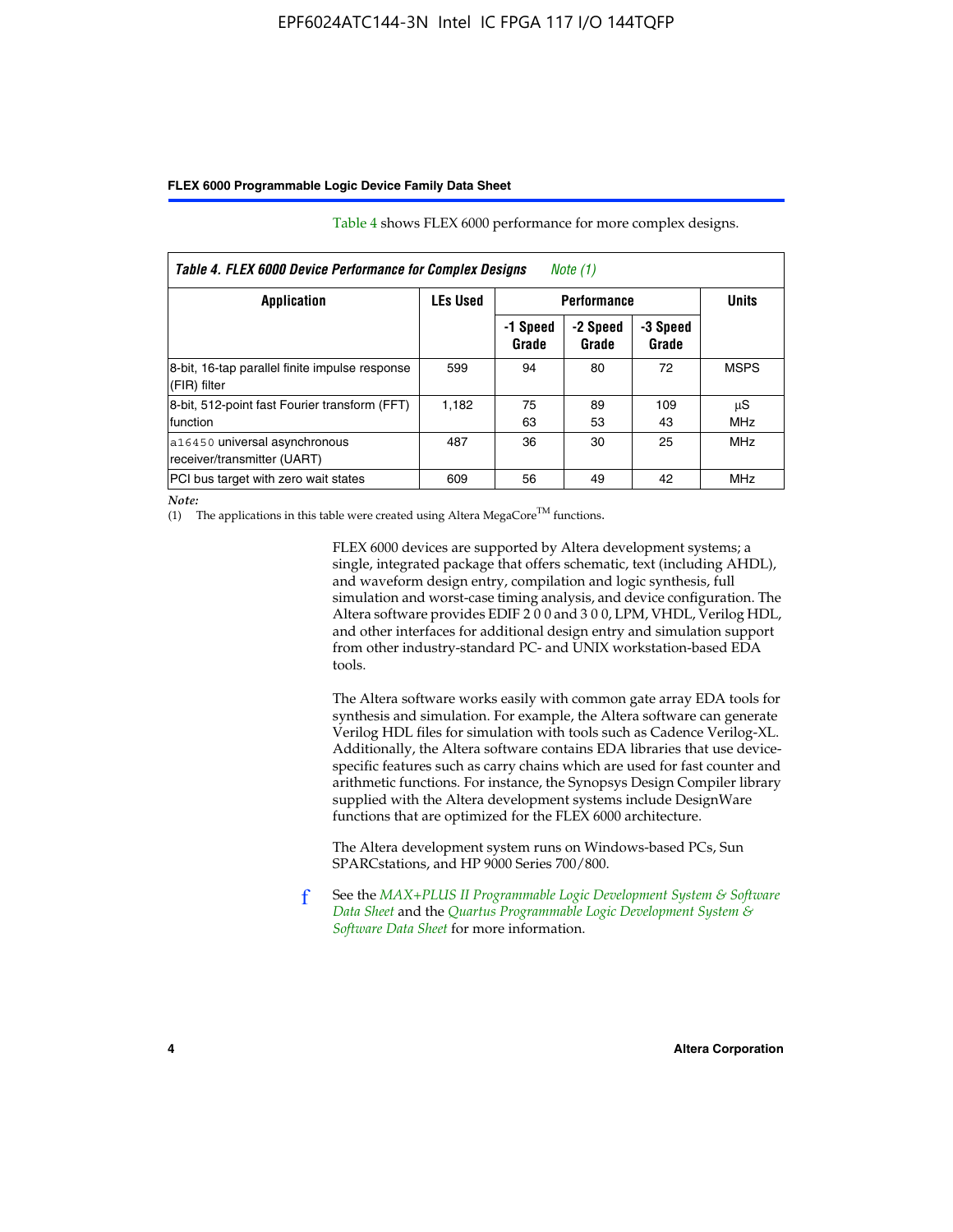| <b>Functional</b><br><b>Description</b> | The FLEX 6000 OptiFLEX architecture consists of logic elements (LEs).<br>Each LE includes a 4-input look-up table (LUT), which can implement any<br>4-input function, a register, and dedicated paths for carry and cascade<br>chain functions. Because each LE contains a register, a design can be easily<br>pipelined without consuming more LEs. The specified gate count for<br>FLEX 6000 devices includes all LUTs and registers.                                                                                                                                                                                                                                                                                                          |
|-----------------------------------------|--------------------------------------------------------------------------------------------------------------------------------------------------------------------------------------------------------------------------------------------------------------------------------------------------------------------------------------------------------------------------------------------------------------------------------------------------------------------------------------------------------------------------------------------------------------------------------------------------------------------------------------------------------------------------------------------------------------------------------------------------|
|                                         | LEs are combined into groups called logic array blocks (LABs); each LAB<br>contains 10 LEs. The Altera software automatically places related LEs into<br>the same LAB, minimizing the number of required interconnects. Each<br>LAB can implement a medium-sized block of logic, such as a counter or<br>multiplexer.                                                                                                                                                                                                                                                                                                                                                                                                                            |
|                                         | Signal interconnections within FLEX 6000 devices—and to and from<br>device pins—are provided via the routing structure of the FastTrack<br>Interconnect. The routing structure is a series of fast, continuous row and<br>column channels that run the entire length and width of the device. Any<br>LE or pin can feed or be fed by any other LE or pin via the FastTrack<br>Interconnect. See "FastTrack Interconnect" on page 17 of this data sheet<br>for more information.                                                                                                                                                                                                                                                                  |
|                                         | Each I/O pin is fed by an I/O element (IOE) located at the end of each row<br>and column of the FastTrack Interconnect. Each IOE contains a<br>bidirectional I/O buffer. Each IOE is placed next to an LAB, where it can<br>be driven by the local interconnect of that LAB. This feature allows fast<br>clock-to-output times of less than 8 ns when a pin is driven by any of the<br>10 LEs in the adjacent LAB. Also, any LE can drive any pin via the row and<br>column interconnect. I/O pins can drive the LE registers via the row and<br>column interconnect, providing setup times as low as 2 ns and hold times<br>of 0 ns. IOEs provide a variety of features, such as JTAG BST support,<br>slew-rate control, and tri-state buffers. |
|                                         | Figure 1 shows a block diagram of the FLEX 6000 OptiFLEX architecture.<br>Each group of ten LEs is combined into an LAB, and the LABs are<br>arranged into rows and columns. The LABs are interconnected by the<br>FastTrack Interconnect. IOEs are located at the end of each FastTrack<br>Interconnect row and column.                                                                                                                                                                                                                                                                                                                                                                                                                         |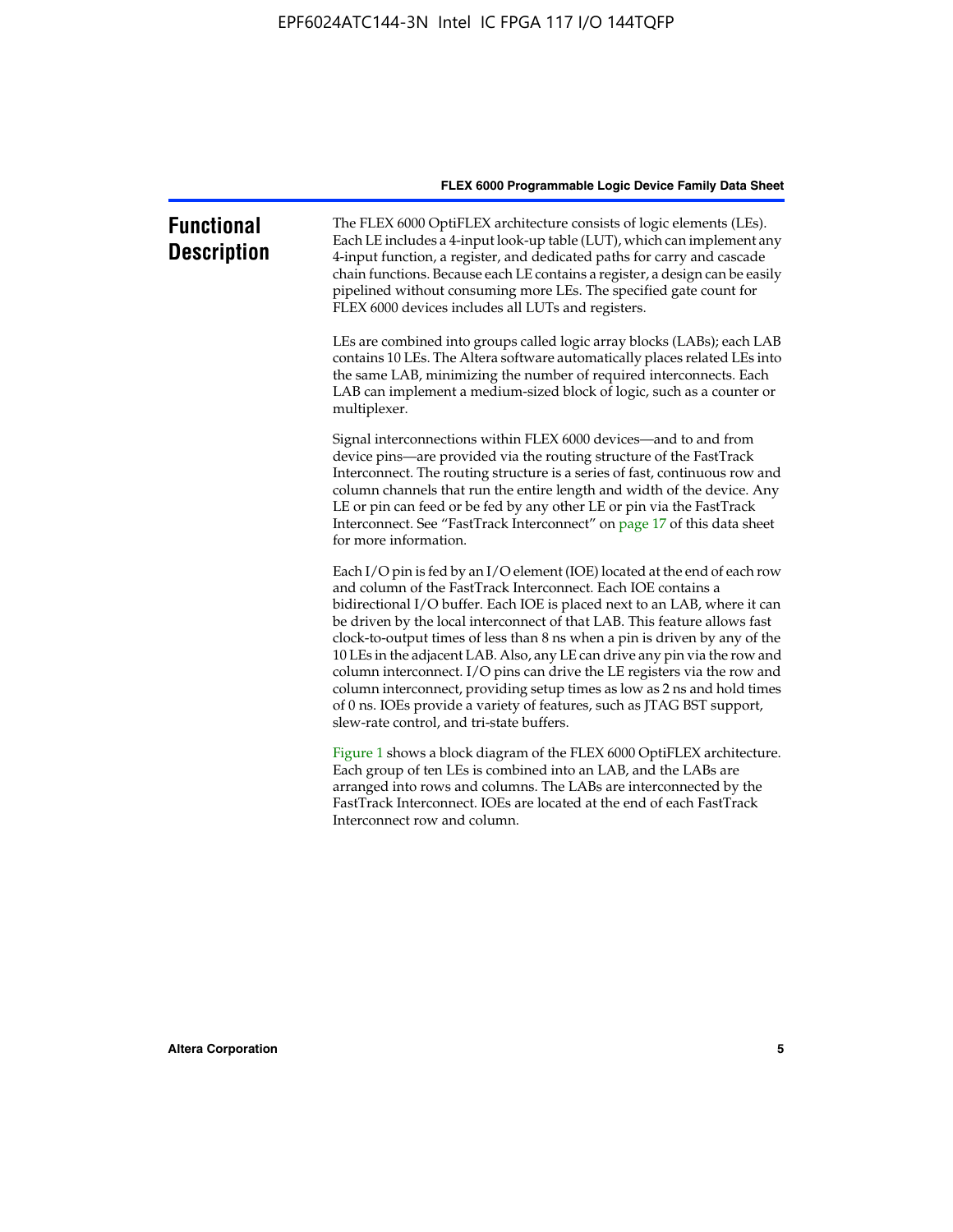

FLEX 6000 devices provide four dedicated, global inputs that drive the control inputs of the flipflops to ensure efficient distribution of highspeed, low-skew control signals. These inputs use dedicated routing channels that provide shorter delays and lower skews than the FastTrack Interconnect. These inputs can also be driven by internal logic, providing an ideal solution for a clock divider or an internally generated asynchronous clear signal that clears many registers in the device. The dedicated global routing structure is built into the device, eliminating the need to create a clock tree.

#### **Logic Array Block**

An LAB consists of ten LEs, their associated carry and cascade chains, the LAB control signals, and the LAB local interconnect. The LAB provides the coarse-grained structure of the FLEX 6000 architecture, and facilitates efficient routing with optimum device utilization and high performance.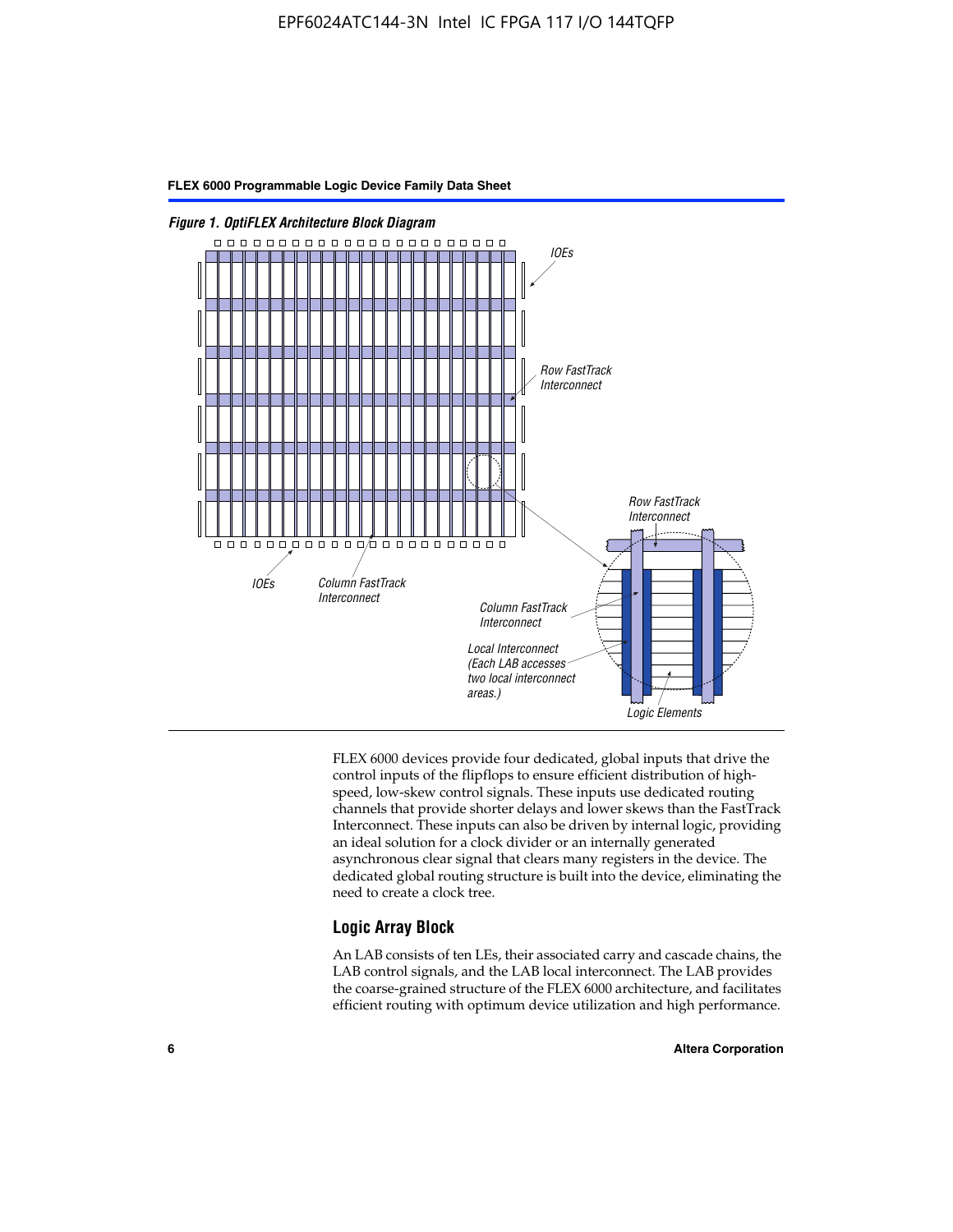The interleaved LAB structure—an innovative feature of the FLEX 6000 architecture—allows each LAB to drive two local interconnects. This feature minimizes the use of the FastTrack Interconnect, providing higher performance. An LAB can drive 20 LEs in adjacent LABs via the local interconnect, which maximizes fitting flexibility while minimizing die size. See Figure 2.



In most designs, the registers only use global clock and clear signals. However, in some cases, other clock or asynchronous clear signals are needed. In addition, counters may also have synchronous clear or load signals. In a design that uses non-global clock and clear signals, inputs from the first LE in an LAB are re-routed to drive the control signals for that LAB. See Figure 3.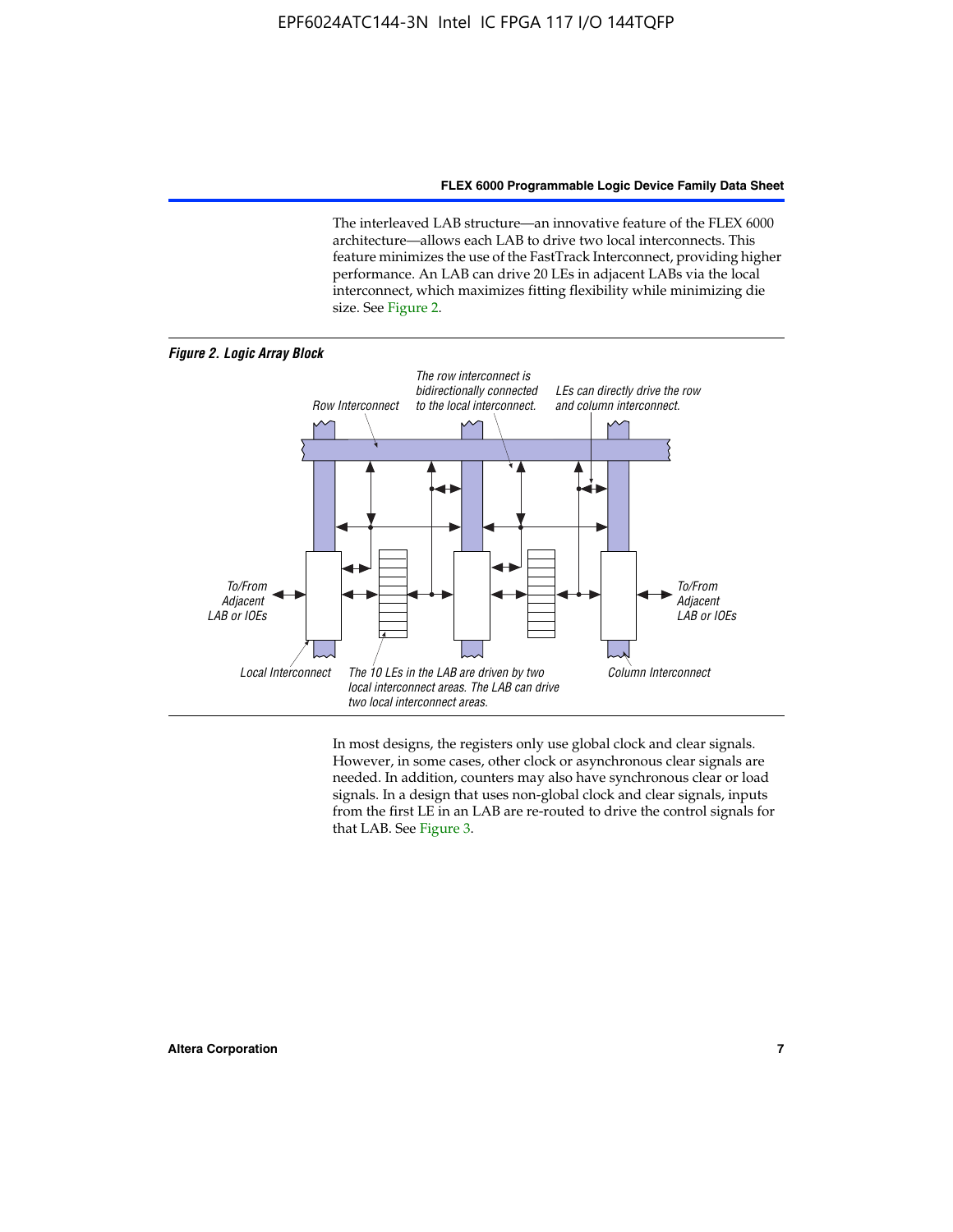#### *Figure 3. LAB Control Signals*



#### **Logic Element**

An LE, the smallest unit of logic in the FLEX 6000 architecture, has a compact size that provides efficient logic usage. Each LE contains a fourinput LUT, which is a function generator that can quickly implement any function of four variables. An LE contains a programmable flipflop, carry and cascade chains. Additionally, each LE drives both the local and the FastTrack Interconnect. See Figure 4.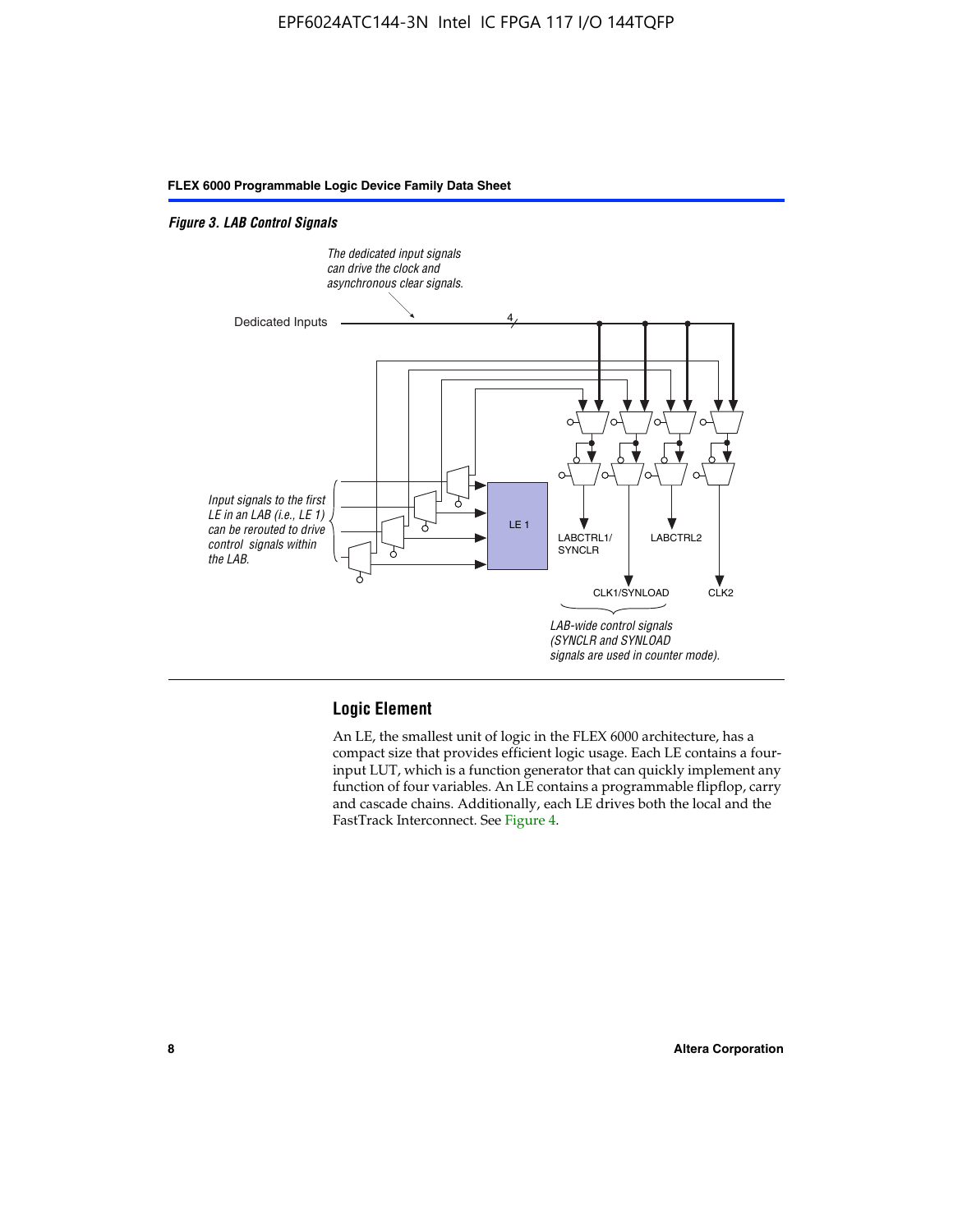

*Figure 4. Logic Element*

The programmable flipflop in the LE can be configured for D, T, JK, or SR operation. The clock and clear control signals on the flipflop can be driven by global signals, general-purpose I/O pins, or any internal logic. For combinatorial functions, the flipflop is bypassed and the output of the LUT drives the outputs of the LE. The LE output can drive both the local interconnect and the FastTrack Interconnect.

**FLEX 6000 Programmable Logic Device Family Data Sheet**

The FLEX 6000 architecture provides two types of dedicated high-speed data paths that connect adjacent LEs without using local interconnect paths: carry chains and cascade chains. A carry chain supports high-speed arithmetic functions such as counters and adders, while a cascade chain implements wide-input functions such as equivalent comparators with minimum delay. Carry and cascade chains connect LEs 2 through 10 in an LAB and all LABs in the same half of the row. Because extensive use of carry and cascade chains can reduce routing flexibility, these chains should be limited to speed-critical portions of a design.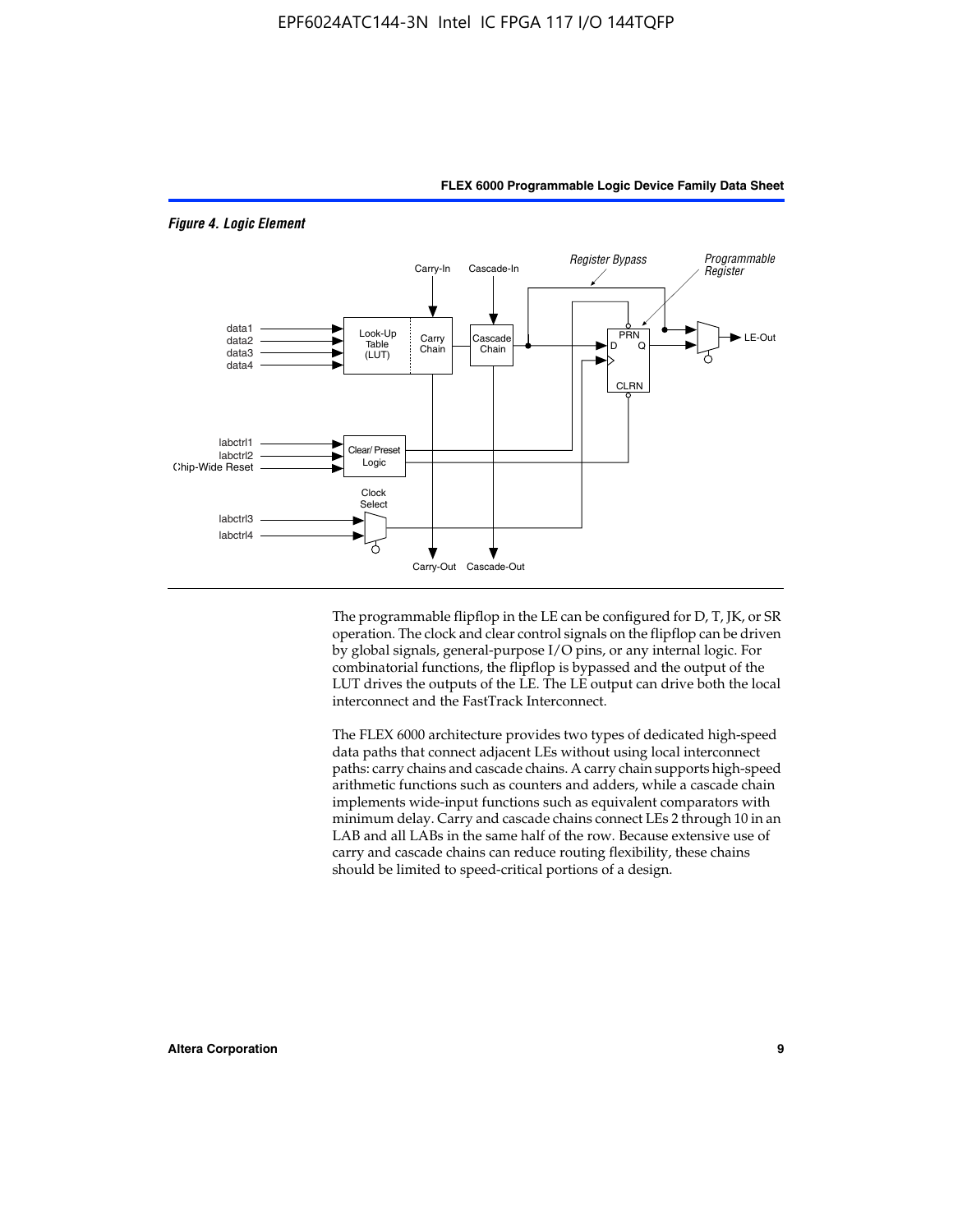#### *Carry Chain*

The carry chain provides a very fast (0.1 ns) carry-forward function between LEs. The carry-in signal from a lower-order bit drives forward into the higher-order bit via the carry chain, and feeds into both the LUT and the next portion of the carry chain. This feature allows the FLEX 6000 architecture to implement high-speed counters, adders, and comparators of arbitrary width. Carry chain logic can be created automatically by the Altera software during design processing, or manually by the designer during design entry. Parameterized functions such as LPM and DesignWare functions automatically take advantage of carry chains for the appropriate functions.

Because the first LE of each LAB can generate control signals for that LAB, the first LE in each LAB is not included in carry chains. In addition, the inputs of the first LE in each LAB may be used to generate synchronous clear and load enable signals for counters implemented with carry chains.

Carry chains longer than nine LEs are implemented automatically by linking LABs together. For enhanced fitting, a long carry chain skips alternate LABs in a row. A carry chain longer than one LAB skips either from an even-numbered LAB to another even-numbered LAB, or from an odd-numbered LAB to another odd-numbered LAB. For example, the last LE of the first LAB in a row carries to the second LE of the third LAB in the row. In addition, the carry chain does not cross the middle of the row. For instance, in the EPF6016 device, the carry chain stops at the 11th LAB in a row and a new carry chain begins at the 12th LAB.

Figure 5 shows how an *n*-bit full adder can be implemented in  $n + 1$  LEs with the carry chain. One portion of the LUT generates the sum of two bits using the input signals and the carry-in signal; the sum is routed to the output of the LE. Although the register can be bypassed for simple adders, it can be used for an accumulator function. Another portion of the LUT and the carry chain logic generates the carry-out signal, which is routed directly to the carry-in signal of the next-higher-order bit. The final carry-out signal is routed to an LE, where it is driven onto the FastTrack Interconnect.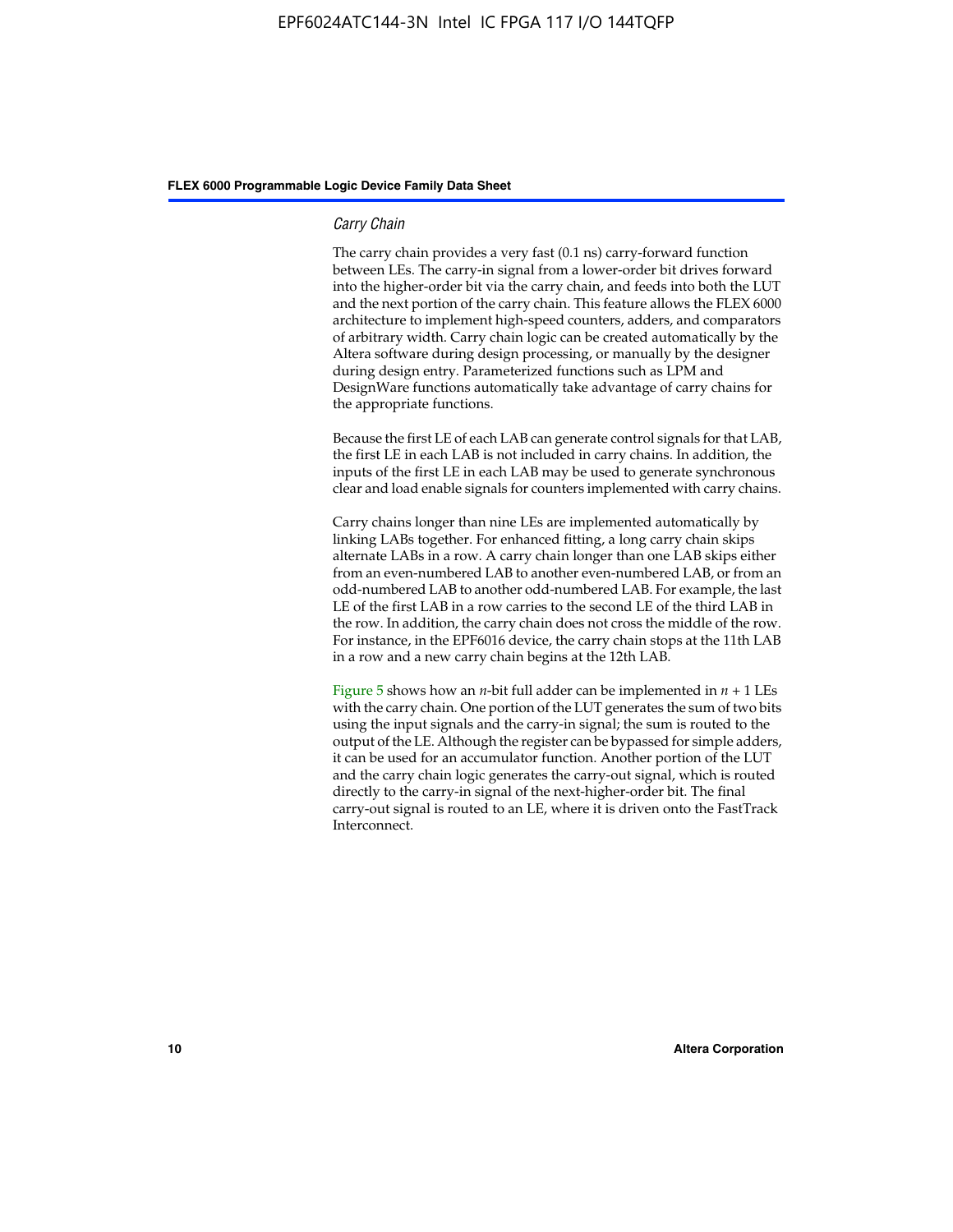

*Figure 5. Carry Chain Operation*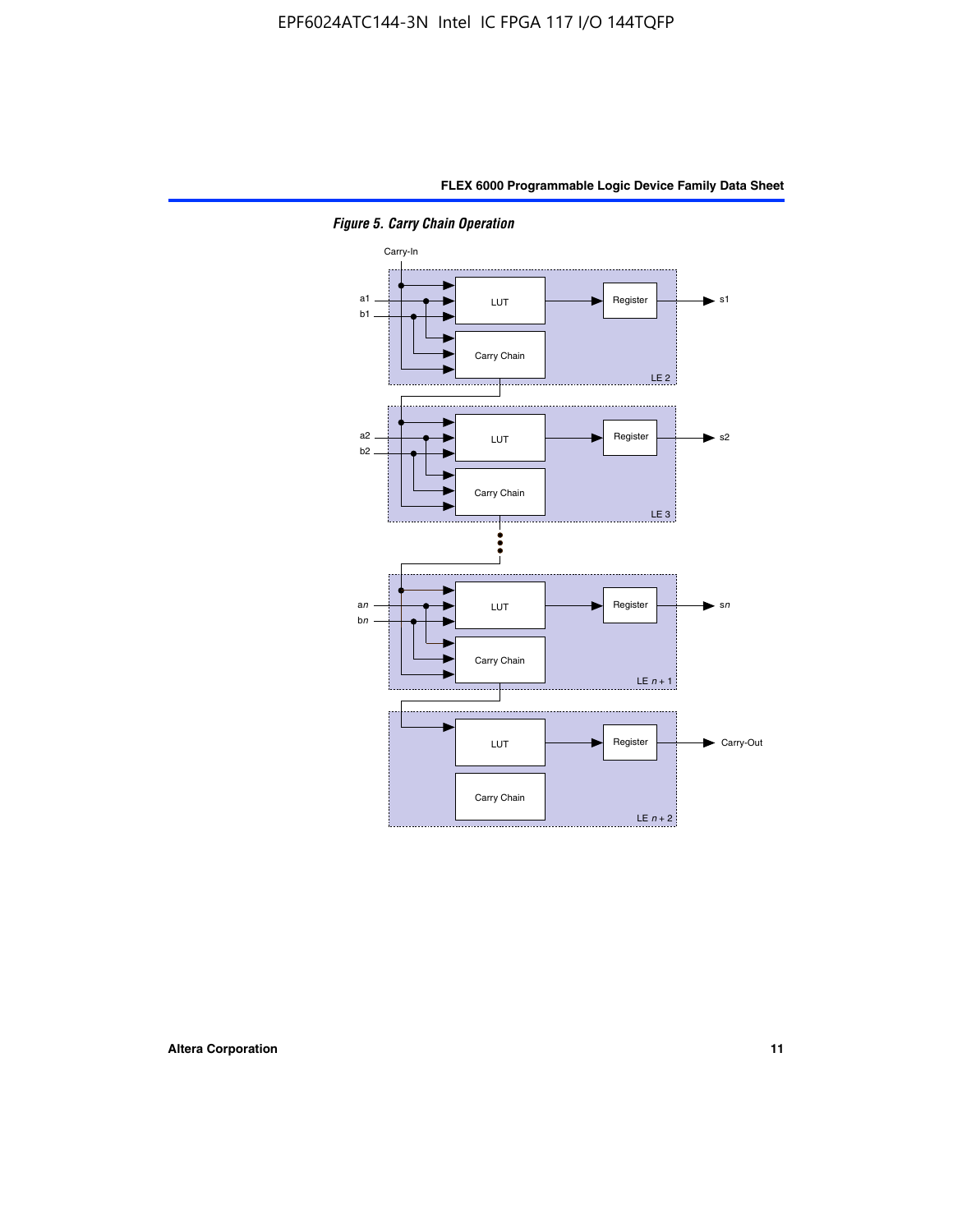#### *Cascade Chain*

The cascade chain enables the FLEX 6000 architecture to implement very wide fan-in functions. Adjacent LUTs can be used to implement portions of the function in parallel; the cascade chain serially connects the intermediate values. The cascade chain can use a logical AND or logical OR gate (via De Morgan's inversion) to connect the outputs of adjacent LEs. Each additional LE provides four more inputs to the effective width of a function, with a delay as low as 0.5 ns per LE. Cascade chain logic can be created automatically by the Altera software during design processing, or manually by the designer during design entry. Parameterized functions such as LPM and DesignWare functions automatically take advantage of cascade chains for the appropriate functions.

A cascade chain implementing an AND gate can use the register in the last LE; a cascade chain implementing an OR gate cannot use this register because of the inversion required to implement the OR gate.

Because the first LE of an LAB can generate control signals for that LAB, the first LE in each LAB is not included in cascade chains. Moreover, cascade chains longer than nine bits are automatically implemented by linking several LABs together. For easier routing, a long cascade chain skips every other LAB in a row. A cascade chain longer than one LAB skips either from an even-numbered LAB to another even-numbered LAB, or from an odd-numbered LAB to another odd-numbered LAB. For example, the last LE of the first LAB in a row cascades to the second LE of the third LAB. The cascade chain does not cross the center of the row. For example, in an EPF6016 device, the cascade chain stops at the 11th LAB in a row and a new cascade chain begins at the 12th LAB.

Figure 6 shows how the cascade function can connect adjacent LEs to form functions with a wide fan-in. In this example, functions of 4*n* variables are implemented with *n* LEs. The cascade chain requires 3.4 ns to decode a 16-bit address.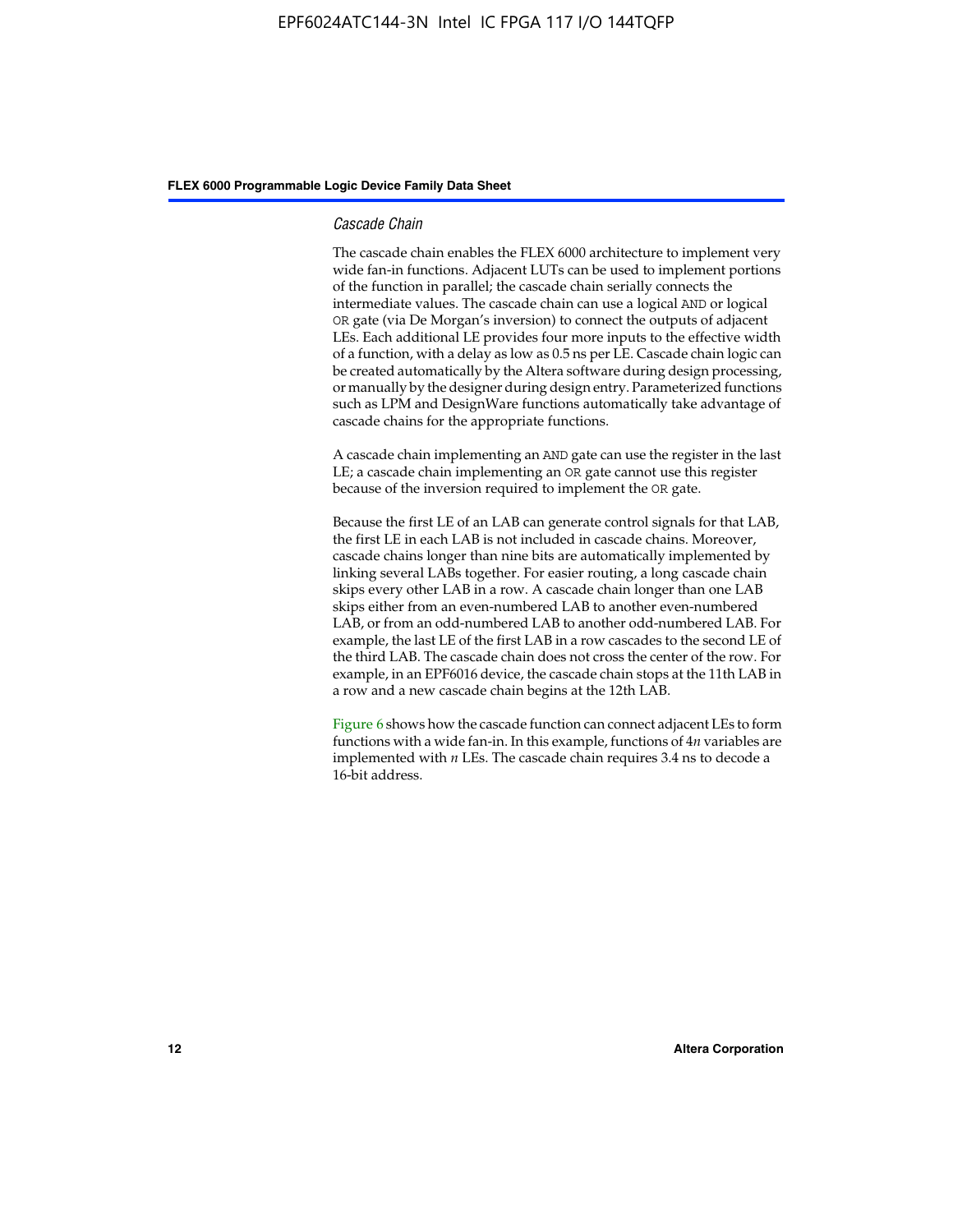

#### *LE Operating Modes*

The FLEX 6000 LE can operate in one of the following three modes:

- Normal mode
- Arithmetic mode
- Counter mode

Each of these modes uses LE resources differently. In each mode, seven available inputs to the LE—the four data inputs from the LAB local interconnect, the feedback from the programmable register, and the carry-in and cascade-in from the previous LE—are directed to different destinations to implement the desired logic function. LAB-wide signals provide clock, asynchronous clear, synchronous clear, and synchronous load control for the register. The Altera software, in conjunction with parameterized functions such as LPM and DesignWare functions, automatically chooses the appropriate mode for common functions such as counters, adders, and multipliers. If required, the designer can also create special-purpose functions to use an LE operating mode for optimal performance.

Figure 7 shows the LE operating modes.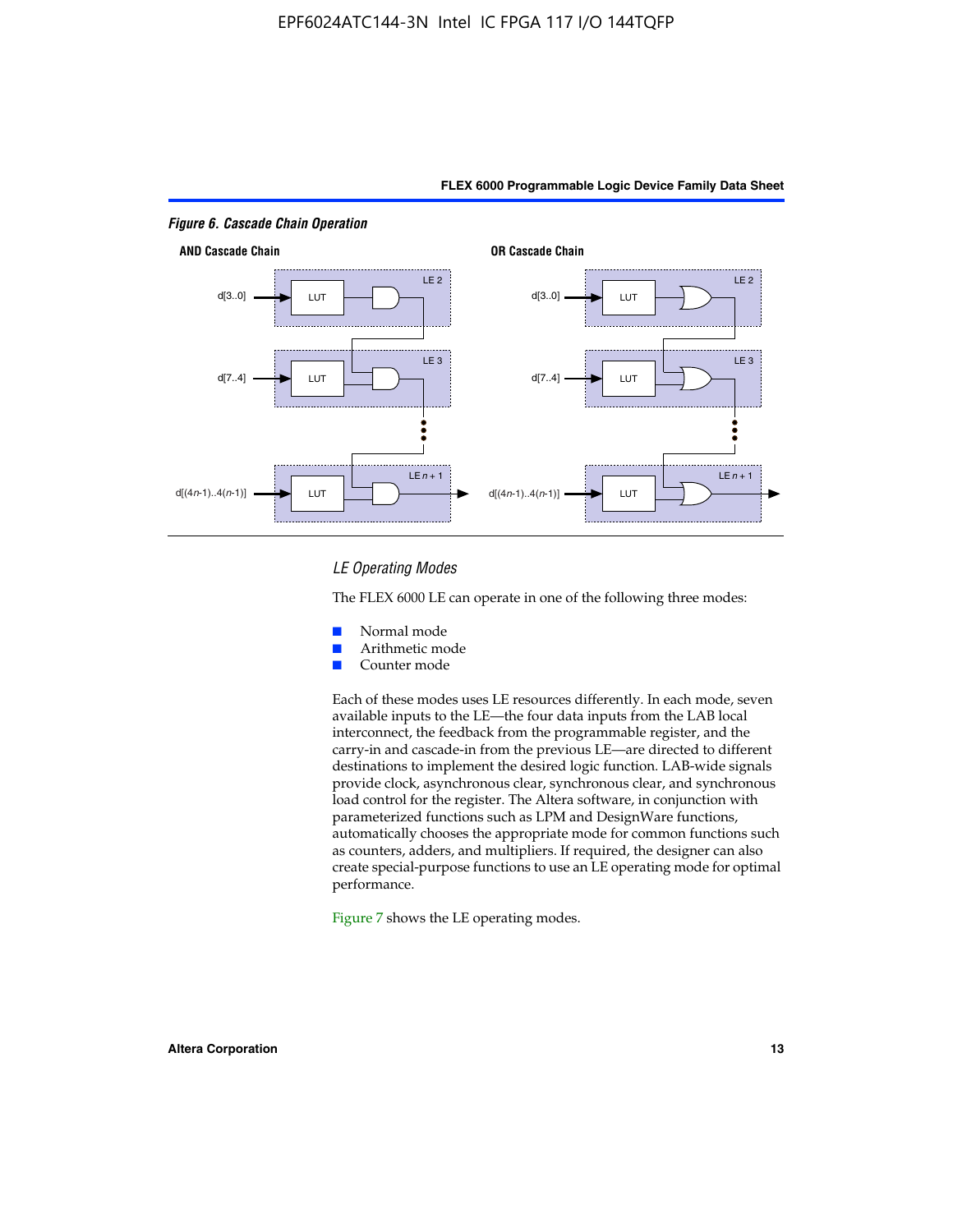#### *Figure 7. LE Operating Modes*

#### **Normal Mode**



#### **Arithmetic Mode**





#### *Notes:*

- (1) The register feedback multiplexer is available on LE 2 of each LAB.
- (2) The data1 and data2 input signals can supply a clock enable, up or down control, or register feedback signals for all LEs other than the second LE in an LAB.
- (3) The LAB-wide synchronous clear and LAB-wide synchronous load affect all registers in an LAB.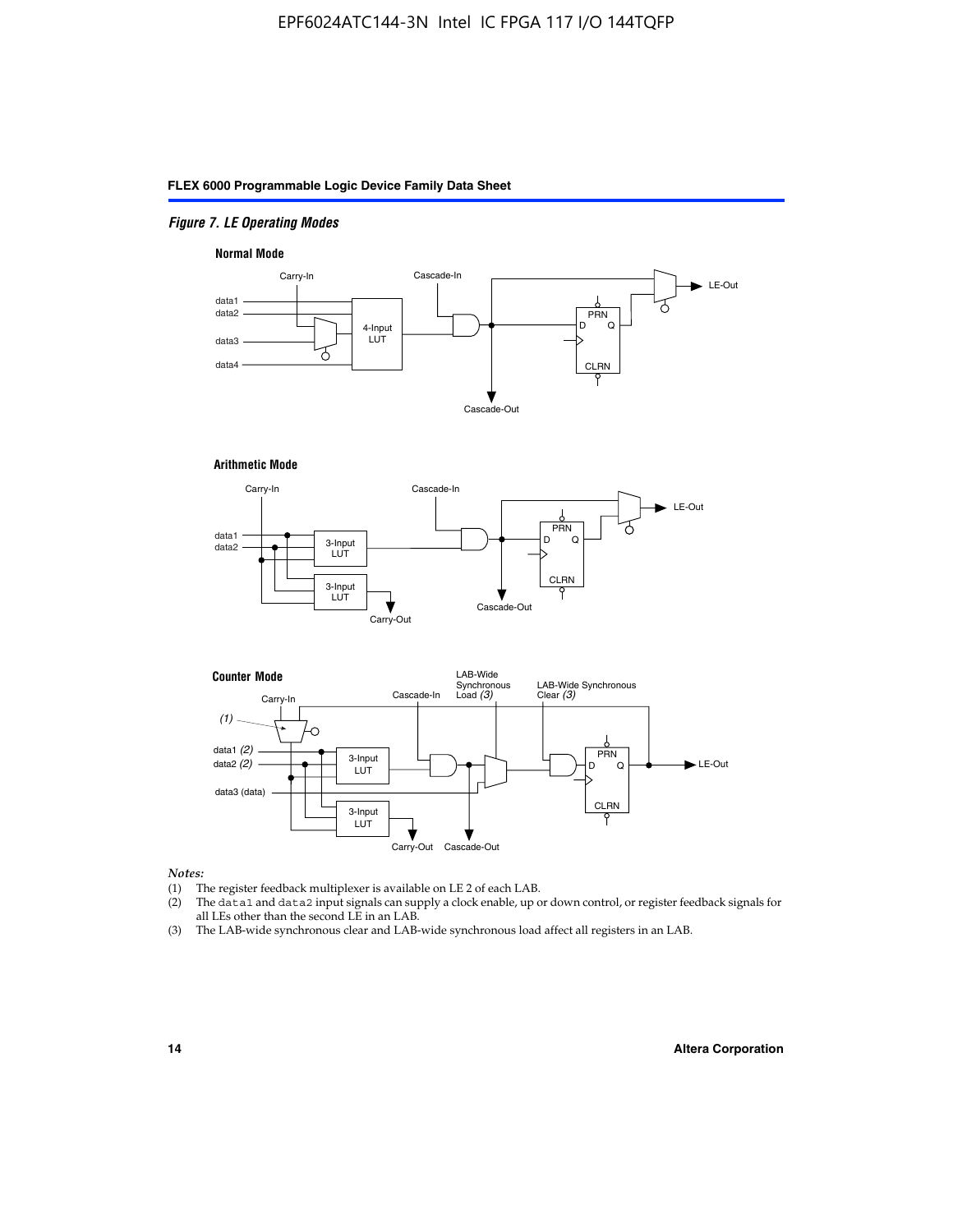#### **Normal Mode**

The normal mode is suitable for general logic applications, combinatorial functions, or wide decoding functions that can take advantage of a cascade chain. In normal mode, four data inputs from the LAB local interconnect and the carry-in are inputs to a 4-input LUT. The Altera software automatically selects the carry-in or the DATA3 signal as one of the inputs to the LUT. The LUT output can be combined with the cascadein signal to form a cascade chain through the cascade-out signal.

#### **Arithmetic Mode**

The arithmetic mode is ideal for implementing adders, accumulators, and comparators. An LE in arithmetic mode uses two 3-input LUTs. One LUT computes a 3-input function; the other generates a carry output. As shown in Figure 7, the first LUT uses the carry-in signal and two data inputs from the LAB local interconnect to generate a combinatorial or registered output. For example, when implementing an adder, this output is the sum of three signals: DATA1, DATA2, and carry-in. The second LUT uses the same three signals to generate a carry-out signal, thereby creating a carry chain. The arithmetic mode also supports simultaneous use of the cascade chain.

The Altera software implements logic functions to use the arithmetic mode automatically where appropriate; the designer does not have to decide how the carry chain will be used.

#### **Counter Mode**

The counter mode offers counter enable, synchronous up/down control, synchronous clear, and synchronous load options. The counter enable and synchronous up/down control signals are generated from the data inputs of the LAB local interconnect. The synchronous clear and synchronous load options are LAB-wide signals that affect all registers in the LAB. Consequently, if any of the LEs in a LAB use counter mode, other LEs in that LAB must be used as part of the same counter or be used for a combinatorial function. In addition, the Altera software automatically places registers that are not in the counter into other LABs.

The counter mode uses two 3-input LUTs: one generates the counter data and the other generates the fast carry bit. A 2-to-1 multiplexer provides synchronous loading, and another AND gate provides synchronous clearing. If the cascade function is used by an LE in counter mode, the synchronous clear or load will override any signal carried on the cascade chain. The synchronous clear overrides the synchronous load.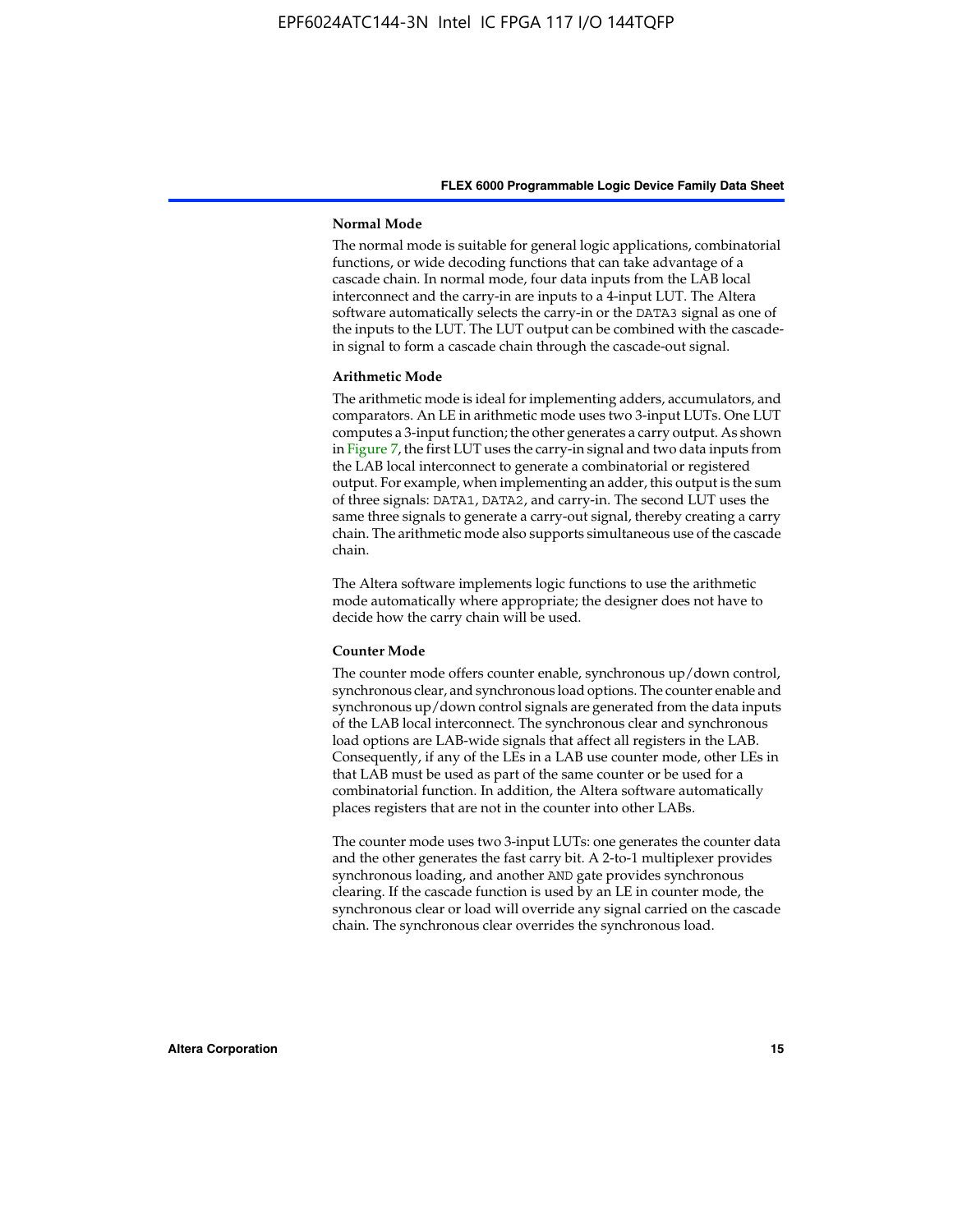Either the counter enable or the up/down control may be used for a given counter. Moreover, the synchronous load can be used as a count enable by routing the register output into the data input automatically when requested by the designer.

The second LE of each LAB has a special function for counter mode; the carry-in of the LE can be driven by a fast feedback path from the register. This function gives a faster counter speed for counter carry chains starting in the second LE of an LAB.

The Altera software implements functions to use the counter mode automatically where appropriate. The designer does not have to decide how the carry chain will be used.

#### *Internal Tri-State Emulation*

Internal tri-state emulation provides internal tri-states without the limitations of a physical tri-state bus. In a physical tri-state bus, the tri-state buffers' output enable (OE) signals select which signal drives the bus. However, if multiple OE signals are active, contending signals can be driven onto the bus. Conversely, if no OE signals are active, the bus will float. Internal tri-state emulation resolves contending tri-state buffers to a low value and floating buses to a high value, thereby eliminating these problems. The Altera software automatically implements tri-state bus functionality with a multiplexer.

#### *Clear & Preset Logic Control*

Logic for the programmable register's clear and preset functions is controlled by the LAB-wide signals LABCTRL1 and LABCTRL2. The LE register has an asynchronous clear that can implement an asynchronous preset. Either LABCTRL1 or LABCTRL2 can control the asynchronous clear or preset. Because the clear and preset functions are active-low, the Altera software automatically assigns a logic high to an unused clear or preset signal. The clear and preset logic is implemented in either the asynchronous clear or asynchronous preset mode, which is chosen during design entry (see Figure 8).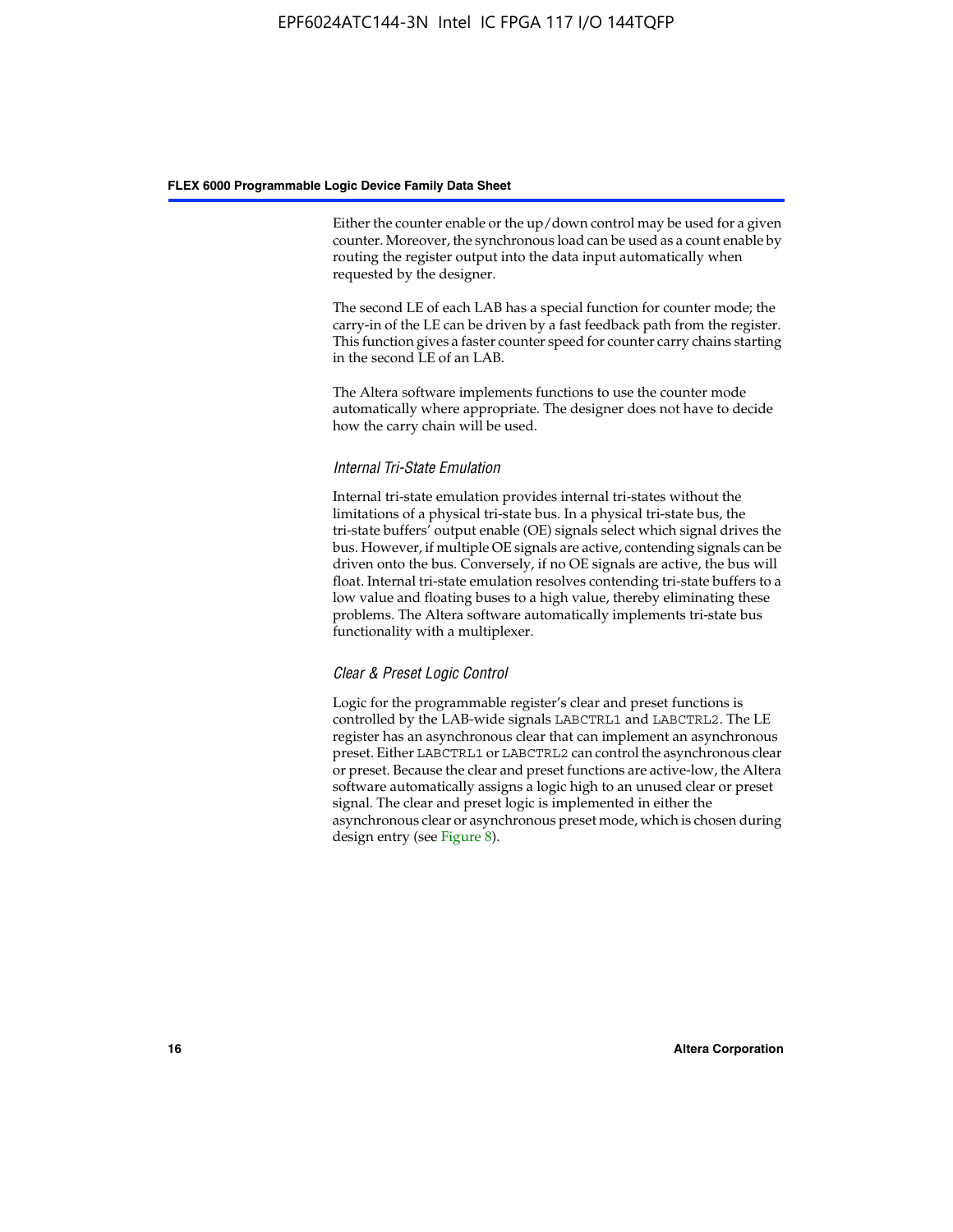

#### **Asynchronous Clear**

The flipflop can be cleared by either LABCTRL1 or LABCTRL2.

#### **Asynchronous Preset**

An asynchronous preset is implemented with an asynchronous clear. The Altera software provides preset control by using the clear and inverting the input and output of the register. Inversion control is available for the inputs to both LEs and IOEs. Therefore, this technique can be used when a register drives logic or drives a pin.

In addition to the two clear and preset modes, FLEX 6000 devices provide a chip-wide reset pin (DEV\_CLRn) that can reset all registers in the device. The option to use this pin is set in the Altera software before compilation. The chip-wide reset overrides all other control signals. Any register with an asynchronous preset will be preset when the chip-wide reset is asserted because of the inversion technique used to implement the asynchronous preset.

The Altera software can use a programmable NOT-gate push-back technique to emulate simultaneous preset and clear or asynchronous load. However, this technique uses an additional three LEs per register.

#### **FastTrack Interconnect**

In the FLEX 6000 OptiFLEX architecture, connections between LEs and device I/O pins are provided by the FastTrack Interconnect, a series of continuous horizontal and vertical routing channels that traverse the device. This global routing structure provides predictable performance, even for complex designs. In contrast, the segmented routing in FPGAs requires switch matrices to connect a variable number of routing paths, increasing the delays between logic resources and reducing performance.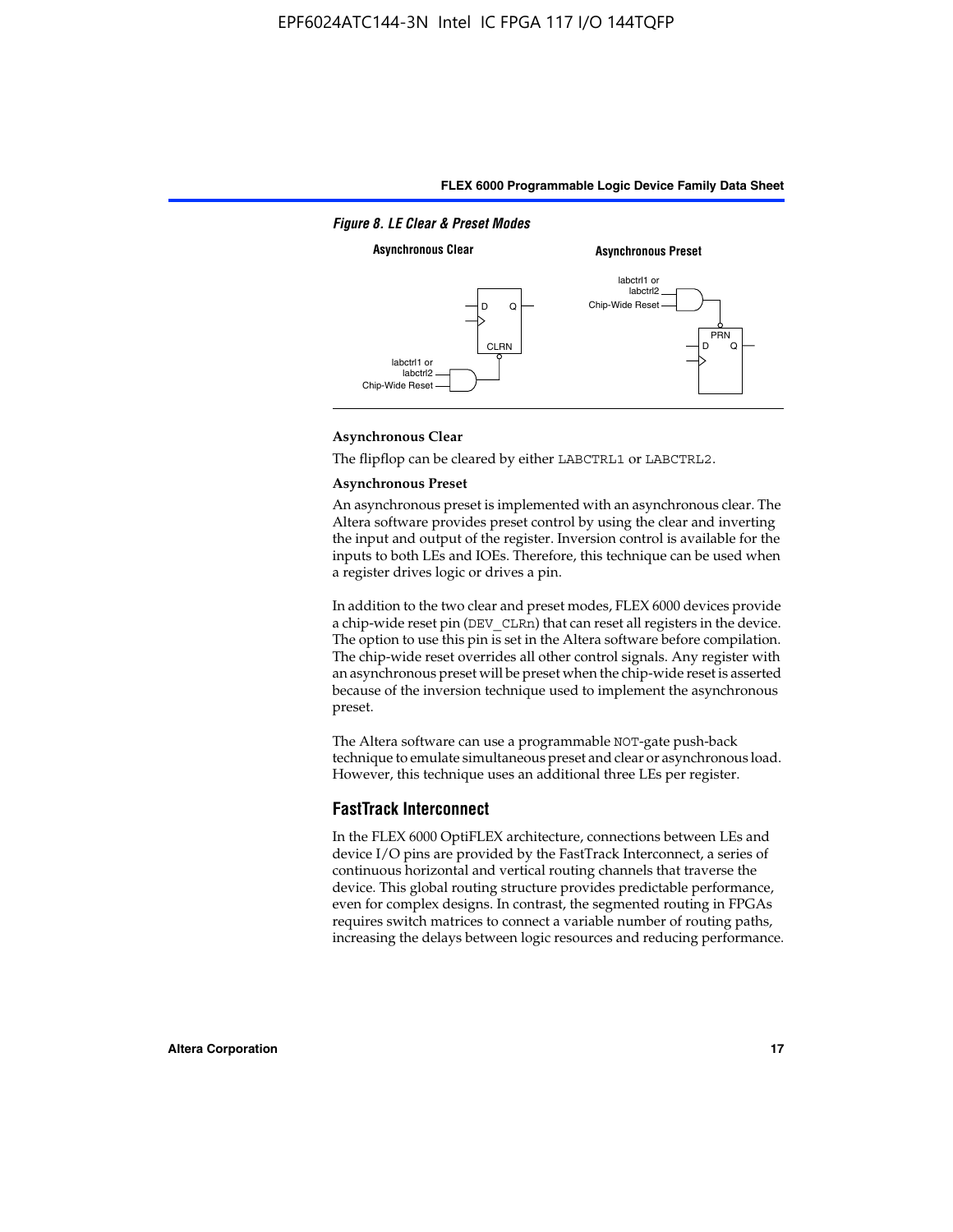The FastTrack Interconnect consists of column and row interconnect channels that span the entire device. Each row of LABs is served by a dedicated row interconnect, which routes signals between LABs in the same row, and also routes signals from I/O pins to LABs. Additionally, the local interconnect routes signals between LEs in the same LAB and in adjacent LABs. The column interconnect routes signals between rows and routes signals from I/O pins to rows.

LEs 1 through 5 of an LAB drive the local interconnect to the right, while LEs 6 through 10 drive the local interconnect to the left. The DATA1 and DATA3 inputs of each LE are driven by the local interconnect to the left; DATA2 and DATA4 are driven by the local interconnect to the right. The local interconnect also routes signals from LEs to I/O pins. Figure 9 shows an overview of the FLEX 6000 interconnect architecture. LEs in the first and last columns have drivers on both sides so that all LEs in the LAB can drive I/O pins via the local interconnect.

*Figure 9. FastTrack Interconnect Architecture*



*Note:*

(1) For EPF6010A, EPF6016, and EPF6016A devices, *n* = 144 channels and *m* = 20 channels; for EPF6024A devices,  $n = 186$  channels and  $m = 30$  channels.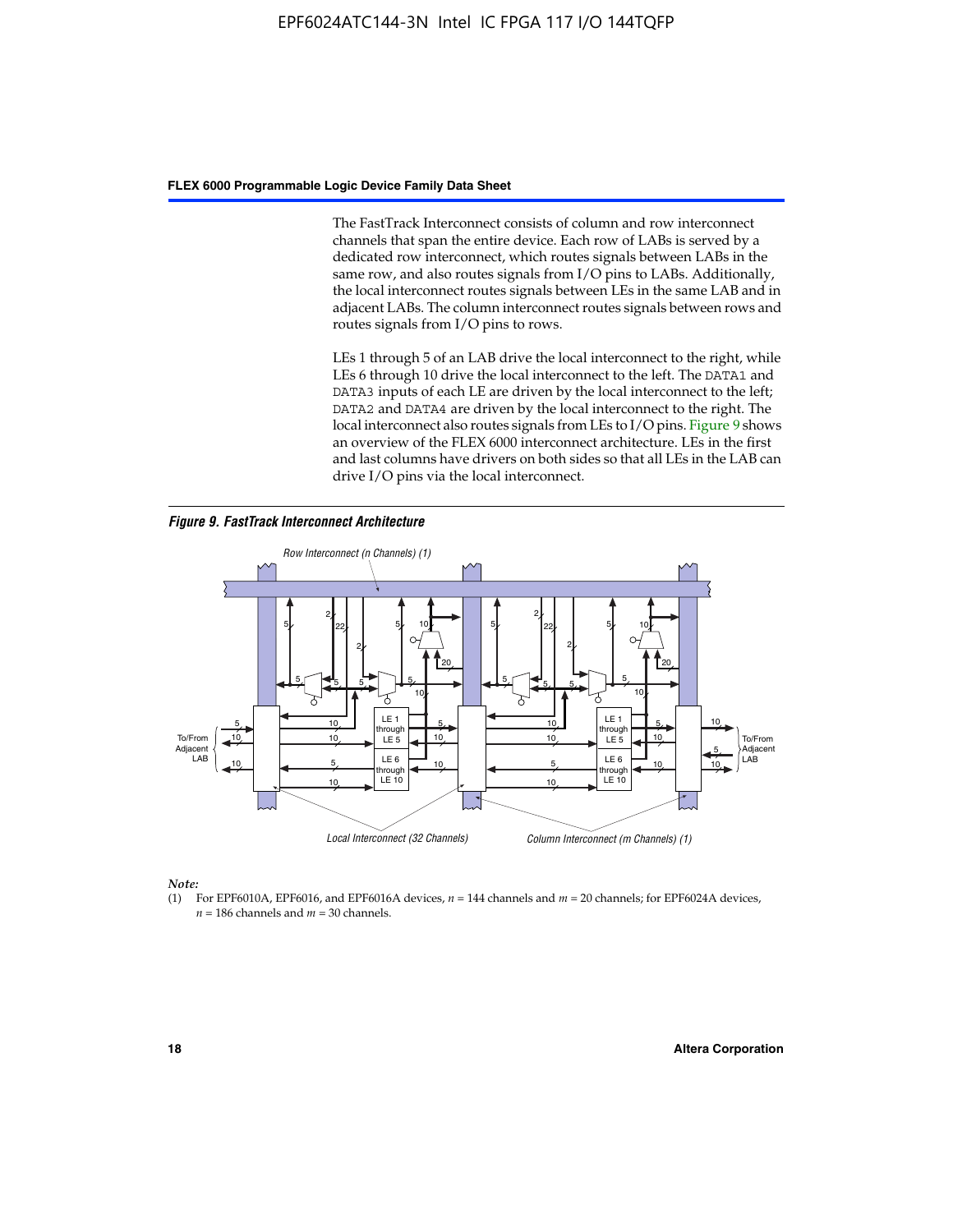A row channel can be driven by an LE or by one of two column channels. These three signals feed a 3-to-1 multiplexer that connects to six specific row channels. Row channels drive into the local interconnect via multiplexers.

Each column of LABs is served by a dedicated column interconnect. The LEs in an LAB can drive the column interconnect. The LEs in an LAB, a column IOE, or a row interconnect can drive the column interconnect. The column interconnect can then drive another row's interconnect to route the signals to other LABs in the device. A signal from the column interconnect must be routed to the row interconnect before it can enter an  $LAB$ 

Each LE has a FastTrack Interconnect output and a local output. The FastTrack interconnect output can drive six row and two column lines directly; the local output drives the local interconnect. Each local interconnect channel driven by an LE can drive four row and two column channels. This feature provides additional flexibility, because each LE can drive any of ten row lines and four column lines.

In addition, LEs can drive global control signals. This feature is useful for distributing internally generated clock, asynchronous clear, and asynchronous preset signals. A pin-driven global signal can also drive data signals, which is useful for high-fan-out data signals.

Each LAB drives two groups of local interconnects, which allows an LE to drive two LABs, or 20 LEs, via the local interconnect. The row-to-local multiplexers are used more efficiently, because the multiplexers can now drive two LABs. Figure 10 shows how an LAB connects to row and column interconnects.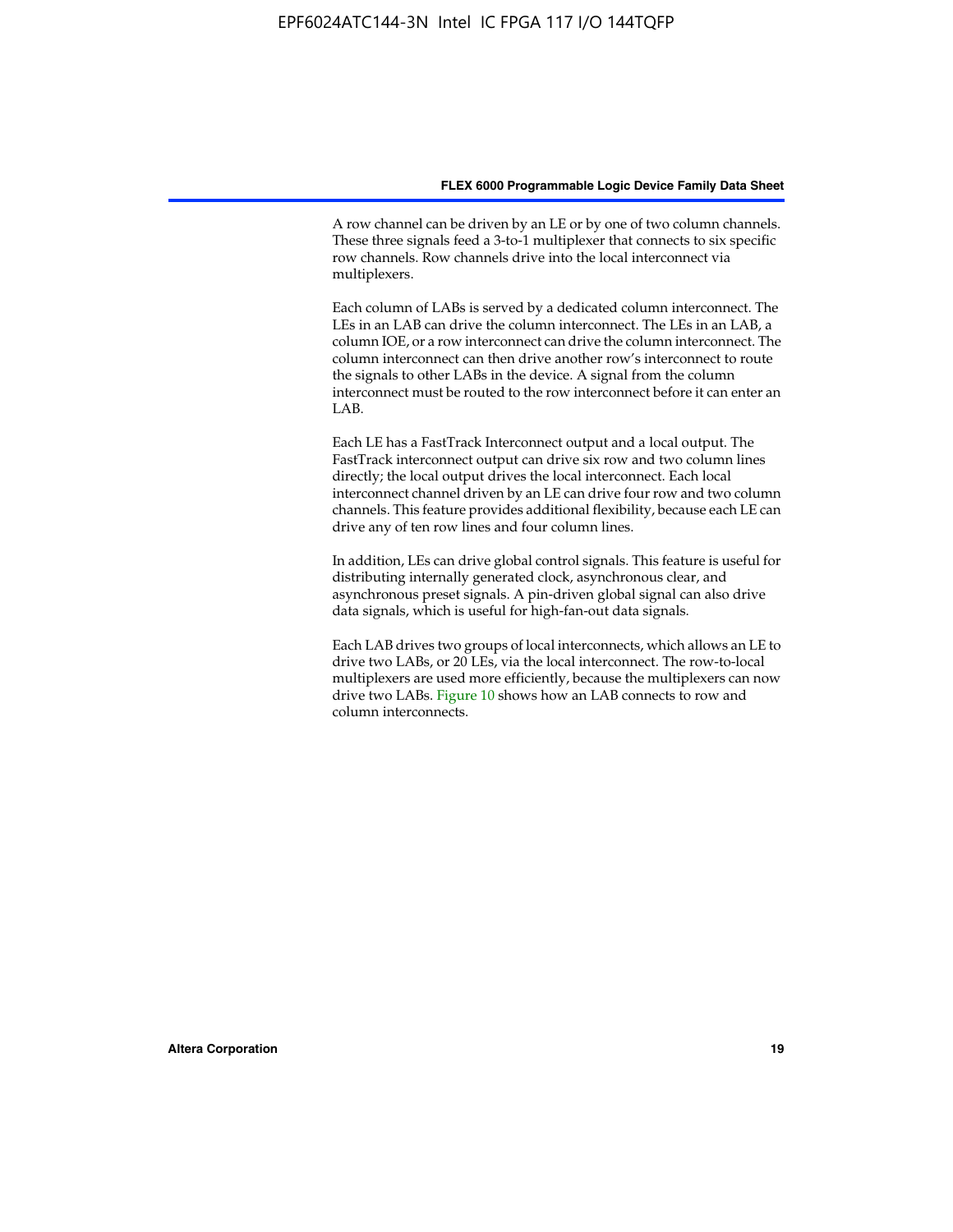*Figure 10. LAB Connections to Row & Column Interconnects*



For improved routability, the row interconnect consists of full-length and half-length channels. The full-length channels connect to all LABs in a row; the half-length channels connect to the LABs in half of the row. In addition to providing a predictable, row-wide interconnect, this architecture provides increased routing resources. Two neighboring LABs can be connected using a half-length channel, which saves the other half of the channel for the other half of the row. One-third of the row channels are half-length channels.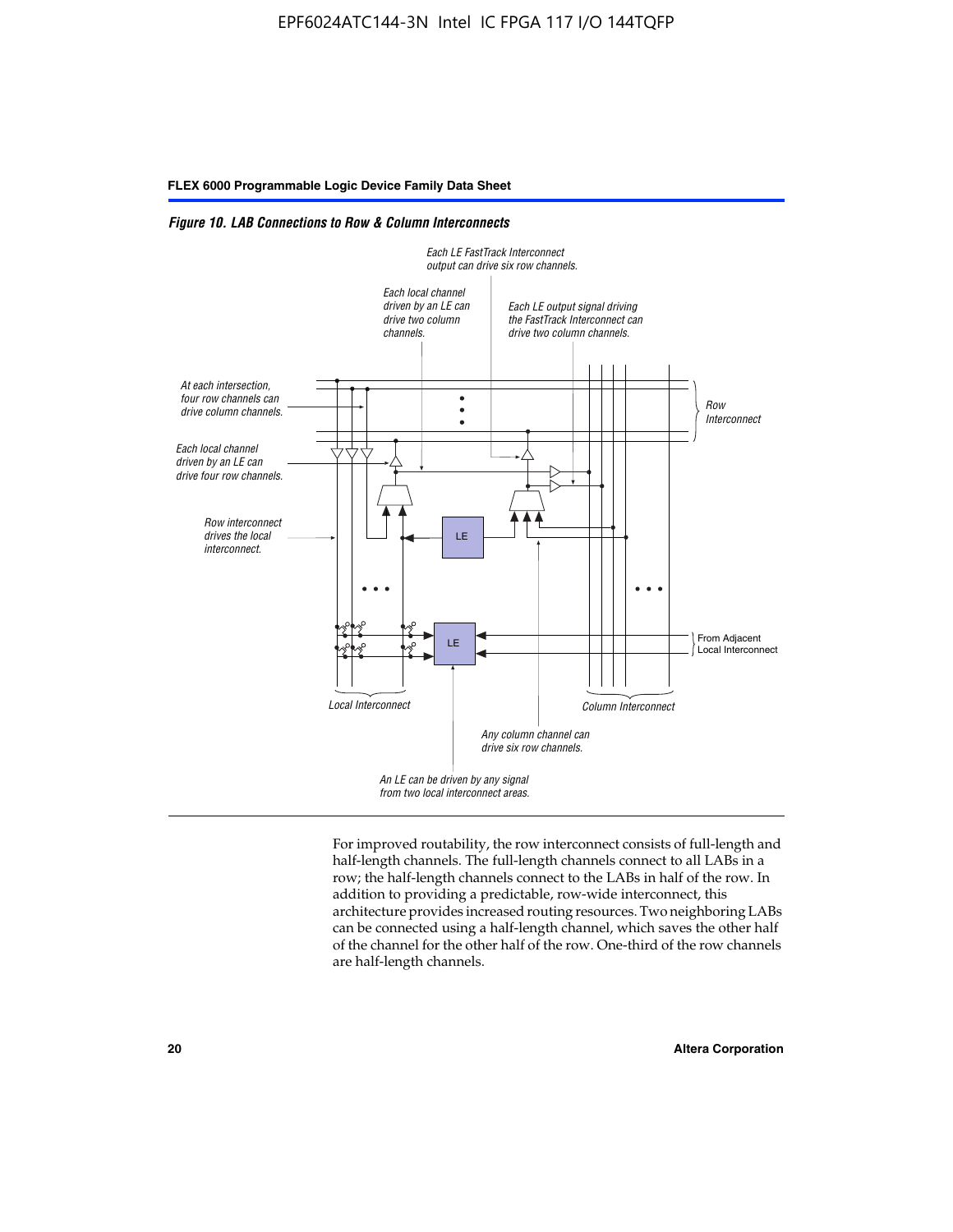| Table 5. FLEX 6000 FastTrack Interconnect Resources |             |                                   |                |                               |  |
|-----------------------------------------------------|-------------|-----------------------------------|----------------|-------------------------------|--|
| <b>Device</b>                                       | <b>Rows</b> | <b>Channels per</b><br><b>Row</b> | <b>Columns</b> | <b>Channels per</b><br>Column |  |
| EPF6010A                                            |             | 144                               | 22             | 20                            |  |
| EPF6016<br>EPF6016A                                 | 6           | 144                               | 22             | 20                            |  |
| EPF6024A                                            |             | 186                               |                | 30                            |  |

Table 5 summarizes the FastTrack Interconnect resources available in each FLEX 6000 device.

In addition to general-purpose I/O pins, FLEX 6000 devices have four dedicated input pins that provide low-skew signal distribution across the device. These four inputs can be used for global clock and asynchronous clear control signals. These signals are available as control signals for all LEs in the device. The dedicated inputs can also be used as generalpurpose data inputs because they can feed the local interconnect of each LAB in the device. Using dedicated inputs to route data signals provides a fast path for high fan-out signals.

The local interconnect from LABs located at either end of two rows can drive a global control signal. For instance, in an EPF6016 device, LABs C1, D1, C22, and D22 can all drive global control signals. When an LE drives a global control signal, the dedicated input pin that drives that signal cannot be used. Any LE in the device can drive a global control signal by driving the FastTrack Interconnect into the appropriate LAB. To minimize delay, however, the Altera software places the driving LE in the appropriate LAB. The LE-driving-global signal feature is optimized for speed for control signals; regular data signals are better routed on the FastTrack Interconnect and do not receive any advantage from being routed on global signals. This LE-driving-global control signal feature is controlled by the designer and is not used automatically by the Altera software. See Figure 11.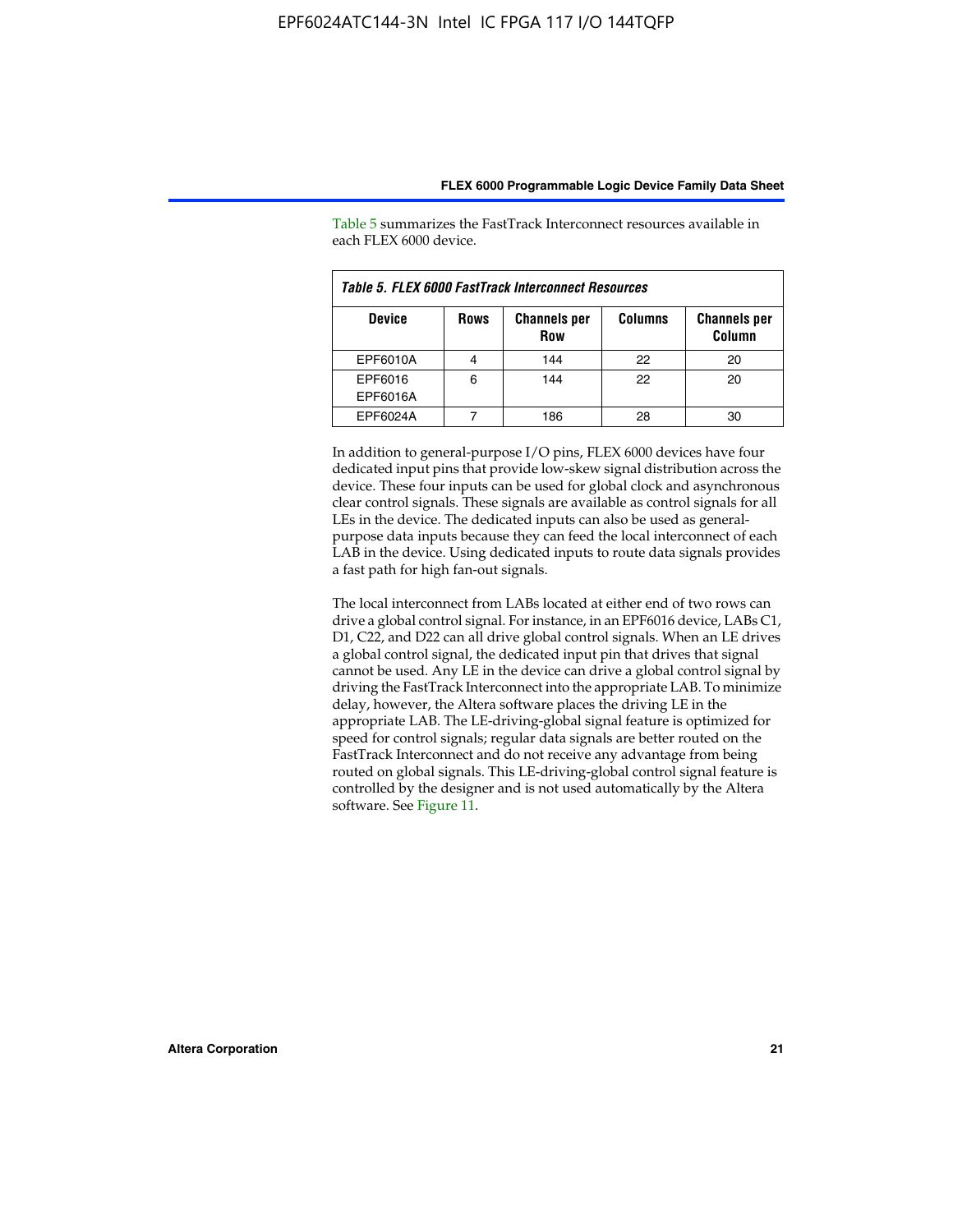



*Notes:*

- (1) The global clock and clear distribution signals are shown for EPF6016 and EPF6016A devices. In EPF6010A devices, LABs in rows B and C drive global signals. In EPF6024A devices, LABs in rows C and E drive global signals.
- (2) The local interconnect from LABs C1 and D1 can drive two global control signals on the left side.
- (3) Global signals drive into every LAB as clock, asynchronous clear, preset, and data signals.
- (4) The local interconnect from LABs C22 and D22 can drive two global control signals on the right side.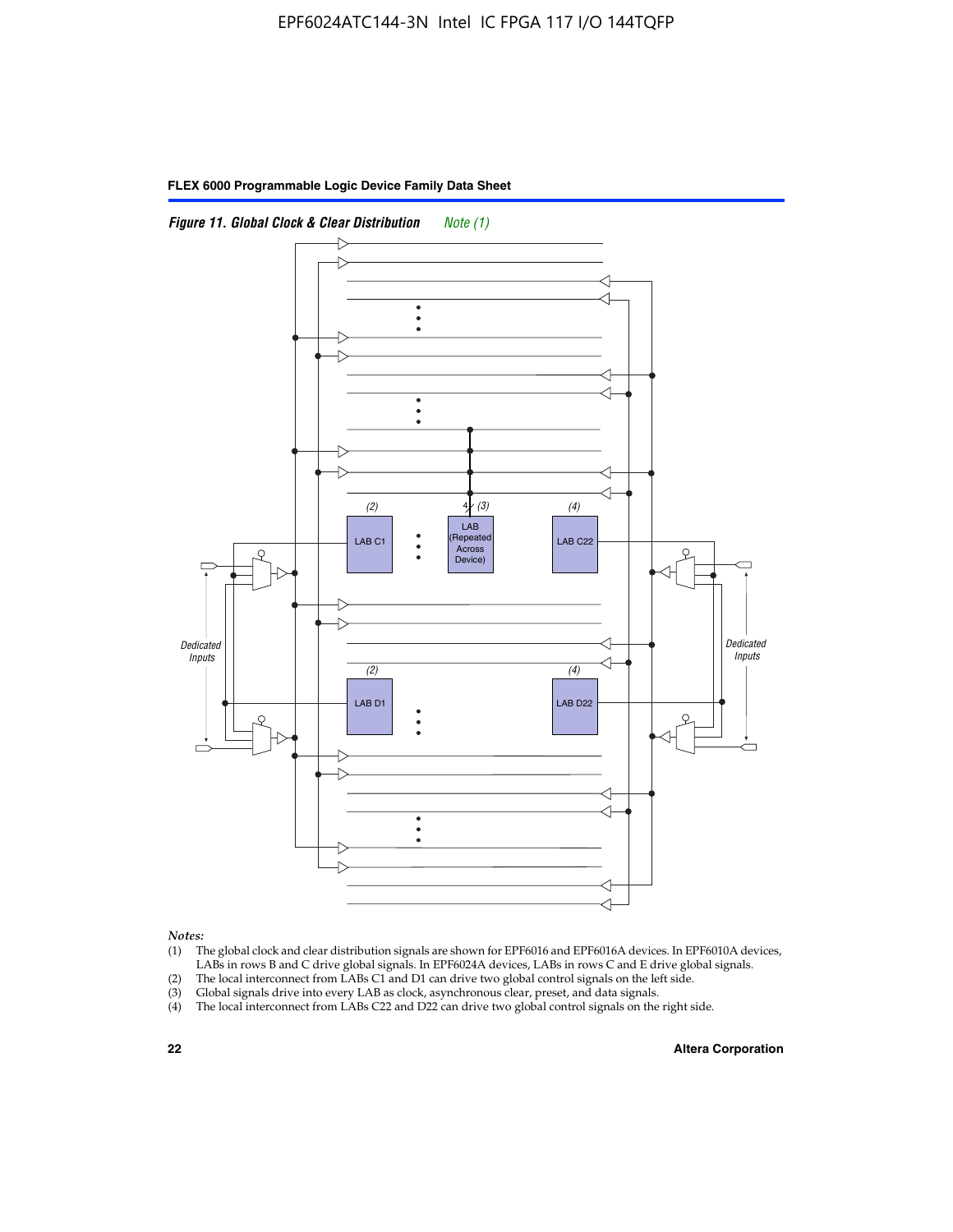#### **I/O Elements**

An IOE contains a bidirectional I/O buffer and a tri-state buffer. IOEs can be used as input, output, or bidirectional pins. An IOE receives its data signals from the adjacent local interconnect, which can be driven by a row or column interconnect (allowing any LE in the device to drive the IOE) or by an adjacent LE (allowing fast clock-to-output delays). A FastFLEX<sup>™</sup> I/O pin is a row or column output pin that receives its data signals from the adjacent local interconnect driven by an adjacent LE. The IOE receives its output enable signal through the same path, allowing individual output enables for every pin and permitting emulation of open-drain buffers. The Altera Compiler uses programmable inversion to invert the data or output enable signals automatically where appropriate. Opendrain emulation is provided by driving the data input low and toggling the OE of each IOE. This emulation is possible because there is one OE per pin.

A chip-wide output enable feature allows the designer to disable all pins of the device by asserting one pin (DEV\_OE). This feature is useful during board debugging or testing.

Figure 12 shows the IOE block diagram.



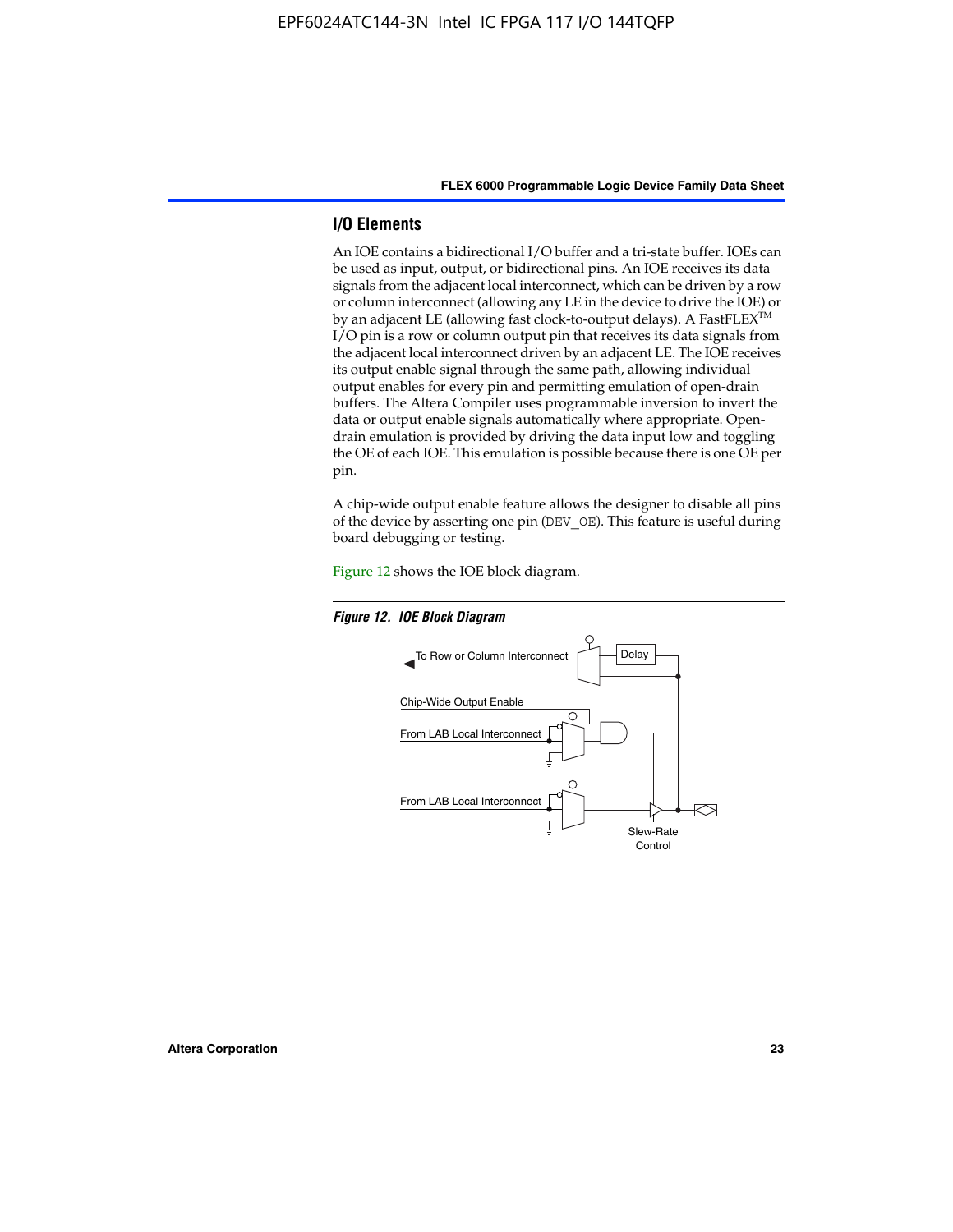Each IOE drives a row or column interconnect when used as an input or bidirectional pin. A row IOE can drive up to six row lines; a column IOE can drive up to two column lines. The input path from the I/O pad to the FastTrack Interconnect has a programmable delay element that can be used to guarantee a zero hold time. Depending on the placement of the IOE relative to what it is driving, the designer may choose to turn on the programmable delay to ensure a zero hold time. Figure 13 shows how an IOE connects to a row interconnect, and Figure 14 shows how an IOE connects to a column interconnect.



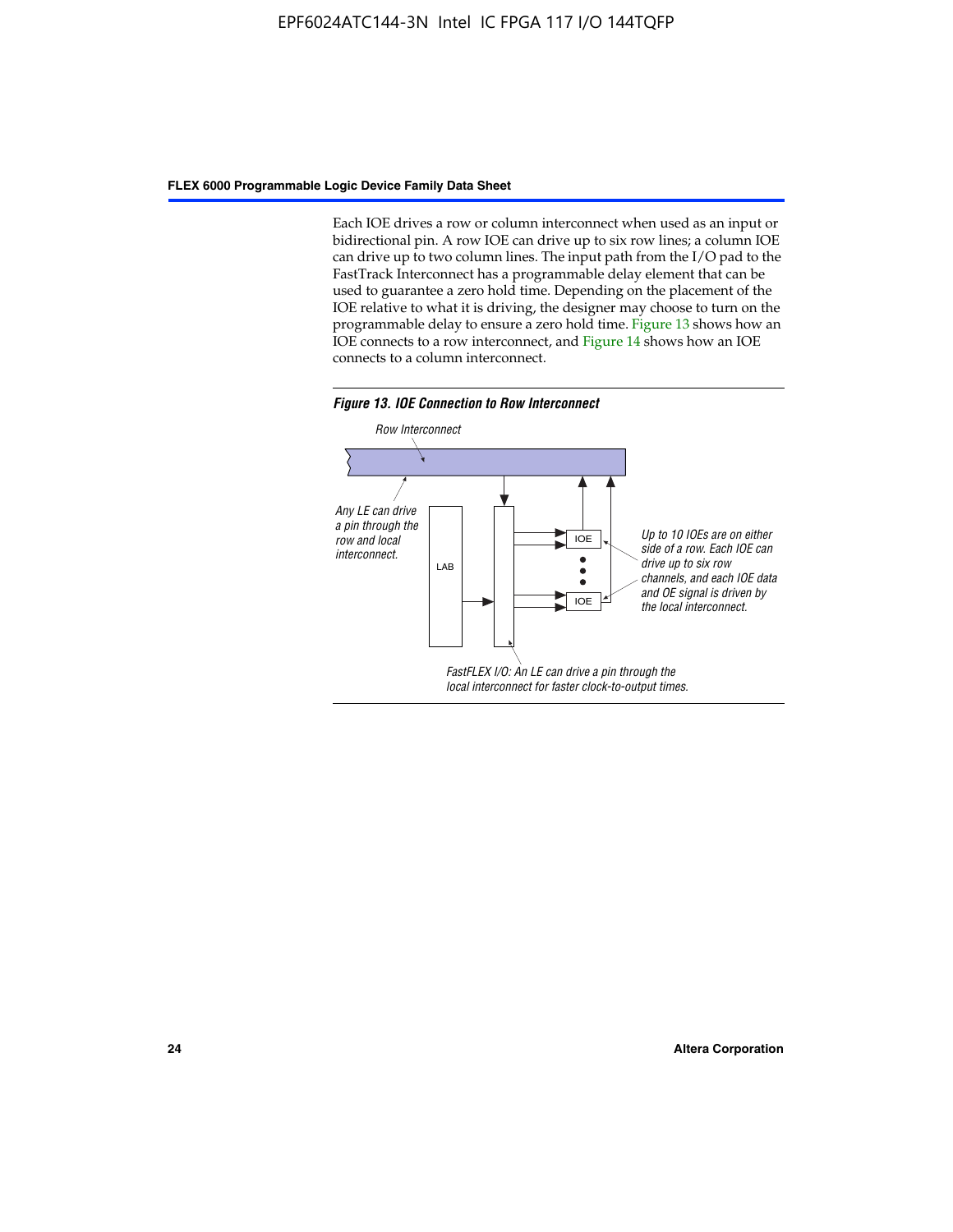



# **SameFrame Pin-Outs**

3.3-V FLEX 6000 devices support the SameFrame pin-out feature for FineLine BGA packages. The SameFrame pin-out feature is the arrangement of balls on FineLine BGA packages such that the lower-ballcount packages form a subset of the higher-ball-count packages. SameFrame pin-outs provide the flexibility to migrate not only from device to device within the same package, but also from one package to another. A given printed circuit board (PCB) layout can support multiple device density/package combinations. For example, a single board layout can support an EPF6016A device in a 100-pin FineLine BGA package or an EPF6024A device in a 256-pin FineLine BGA package.

The Altera software packages provide support to design PCBs with SameFrame pin-out devices. Devices can be defined for present and future use. The Altera software packages generate pin-outs describing how to lay out a board to take advantage of this migration (see Figure 15).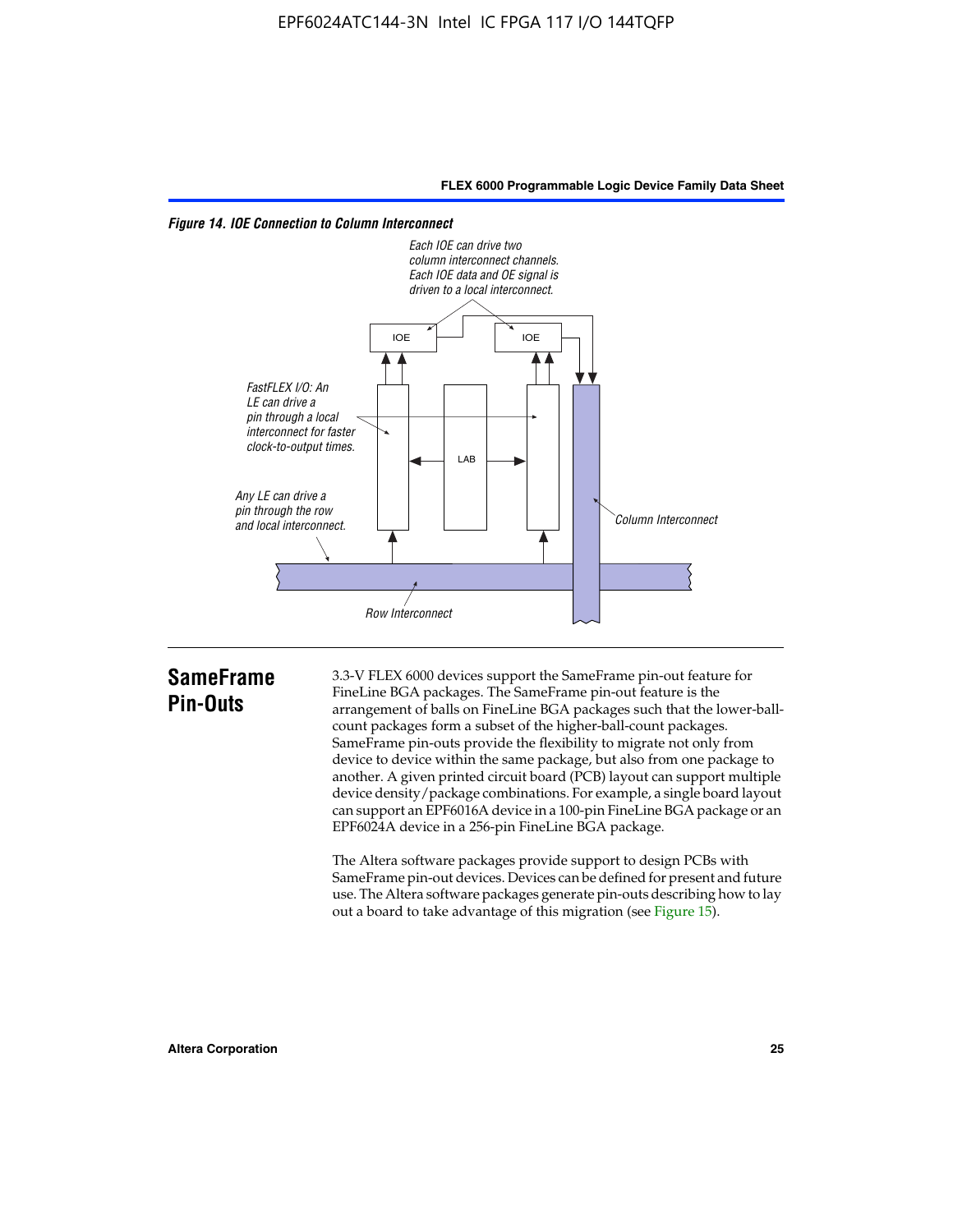

Table 6 lists the 3.3-V FLEX 6000 devices with the SameFrame pin-out feature.

| Table 6. 3.3-V FLEX 6000 Devices with SameFrame Pin-Outs |                             |                      |  |  |  |
|----------------------------------------------------------|-----------------------------|----------------------|--|--|--|
| <b>Device</b>                                            | <b>100-Pin FineLine BGA</b> | 256-Pin FineLine BGA |  |  |  |
| EPF6016A                                                 |                             |                      |  |  |  |
| EPF6024A                                                 |                             |                      |  |  |  |

# **Output Configuration**

This section discusses slew-rate control, the MultiVolt I/O interface, power sequencing, and hot-socketing for FLEX 6000 devices.

#### **Slew-Rate Control**

The output buffer in each IOE has an adjustable output slew-rate that can be configured for low-noise or high-speed performance. A slower slew-rate reduces system noise and adds a maximum delay of 6.8 ns. The fast slew-rate should be used for speed-critical outputs in systems that are adequately protected against noise. Designers can specify the slew-rate on a pin-by-pin basis during design entry or assign a default slew rate to all pins on a device-wide basis. The slew-rate setting affects only the falling edge of the output.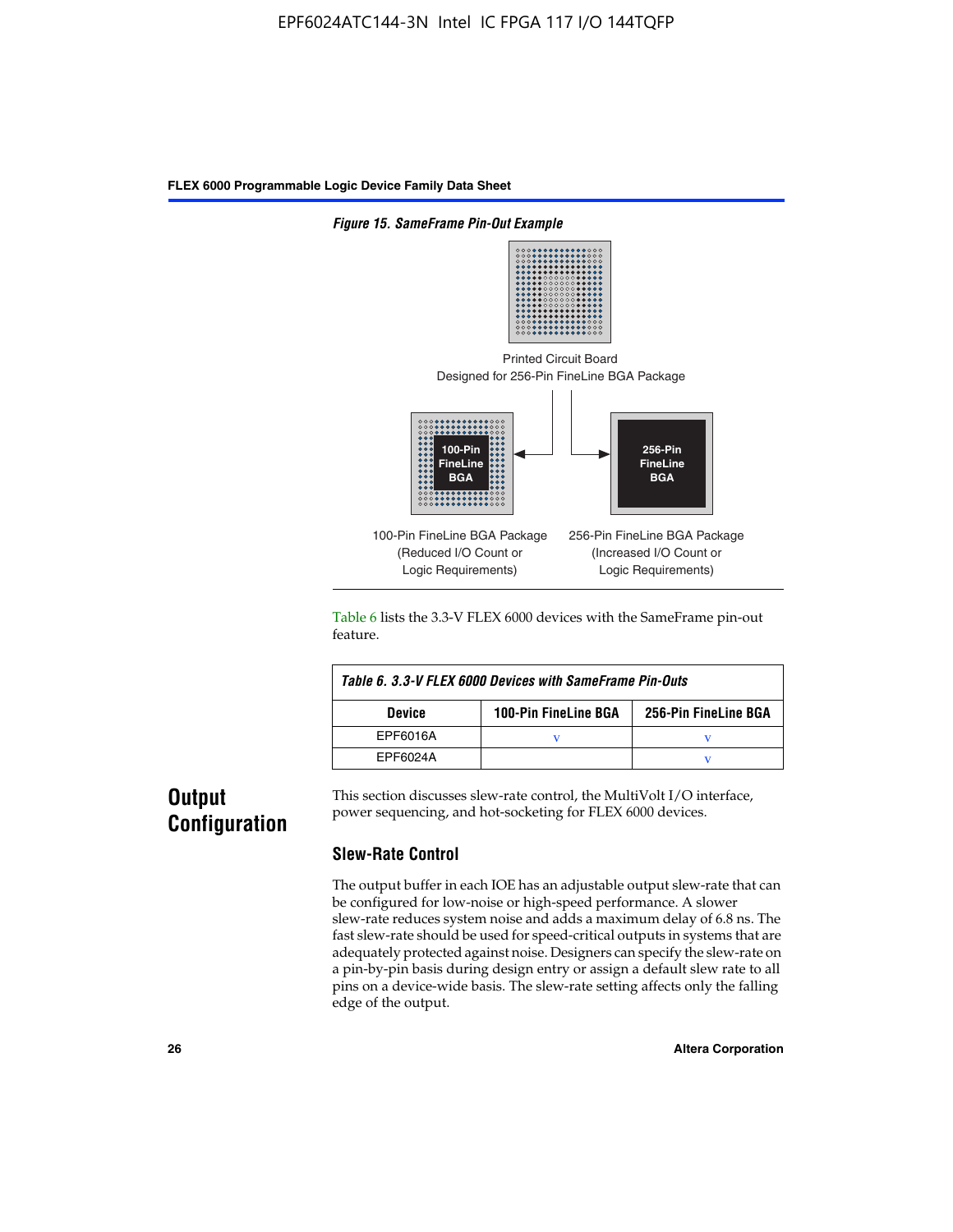#### **MultiVolt I/O Interface**

The FLEX 6000 device architecture supports the MultiVolt I/O interface feature, which allows FLEX 6000 devices to interface with systems of differing supply voltages. The EPF6016 device can be set for 3.3-V or 5.0-V I/O pin operation. This device has one set of  $V_{CC}$  pins for internal operation and input buffers (VCCINT), and another set for output drivers (VCCIO).

The VCCINT pins on 5.0-V FLEX 6000 devices must always be connected to a 5.0-V power supply. With a 5.0-V  $V_{\text{CCINT}}$  level, input voltages are at TTL levels and are therefore compatible with 3.3-V and 5.0-V inputs.

The VCCIO pins on 5.0-V FLEX 6000 devices can be connected to either a 3.3-V or 5.0-V power supply, depending on the output requirements. When the VCCIO pins are connected to a 5.0-V power supply, the output levels are compatible with 5.0-V systems. When the VCCIO pins are connected to a 3.3-V power supply, the output high is 3.3 V and is therefore compatible with 3.3-V or 5.0-V systems. Devices operating with V<sub>CCIO</sub> levels lower than 4.75 V incur a nominally greater timing delay of *tOD2* instead of *tOD1*.

On 3.3-V FLEX 6000 devices, the VCCINT pins must be connected to a 3.3-V power supply. Additionally, 3.3-V FLEX 6000A devices can interface with 2.5-V, 3.3-V, or 5.0-V systems when the VCCIO pins are tied to 2.5 V. The output can drive 2.5-V systems, and the inputs can be driven by 2.5- V, 3.3-V, or 5.0-V systems. When the VCCIO pins are tied to 3.3 V, the output can drive 3.3-V or 5.0-V systems. MultiVolt I/Os are not supported on 100-pin TQFP or 100-pin FineLine BGA packages.

| Table 7. FLEX 6000 MultiVolt I/O Support |                      |             |                         |              |                   |              |     |
|------------------------------------------|----------------------|-------------|-------------------------|--------------|-------------------|--------------|-----|
| <b>V<sub>CCINT</sub></b>                 | V <sub>CCIO</sub>    |             | Input Signal (V)        |              | Output Signal (V) |              |     |
| (V)                                      | $\tilde{\mathbf{U}}$ | 2.5         | 3.3                     | 5.0          | 2.5               | 3.3          | 5.0 |
| 3.3                                      | 2.5                  | $\mathbf v$ | v                       | $\mathbf{V}$ | $\mathbf v$       |              |     |
| 3.3                                      | 3.3                  | v           | v                       | v            | V(1)              |              | v   |
| 5.0                                      | 3.3                  |             | $\overline{\mathbf{V}}$ | $\mathbf{V}$ |                   | $\mathbf{v}$ | v   |
| 5.0                                      | 5.0                  |             | $\mathbf{v}$            | v            |                   |              | v   |

Table 7 describes FLEX 6000 MultiVolt I/O support.

*Note:*

(1) When  $V_{\text{CCIO}} = 3.3 \text{ V}$ , a FLEX 6000 device can drive a 2.5-V device that has 3.3-V tolerant inputs.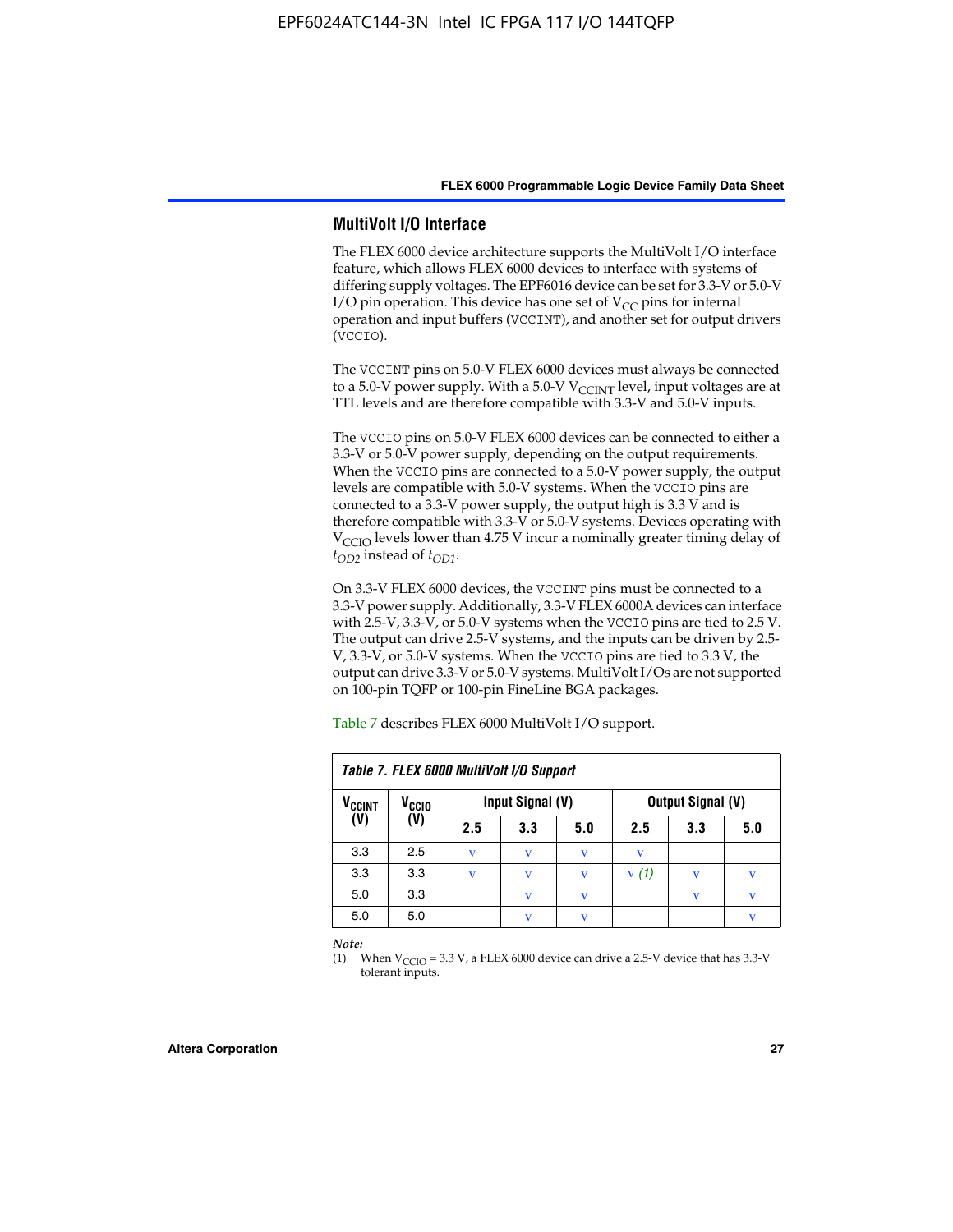Open-drain output pins on 5.0-V or 3.3-V FLEX 6000 devices (with a pullup resistor to the 5.0-V supply) can drive 5.0-V CMOS input pins that require a  $V_{IH}$  of 3.5 V. When the open-drain pin is active, it will drive low. When the pin is inactive, the trace will be pulled up to 5.0 V by the resistor. The open-drain pin will only drive low or tri-state; it will never drive high. The rise time is dependent on the value of the pull-up resistor and load impedance. The I<sub>OL</sub> current specification should be considered when selecting a pull-up resistor.

Output pins on 5.0-V FLEX 6000 devices with  $V_{\text{CCIO}} = 3.3$  V or 5.0 V (with a pull-up resistor to the 5.0-V supply) can also drive 5.0-V CMOS input pins. In this case, the pull-up transistor will turn off when the pin voltage exceeds 3.3 V. Therefore, the pin does not have to be open-drain.

#### **Power Sequencing & Hot-Socketing**

Because FLEX 6000 family devices can be used in a mixed-voltage environment, they have been designed specifically to tolerate any possible power-up sequence. The  $V_{\text{CCIO}}$  and  $V_{\text{CCINT}}$  power planes can be powered in any order.

Signals can be driven into 3.3-V FLEX 6000 devices before and during power up without damaging the device. Additionally, FLEX 6000 devices do not drive out during power up. Once operating conditions are reached, FLEX 6000 devices operate as specified by the user.

**IEEE Std. 1149.1 (JTAG) Boundary-Scan Support**

All FLEX 6000 devices provide JTAG BST circuitry that comply with the IEEE Std. 1149.1-1990 specification. Table 8 shows JTAG instructions for FLEX 6000 devices. JTAG BST can be performed before or after configuration, but not during configuration (except when you disable JTAG support in user mode).

1 See *[A](http://www.altera.com/literature/an/an039.pdf)pplication Note 39 (IEEE 1149.1 (JTAG) Boundary-Scan Testing in Altera Devices)* for more information on JTAG BST circuitry.

| Table 8. FLEX 6000 JTAG Instructions |                                                                                                                                                                                                      |  |  |  |  |  |
|--------------------------------------|------------------------------------------------------------------------------------------------------------------------------------------------------------------------------------------------------|--|--|--|--|--|
| <b>JTAG Instruction</b>              | <b>Description</b>                                                                                                                                                                                   |  |  |  |  |  |
| SAMPLE/PRELOAD                       | Allows a snapshot of the signals at the device pins to be captured and examined during<br>normal device operation, and permits an initial data pattern to be output at the device pins.              |  |  |  |  |  |
| <b>EXTEST</b>                        | Allows the external circuitry and board-level interconnections to be tested by forcing a test<br>pattern at the output pins and capturing test result at the input pins.                             |  |  |  |  |  |
| <b>BYPASS</b>                        | Places the 1-bit bypass register between the TDI and TDO pins, which allows the BST<br>data to pass synchronously through the selected device to adjacent devices during<br>normal device operation. |  |  |  |  |  |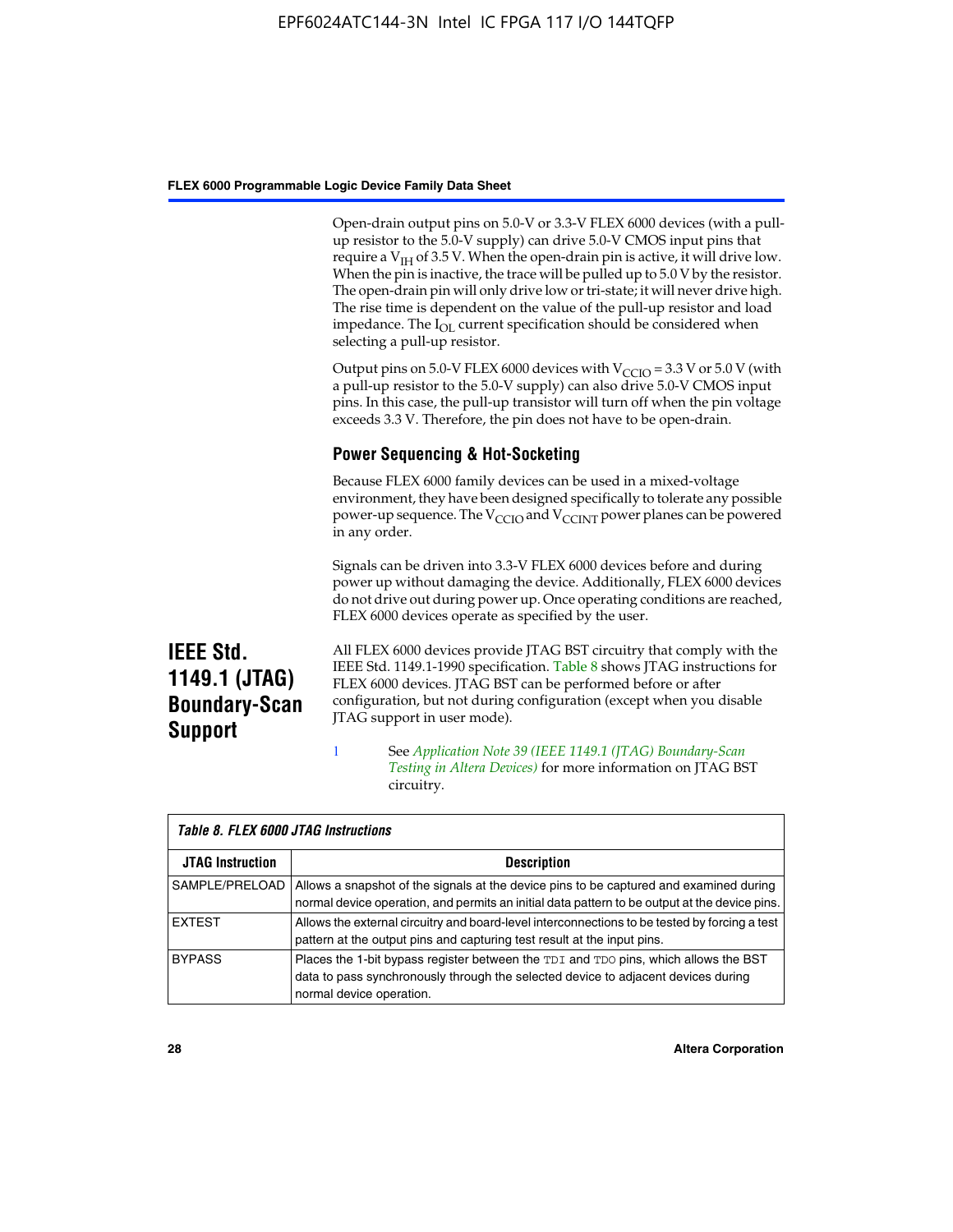The instruction register length for FLEX 6000 devices is three bits. Table 9 shows the boundary-scan register length for FLEX 6000 devices.

| Table 9. FLEX 6000 Device Boundary-Scan Register Length |                                      |  |  |  |  |
|---------------------------------------------------------|--------------------------------------|--|--|--|--|
| <b>Device</b>                                           | <b>Boundary-Scan Register Length</b> |  |  |  |  |
| EPF6010A                                                | 522                                  |  |  |  |  |
| EPF6016                                                 | 621                                  |  |  |  |  |
| EPF6016A                                                | 522                                  |  |  |  |  |
| EPF6024A                                                | 666                                  |  |  |  |  |

FLEX 6000 devices include a weak pull-up on JTAG pins.

f See *[Application Note 39 \(IEEE 1149.1 \(JTAG\) Boundary-Scan Testing in Altera](http://www.altera.com/literature/an/an039.pdf)  [Devices\)](http://www.altera.com/literature/an/an039.pdf)* for more information.

Figure 16 shows the timing requirements for the JTAG signals.

#### *Figure 16. JTAG Waveforms*



Table 10 shows the JTAG timing parameters and values for FLEX 6000 devices.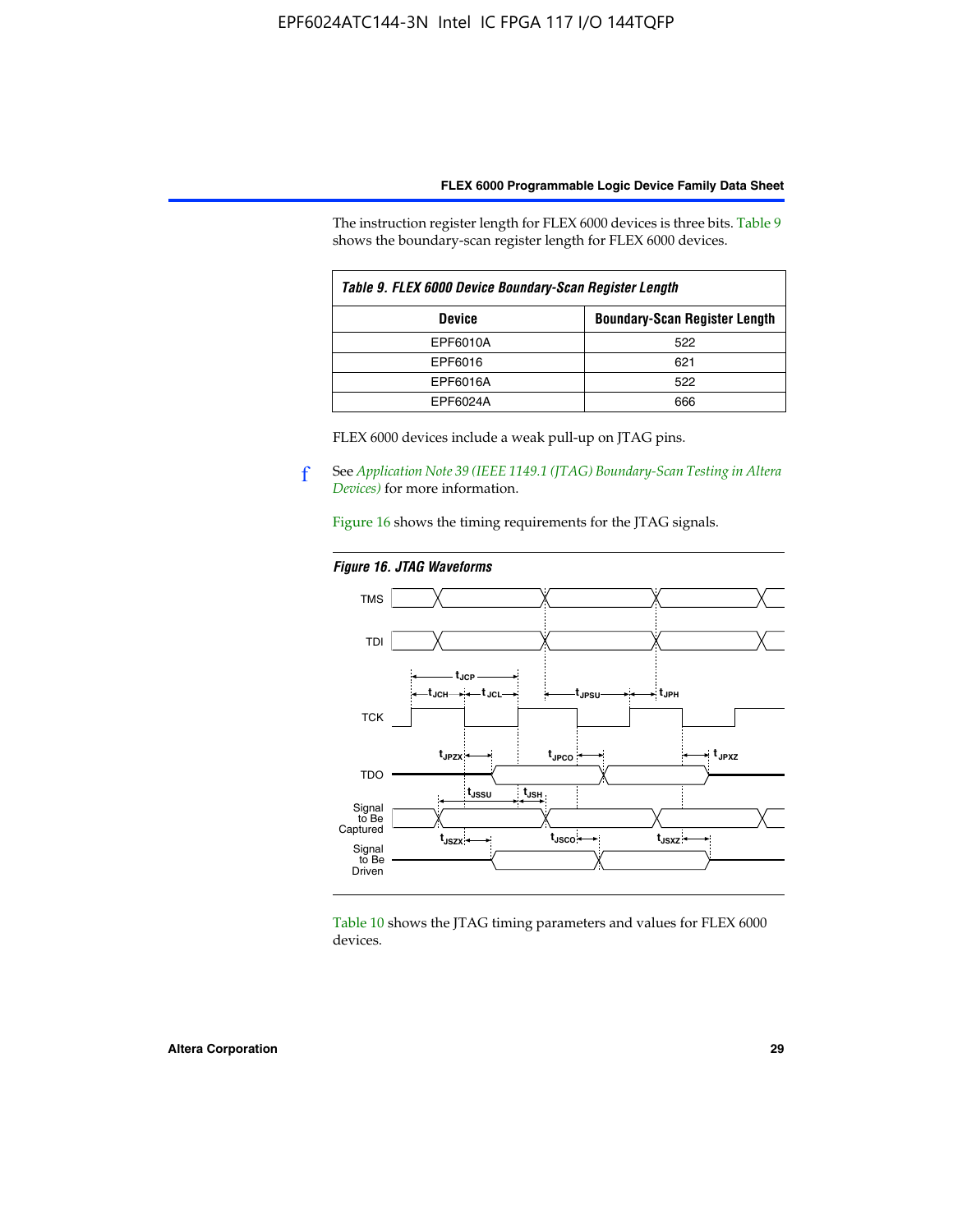| Table 10. JTAG Timing Parameters & Values |                                                   |     |     |      |  |  |  |  |  |  |
|-------------------------------------------|---------------------------------------------------|-----|-----|------|--|--|--|--|--|--|
| Symbol                                    | <b>Parameter</b>                                  | Min | Max | Unit |  |  |  |  |  |  |
| t <sub>JCP</sub>                          | <b>TCK clock period</b>                           | 100 |     | ns   |  |  |  |  |  |  |
| t <sub>JCH</sub>                          | TCK clock high time                               | 50  |     | ns   |  |  |  |  |  |  |
| t <sub>JCL</sub>                          | <b>TCK clock low time</b>                         |     |     | ns   |  |  |  |  |  |  |
| t <sub>JPSU</sub>                         | JTAG port setup time                              |     |     | ns   |  |  |  |  |  |  |
| t <sub>JPH</sub>                          | JTAG port hold time                               |     |     | ns   |  |  |  |  |  |  |
| t <sub>JPCO</sub>                         | JTAG port clock-to-output                         |     | 25  | ns   |  |  |  |  |  |  |
| t <sub>JPZX</sub>                         | JTAG port high impedance to valid output          |     | 25  | ns   |  |  |  |  |  |  |
| t <sub>JPXZ</sub>                         | JTAG port valid output to high impedance          |     | 25  | ns   |  |  |  |  |  |  |
| tjssu                                     | Capture register setup time                       | 20  |     | ns   |  |  |  |  |  |  |
| t <sub>JSH</sub>                          | Capture register hold time                        | 45  |     | ns   |  |  |  |  |  |  |
| tjsco                                     | Update register clock-to-output                   |     | 35  | ns   |  |  |  |  |  |  |
| t <sub>JSZX</sub>                         | Update register high impedance to valid<br>output |     | 35  | ns   |  |  |  |  |  |  |
| t <sub>JSXZ</sub>                         | Update register valid output to high<br>impedance |     | 35  | ns   |  |  |  |  |  |  |

**Generic Testing** Each FLEX 6000 device is functionally tested. Complete testing of each configurable SRAM bit and all logic functionality ensures 100% configuration yield. AC test measurements for FLEX 6000 devices are made under conditions equivalent to those shown in Figure 17. Multiple test patterns can be used to configure devices during all stages of the production flow.

#### *Figure 17. AC Test Conditions*

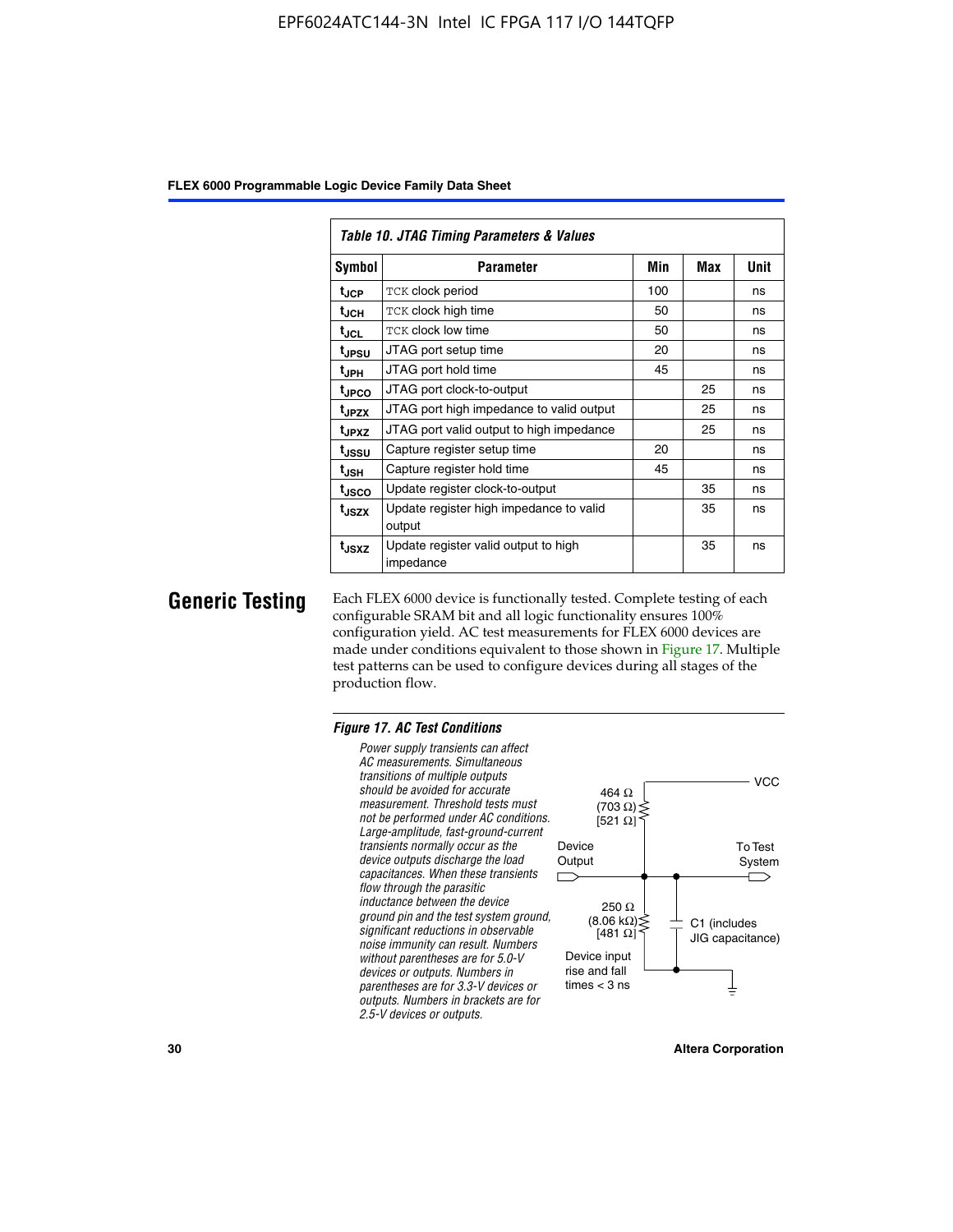#### **Operating Conditions** Tables 11 through 18 provide information on absolute maximum ratings, recommended operating conditions, operating conditions, and capacitance for 5.0-V and 3.3-V FLEX 6000 devices.

| Table 11. FLEX 6000 5.0-V Device Absolute Maximum Ratings<br><i>Note</i> $(1)$ |                                       |                              |        |     |             |  |  |  |  |
|--------------------------------------------------------------------------------|---------------------------------------|------------------------------|--------|-----|-------------|--|--|--|--|
| Symbol                                                                         | <b>Conditions</b><br><b>Parameter</b> |                              | Min    | Max | <b>Unit</b> |  |  |  |  |
| $V_{CC}$                                                                       | Supply voltage                        | With respect to ground (2)   | $-2.0$ | 7.0 | V           |  |  |  |  |
| $V_1$                                                                          | DC input voltage                      |                              | $-2.0$ | 7.0 | V           |  |  |  |  |
| $I_{OUT}$                                                                      | DC output current, per pin            |                              | $-25$  | 25  | mA          |  |  |  |  |
| $T_{\hbox{\scriptsize STG}}$                                                   | Storage temperature                   | No bias                      | $-65$  | 150 | ° C         |  |  |  |  |
| Г <sub>АМВ</sub>                                                               | Ambient temperature                   | Under bias                   | $-65$  | 135 | ° C         |  |  |  |  |
| $T_J$                                                                          | Junction temperature                  | PQFP, TQFP, and BGA packages |        | 135 | ° C         |  |  |  |  |

| Table 12. FLEX 6000 5.0-V Device Recommended Operating Conditions |                                                        |                    |             |                          |              |  |  |  |  |
|-------------------------------------------------------------------|--------------------------------------------------------|--------------------|-------------|--------------------------|--------------|--|--|--|--|
| Symbol                                                            | <b>Parameter</b>                                       | <b>Conditions</b>  | Min         | Max                      | Unit         |  |  |  |  |
| <b>V<sub>CCINT</sub></b>                                          | Supply voltage for internal logic<br>and input buffers | (3), (4)           | 4.75 (4.50) | 5.25(5.50)               | v            |  |  |  |  |
| V <sub>CCIO</sub>                                                 | Supply voltage for output buffers,<br>5.0-V operation  | (3), (4)           | 4.75 (4.50) | 5.25(5.50)               | $\mathsf{V}$ |  |  |  |  |
|                                                                   | Supply voltage for output buffers,<br>3.3-V operation  | (3), (4)           | 3.00(3.00)  | 3.60(3.60)               | $\vee$       |  |  |  |  |
| $V_1$                                                             | Input voltage                                          |                    | $-0.5$      | $V_{\text{CCINT}} + 0.5$ | v            |  |  |  |  |
| $V_{\rm O}$                                                       | Output voltage                                         |                    | $\Omega$    | V <sub>CCIO</sub>        | $\vee$       |  |  |  |  |
| $T_{\rm d}$                                                       | Operating temperature                                  | For commercial use | 0           | 85                       | $^{\circ}$ C |  |  |  |  |
|                                                                   |                                                        | For industrial use | $-40$       | 100                      | $^{\circ}$ C |  |  |  |  |
| $t_{R}$                                                           | Input rise time                                        |                    |             | 40                       | ns           |  |  |  |  |
| tF                                                                | Input fall time                                        |                    |             | 40                       | ns           |  |  |  |  |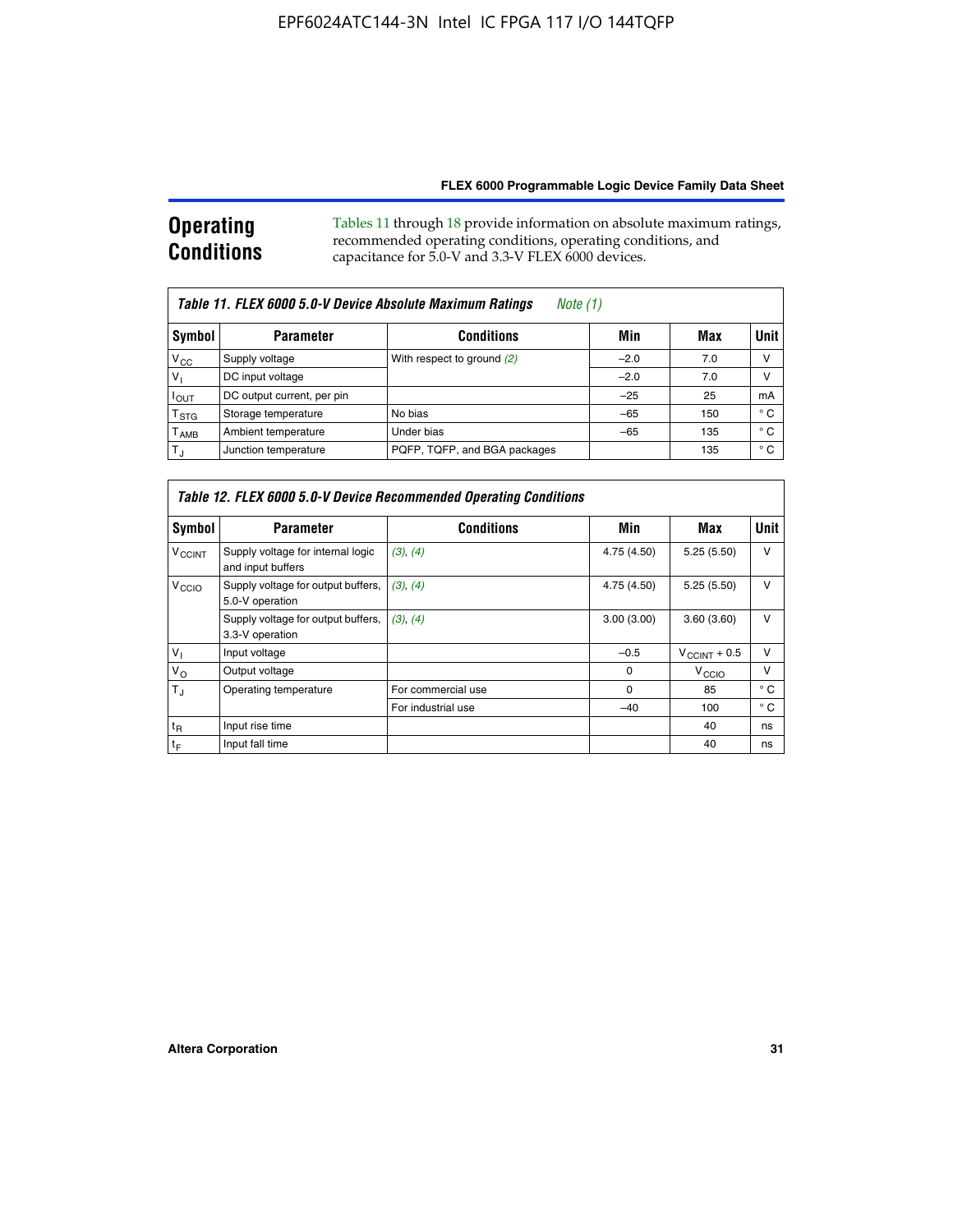#### EPF6024ATC144-3N Intel IC FPGA 117 I/O 144TQFP

|  |  |  | FLEX 6000 Programmable Logic Device Family Data Sheet |  |  |  |
|--|--|--|-------------------------------------------------------|--|--|--|
|--|--|--|-------------------------------------------------------|--|--|--|

| Table 13. FLEX 6000 5.0-V Device DC Operating Conditions<br><i>Notes</i> $(5)$ , $(6)$ |                                         |                                                                           |                         |     |                          |              |  |  |  |
|----------------------------------------------------------------------------------------|-----------------------------------------|---------------------------------------------------------------------------|-------------------------|-----|--------------------------|--------------|--|--|--|
| Symbol                                                                                 | <b>Parameter</b>                        | Conditions                                                                | Min                     | Typ | Max                      | Unit         |  |  |  |
| V <sub>IH</sub>                                                                        | High-level input voltage                |                                                                           | 2.0                     |     | $V_{\text{CCINT}} + 0.5$ | $\vee$       |  |  |  |
| $V_{\parallel}$                                                                        | Low-level input voltage                 |                                                                           | $-0.5$                  |     | 0.8                      | $\vee$       |  |  |  |
| $V_{OH}$                                                                               | 5.0-V high-level TTL output<br>voltage  | $I_{OH} = -8$ mA DC, $V_{CCIO} = 4.75$ V (7)                              | 2.4                     |     |                          | $\vee$       |  |  |  |
|                                                                                        | 3.3-V high-level TTL output<br>voltage  | $I_{OH} = -8$ mA DC, $V_{CClO} = 3.00$ V (7)                              | 2.4                     |     |                          | V            |  |  |  |
|                                                                                        | 3.3-V high-level CMOS output<br>voltage | $I_{OH} = -0.1$ mA DC, $V_{CCIO} = 3.00$ V (7)                            | $V_{\text{CCIO}} - 0.2$ |     |                          | $\mathsf{V}$ |  |  |  |
| $V_{OL}$                                                                               | 5.0-V low-level TTL output<br>voltage   | $I_{\text{OI}}$ = 8 mA DC, V <sub>CCIO</sub> = 4.75 V (8)                 |                         |     | 0.45                     | $\vee$       |  |  |  |
|                                                                                        | 3.3-V low-level TTL output<br>voltage   | $I_{\text{OI}} = 8 \text{ mA DC}, V_{\text{CCl}} = 3.00 \text{ V } (8)$   |                         |     | 0.45                     | $\mathsf{V}$ |  |  |  |
|                                                                                        | 3.3-V low-level CMOS output<br>voltage  | $I_{\text{OI}} = 0.1 \text{ mA DC}, V_{\text{CCIO}} = 3.00 \text{ V} (8)$ |                         |     | 0.2                      | $\vee$       |  |  |  |
|                                                                                        | Input pin leakage current               | $V_1 = V_{CC}$ or ground (8)                                              | $-10$                   |     | 10                       | μA           |  |  |  |
| $I_{OZ}$                                                                               | Tri-stated I/O pin leakage current      | $V_{\Omega}$ = $V_{\text{CC}}$ or ground (8)                              | $-40$                   |     | 40                       | μA           |  |  |  |
| ICCO                                                                                   | $V_{CC}$ supply current (standby)       | $V_1$ = ground, no load                                                   |                         | 0.5 | 5                        | mA           |  |  |  |

| Table 14. FLEX 6000 5.0-V Device Capacitance<br>Note (9) |                                                                    |                               |     |     |             |  |  |  |
|----------------------------------------------------------|--------------------------------------------------------------------|-------------------------------|-----|-----|-------------|--|--|--|
| Symbol                                                   | <b>Parameter</b>                                                   | <b>Conditions</b>             | Min | Max | <b>Unit</b> |  |  |  |
| $C_{IN}$                                                 | Input capacitance for I/O pin                                      | $V_{IN} = 0 V$ , f = 1.0 MHz  |     | 8   | pF          |  |  |  |
| $C_{\text{INCLK}}$                                       | Input capacitance for dedicated input $V_{IN} = 0 V$ , f = 1.0 MHz |                               |     | 12  | pF          |  |  |  |
| $C_{OUT}$                                                | Output capacitance                                                 | $V_{OIII}$ = 0 V, f = 1.0 MHz |     | 8   | pF          |  |  |  |

*Notes to tables:*

- (3) Numbers in parentheses are for industrial-temperature-range devices.
- (4) Maximum  $V_{CC}$  rise time to 100 ms.  $V_{CC}$  must rise monotonically.
- 
- (5) Typical values are for T<sub>A</sub> = 25° C and V<sub>CC</sub> = 5.0 V.<br>(6) These values are specified under the FLEX 6000 Recommended Operating Conditions shown in Table 12 on page 31.
- (7) The I<sub>OH</sub> parameter refers to high-level TTL or CMOS output current.
- (8) The I<sub>OL</sub> parameter refers to low-level TTL, PCI, or CMOS output current. This parameter applies to open-drain pins as well as output pins.
- (9) Capacitance is sample-tested only.

<sup>(1)</sup> See the *[Operating Requirements for Altera Devices Data Sheet](http://www.altera.com/literature/ds/dsoprq.pdf)*.

Minimum DC input is –0.5 V. During transitions, the inputs may undershoot to –2.0 V or overshoot to 7.0 V for input currents less than 100 mA and periods shorter than 20 ns.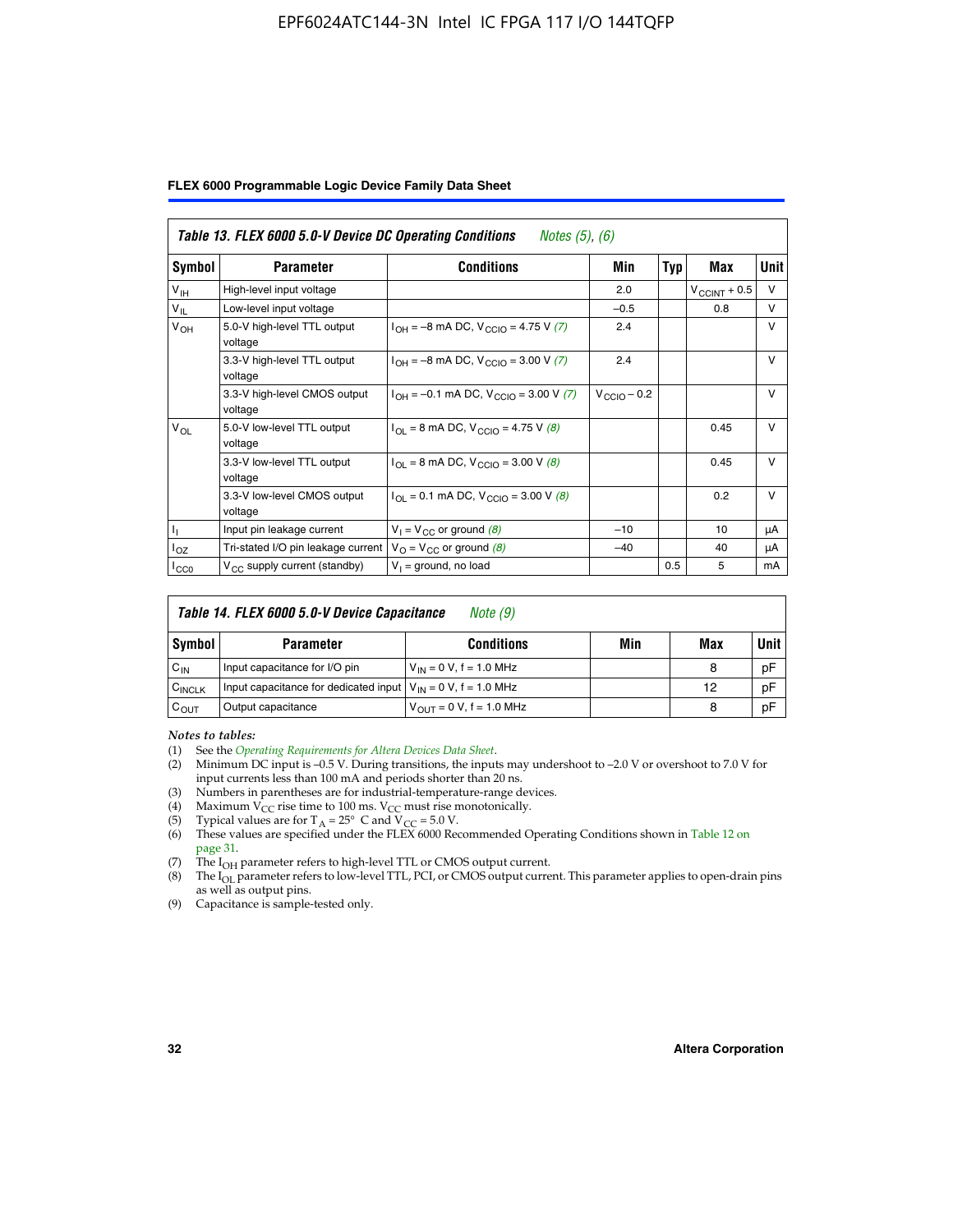| Table 15. FLEX 6000 3.3-V Device Absolute Maximum Ratings<br><i>Note</i> $(1)$ |                            |                              |        |      |              |  |  |  |  |
|--------------------------------------------------------------------------------|----------------------------|------------------------------|--------|------|--------------|--|--|--|--|
| Symbol                                                                         | <b>Parameter</b>           | <b>Conditions</b>            | Min    | Max  | Unit         |  |  |  |  |
| $V_{\rm CC}$                                                                   | Supply voltage             | With respect to ground (2)   | $-0.5$ | 4.6  | ν            |  |  |  |  |
| $V_1$                                                                          | DC input voltage           |                              | $-2.0$ | 5.75 | ν            |  |  |  |  |
| $I_{\text{OUT}}$                                                               | DC output current, per pin |                              | $-25$  | 25   | mA           |  |  |  |  |
| T <sub>STG</sub>                                                               | Storage temperature        | No bias                      | $-65$  | 150  | $^{\circ}$ C |  |  |  |  |
| Т <sub>АМВ</sub>                                                               | Ambient temperature        | Under bias                   | $-65$  | 135  | $^{\circ}$ C |  |  |  |  |
| $T_{\rm J}$                                                                    | Junction temperature       | PQFP, PLCC, and BGA packages |        | 135  | $^{\circ}$ C |  |  |  |  |

| Table 16. FLEX 6000 3.3-V Device Recommended Operating Conditions |                                                        |                    |            |                   |              |  |  |  |  |
|-------------------------------------------------------------------|--------------------------------------------------------|--------------------|------------|-------------------|--------------|--|--|--|--|
| Symbol                                                            | <b>Parameter</b>                                       | <b>Conditions</b>  | Min        | Max               | <b>Unit</b>  |  |  |  |  |
| <b>V<sub>CCINT</sub></b>                                          | Supply voltage for internal logic and<br>input buffers | (3), (4)           | 3.00(3.00) | 3.60(3.60)        | $\vee$       |  |  |  |  |
| V <sub>CCIO</sub>                                                 | Supply voltage for output buffers,<br>3.3-V operation  | (3), (4)           | 3.00(3.00) | 3.60(3.60)        | $\vee$       |  |  |  |  |
|                                                                   | Supply voltage for output buffers,<br>2.5-V operation  | (3), (4)           | 2.30(2.30) | 2.70(2.70)        | $\vee$       |  |  |  |  |
| $V_{\perp}$                                                       | Input voltage                                          |                    | $-0.5$     | 5.75              | $\vee$       |  |  |  |  |
| $V_{\rm O}$                                                       | Output voltage                                         |                    | $\Omega$   | V <sub>CCIO</sub> | $\vee$       |  |  |  |  |
| $T_{\rm J}$                                                       | Operating temperature                                  | For commercial use | 0          | 85                | $^{\circ}$ C |  |  |  |  |
|                                                                   |                                                        | For industrial use | $-40$      | 100               | $^{\circ}$ C |  |  |  |  |
| $t_{R}$                                                           | Input rise time                                        |                    |            | 40                | ns           |  |  |  |  |
| $t_F$                                                             | Input fall time                                        |                    |            | 40                | ns           |  |  |  |  |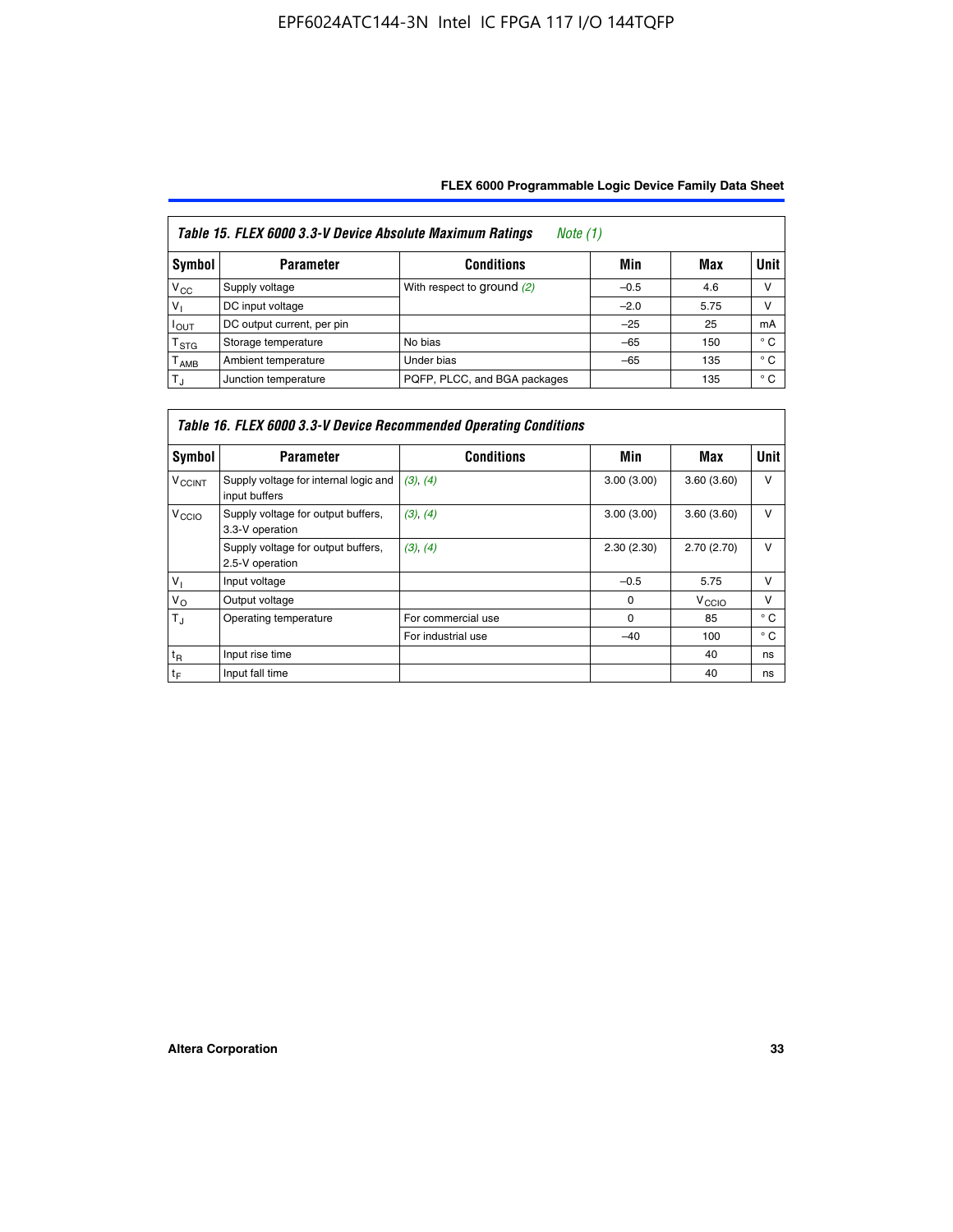#### EPF6024ATC144-3N Intel IC FPGA 117 I/O 144TQFP

|  |  |  | FLEX 6000 Programmable Logic Device Family Data Sheet |  |  |  |  |  |
|--|--|--|-------------------------------------------------------|--|--|--|--|--|
|--|--|--|-------------------------------------------------------|--|--|--|--|--|

| Table 17. FLEX 6000 3.3-V Device DC Operating Conditions<br><i>Notes</i> $(5)$ , $(6)$ |                                                                                   |                                                                            |                         |            |      |              |  |  |  |
|----------------------------------------------------------------------------------------|-----------------------------------------------------------------------------------|----------------------------------------------------------------------------|-------------------------|------------|------|--------------|--|--|--|
| Symbol                                                                                 | <b>Parameter</b>                                                                  | <b>Conditions</b>                                                          | Min                     | <b>Typ</b> | Max  | Unit         |  |  |  |
| $V_{\text{IH}}$                                                                        | High-level input voltage                                                          |                                                                            | 1.7                     |            | 5.75 | $\vee$       |  |  |  |
| $V_{IL}$                                                                               | Low-level input voltage                                                           |                                                                            | $-0.5$                  |            | 0.8  | $\vee$       |  |  |  |
| $V_{OH}$                                                                               | 3.3-V high-level TTL output<br>voltage                                            | $I_{OH} = -8$ mA DC, $V_{CGIO} = 3.00$ V (7)                               | 2.4                     |            |      | v            |  |  |  |
|                                                                                        | 3.3-V high-level CMOS output<br>voltage                                           | $I_{OH} = -0.1$ mA DC, $V_{CClO} = 3.00$ V (7)                             | $V_{\text{CCIO}} - 0.2$ |            |      | v            |  |  |  |
|                                                                                        | 2.5-V high-level output voltage<br>$I_{OH}$ = -100 µA DC, $V_{CCIO}$ = 2.30 V (7) |                                                                            | 2.1                     |            |      | $\mathsf{V}$ |  |  |  |
|                                                                                        |                                                                                   | $I_{OH} = -1$ mA DC, $V_{CCIO} = 2.30 V (7)$                               | 2.0                     |            |      | $\vee$       |  |  |  |
|                                                                                        |                                                                                   | $I_{OH} = -2$ mA DC, $V_{CGIO} = 2.30$ V (7)                               | 1.7                     |            |      | $\vee$       |  |  |  |
| $V_{OL}$                                                                               | 3.3-V low-level TTL output<br>voltage                                             | $I_{\text{OI}} = 8 \text{ mA DC}$ , $V_{\text{CCIO}} = 3.00 \text{ V}$ (8) |                         |            | 0.45 | $\vee$       |  |  |  |
|                                                                                        | 3.3-V low-level CMOS output<br>voltage                                            | $I_{OL} = 0.1$ mA DC, $V_{CCIO} = 3.00$ V (8)                              |                         |            | 0.2  | $\vee$       |  |  |  |
|                                                                                        | 2.5-V low-level output voltage                                                    | $I_{OL}$ = 100 µA DC, V <sub>CCIO</sub> = 2.30 V (8)                       |                         |            | 0.2  | V            |  |  |  |
|                                                                                        |                                                                                   | $I_{OL}$ = 1 mA DC, V <sub>CCIO</sub> = 2.30 V (8)                         |                         |            | 0.4  | $\vee$       |  |  |  |
|                                                                                        |                                                                                   | $I_{OL}$ = 2 mA DC, $V_{CCIO}$ = 2.30 V (8)                                |                         |            | 0.7  | $\vee$       |  |  |  |
| Ιī.                                                                                    | Input pin leakage current                                                         | $V_1 = 5.3 V$ to ground (8)                                                | $-10$                   |            | 10   | μA           |  |  |  |
| l <sub>OZ</sub>                                                                        | Tri-stated I/O pin leakage current                                                | $V_{\Omega}$ = 5.3 V to ground (8)                                         | $-10$                   |            | 10   | μA           |  |  |  |
| ICCO                                                                                   | $V_{CC}$ supply current (standby)                                                 | $V_1$ = ground, no load                                                    |                         | 0.5        | 5    | mA           |  |  |  |

| Table 18. FLEX 6000 3.3-V Device Capacitance<br>Note (9) |                                                                    |                               |     |     |             |  |  |  |
|----------------------------------------------------------|--------------------------------------------------------------------|-------------------------------|-----|-----|-------------|--|--|--|
| Symbol                                                   | <b>Parameter</b>                                                   | <b>Conditions</b>             | Min | Max | <b>Unit</b> |  |  |  |
| $C_{IN}$                                                 | Input capacitance for I/O pin                                      | $V_{IN} = 0 V$ , f = 1.0 MHz  |     | 8   | pF          |  |  |  |
| C <sub>INCLK</sub>                                       | Input capacitance for dedicated input $V_{IN} = 0 V$ , f = 1.0 MHz |                               |     | 12  | pF          |  |  |  |
| $C_{OUT}$                                                | Output capacitance                                                 | $V_{OIII}$ = 0 V, f = 1.0 MHz |     | 8   | pF          |  |  |  |

*Notes to tables:*

- (3) Numbers in parentheses are for industrial-temperature-range devices.
- (4) Maximum V<sub>CC</sub> rise time is 100 ms. V<sub>CC</sub> must rise monotonically.
- (5) Typical values are for  $T_A = 25^\circ$  C and  $V_{CC} = 3.3$  V.<br>(6) These values are specified under Table 16 on page 33.
- 
- (7) The  $I_{OH}$  parameter refers to high-level TTL or CMOS output current.
- (8) The  $I_{OL}$  parameter refers to low-level TTL, PCI, or CMOS output current. This parameter applies to open-drain pins as well as output pins.

(9) Capacitance is sample-tested only.

<sup>(1)</sup> See the *[Operating Requirements for Altera Devices Data Sheet](http://www.altera.com/literature/ds/dsoprq.pdf)*.

<sup>(2)</sup> The minimum DC input voltage is –0.5 V. During transitions, the inputs may undershoot to –2.0 V or overshoot to 5.75 V for input currents less than 100 mA and periods shorter than 20 ns.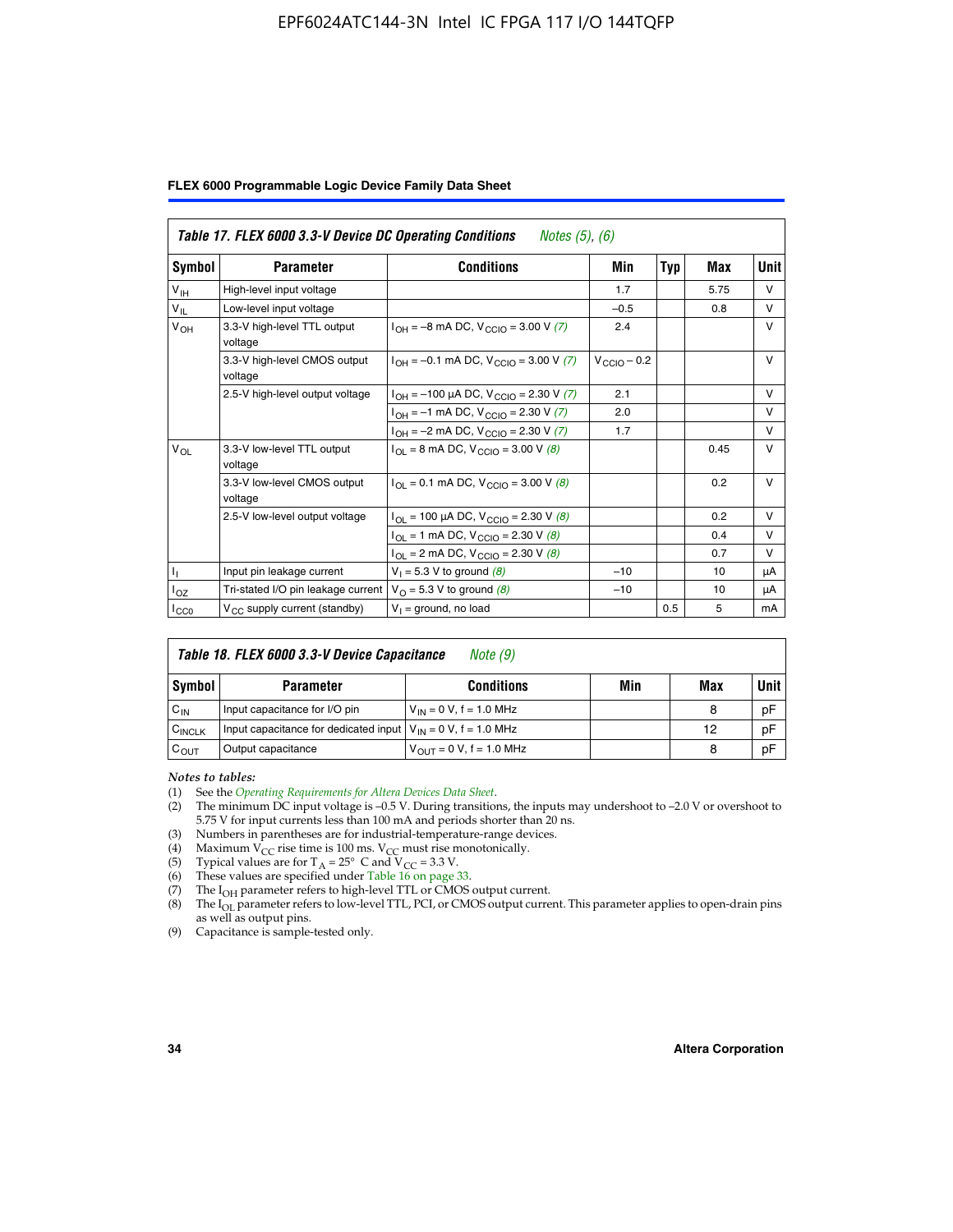Figure 18 shows the typical output drive characteristics of 5.0-V and 3.3-V FLEX 6000 devices with 5.0-V,  $3.3$ -V, and 2.5-V V<sub>CCIO</sub>. When  $V_{\text{CCIO}}$  = 5.0 V on EPF6016 devices, the output driver is compliant with the *PCI Local Bus Specification*, *Revision 2.2* for 5.0-V operation. When  $V_{\text{CCIO}} = 3.3$  V on the EPF6010A and EPF6016A devices, the output driver is compliant with the *PCI Local Bus Specification*, *Revision 2.2* for 3.3-V operation.

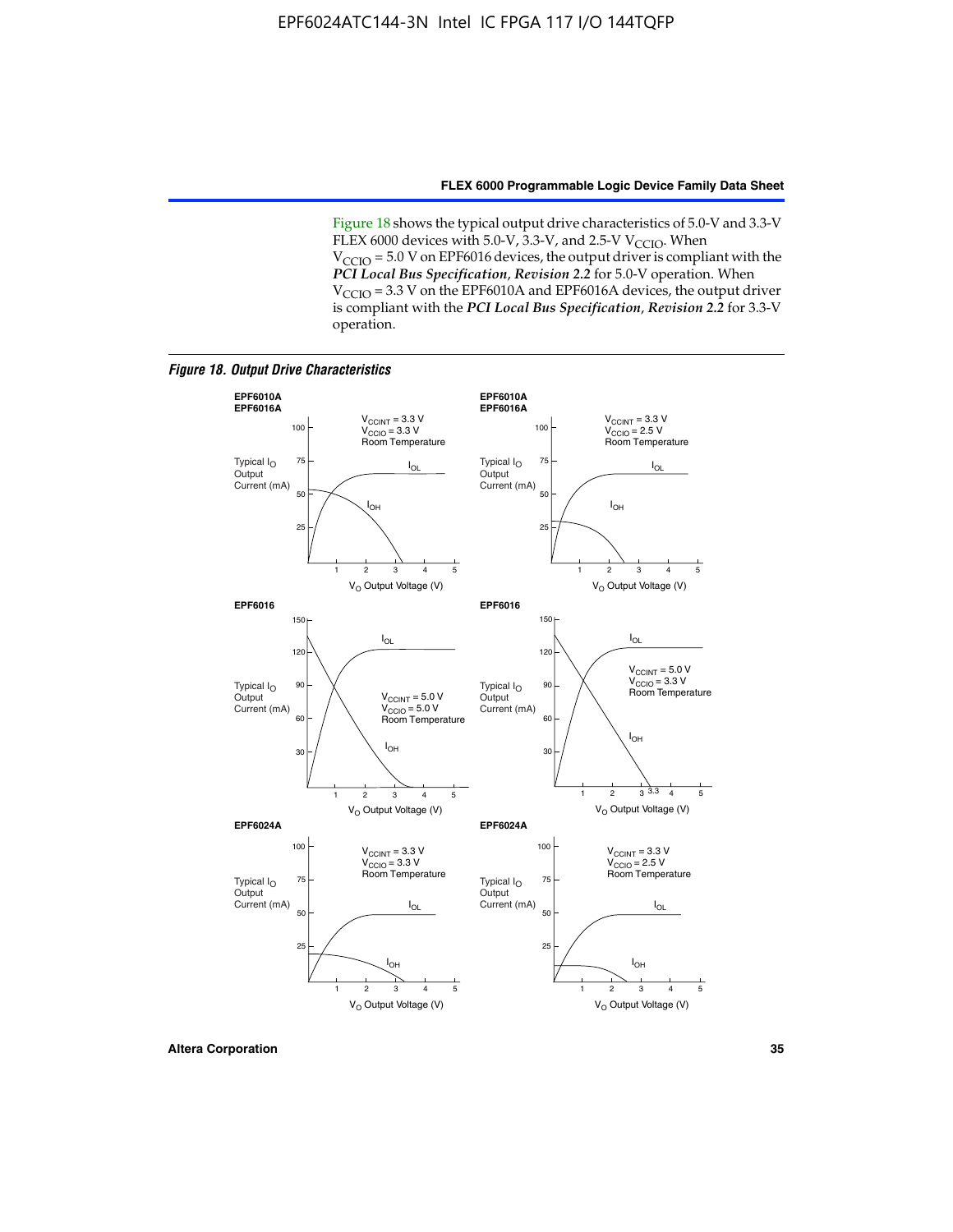| <b>Timing Model</b> | The continuous, high-performance FastTrack Interconnect routing<br>resources ensure predictable performance and accurate simulation and<br>timing analysis. This predictable performance contrasts with that of<br>FPGAs, which use a segmented connection scheme and therefore have<br>unpredictable performance.                                                                                                                                         |
|---------------------|------------------------------------------------------------------------------------------------------------------------------------------------------------------------------------------------------------------------------------------------------------------------------------------------------------------------------------------------------------------------------------------------------------------------------------------------------------|
|                     | Device performance can be estimated by following the signal path from a<br>source, through the interconnect, to the destination. For example, the<br>registered performance between two LEs on the same row can be<br>calculated by adding the following parameters:                                                                                                                                                                                       |
|                     | LE register clock-to-output delay $(t_{CO} + t_{REG\_TO\_OUT})$<br>Routing delay $(t_{ROW} + t_{LOCAL})$<br>LE LUT delay (t <sub>DATA_TO_REG</sub> )<br>LE register setup time $(t_{\text{SU}})$                                                                                                                                                                                                                                                           |
|                     | The routing delay depends on the placement of the source and destination<br>LEs. A more complex registered path may involve multiple combinatorial<br>LEs between the source and destination LEs.                                                                                                                                                                                                                                                          |
|                     | Timing simulation and delay prediction are available with the Simulator<br>and Timing Analyzer, or with industry-standard EDA tools. The<br>Simulator offers both pre-synthesis functional simulation to evaluate logic<br>design accuracy and post-synthesis timing simulation with 0.1-ns<br>resolution. The Timing Analyzer provides point-to-point timing delay<br>information, setup and hold time analysis, and device-wide performance<br>analysis. |
|                     | Figure 19 shows the overall timing model, which maps the possible<br>routing paths to and from the various elements of the FLEX 6000 device.                                                                                                                                                                                                                                                                                                               |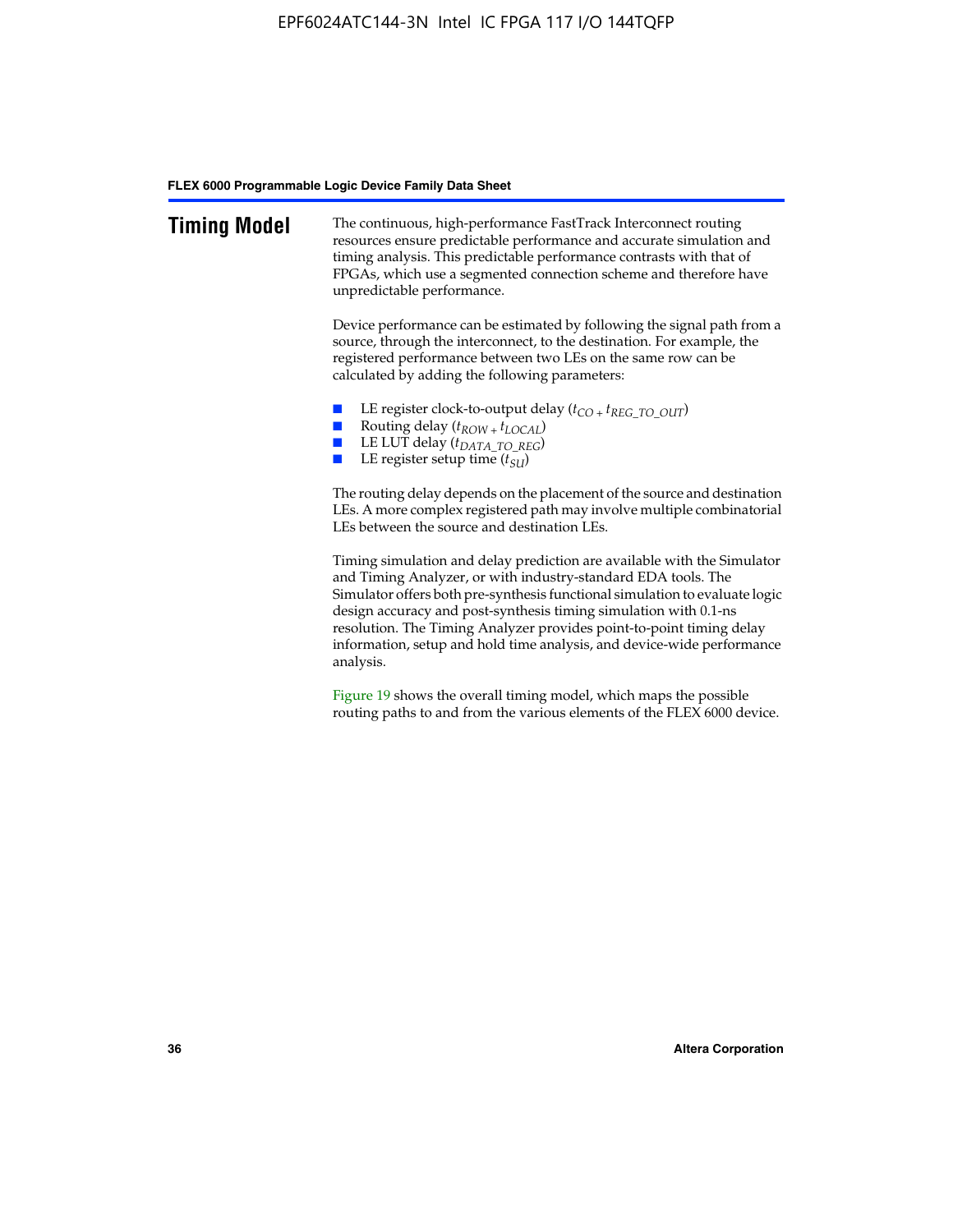



*Figure 19. FLEX 6000 Timing Model*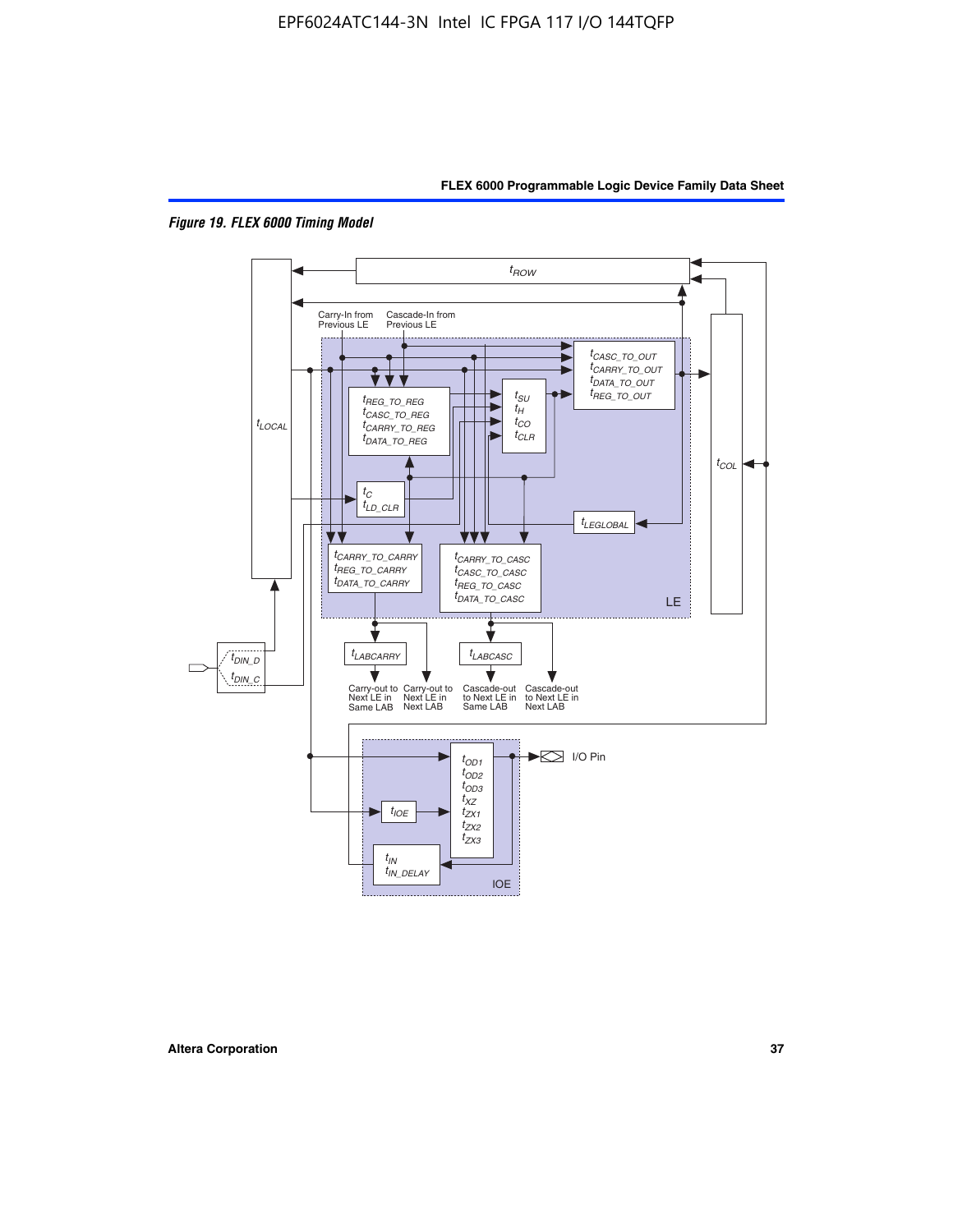Tables 19 through 21 describe the FLEX 6000 internal timing microparameters, which are expressed as worst-case values. Using hand calculations, these parameters can be used to estimate design performance. However, before committing designs to silicon, actual worst-case performance should be modeled using timing simulation and timing analysis. Tables 22 and 23 describe FLEX 6000 external timing parameters.

| <b>Table 19. LE Timing Microparameters</b><br>Note (1) |                                                                                            |                   |  |  |  |  |  |
|--------------------------------------------------------|--------------------------------------------------------------------------------------------|-------------------|--|--|--|--|--|
| <b>Symbol</b>                                          | <b>Parameter</b>                                                                           | <b>Conditions</b> |  |  |  |  |  |
| <sup>t</sup> REG TO REG                                | LUT delay for LE register feedback in carry chain                                          |                   |  |  |  |  |  |
| <sup>t</sup> CASC TO REG                               | Cascade-in to register delay                                                               |                   |  |  |  |  |  |
| <sup>t</sup> CARRY TO REG                              | Carry-in to register delay                                                                 |                   |  |  |  |  |  |
| <sup>t</sup> DATA_TO_REG                               | LE input to register delay                                                                 |                   |  |  |  |  |  |
| <sup>t</sup> CASC_TO_OUT                               | Cascade-in to LE output delay                                                              |                   |  |  |  |  |  |
| <sup>t</sup> CARRY TO OUT                              | Carry-in to LE output delay                                                                |                   |  |  |  |  |  |
| <sup>t</sup> data to out                               | LE input to LE output delay                                                                |                   |  |  |  |  |  |
| <sup>t</sup> REG_TO_OUT                                | Register output to LE output delay                                                         |                   |  |  |  |  |  |
| $t_{SU}$                                               | LE register setup time before clock; LE register recovery time after<br>asynchronous clear |                   |  |  |  |  |  |
| $t_H$                                                  | LE register hold time after clock                                                          |                   |  |  |  |  |  |
| $t_{CO}$                                               | LE register clock-to-output delay                                                          |                   |  |  |  |  |  |
| $t_{CLR}$                                              | LE register clear delay                                                                    |                   |  |  |  |  |  |
| $t_C$                                                  | LE register control signal delay                                                           |                   |  |  |  |  |  |
| $t_{LD\_CLR}$                                          | Synchronous load or clear delay in counter mode                                            |                   |  |  |  |  |  |
| <sup>t</sup> CARRY TO CARRY                            | Carry-in to carry-out delay                                                                |                   |  |  |  |  |  |
| <sup>t</sup> REG TO CARRY                              | Register output to carry-out delay                                                         |                   |  |  |  |  |  |
| <sup>t</sup> DATA_TO_CARRY                             | LE input to carry-out delay                                                                |                   |  |  |  |  |  |
| <sup>t</sup> CARRY_TO_CASC                             | Carry-in to cascade-out delay                                                              |                   |  |  |  |  |  |
| <sup>t</sup> CASC TO CASC                              | Cascade-in to cascade-out delay                                                            |                   |  |  |  |  |  |
| <sup>t</sup> REG TO CASC                               | Register-out to cascade-out delay                                                          |                   |  |  |  |  |  |
| <sup>t</sup> DATA TO CASC                              | LE input to cascade-out delay                                                              |                   |  |  |  |  |  |
| $t_{CH}$                                               | LE register clock high time                                                                |                   |  |  |  |  |  |
| $t_{CL}$                                               | LE register clock low time                                                                 |                   |  |  |  |  |  |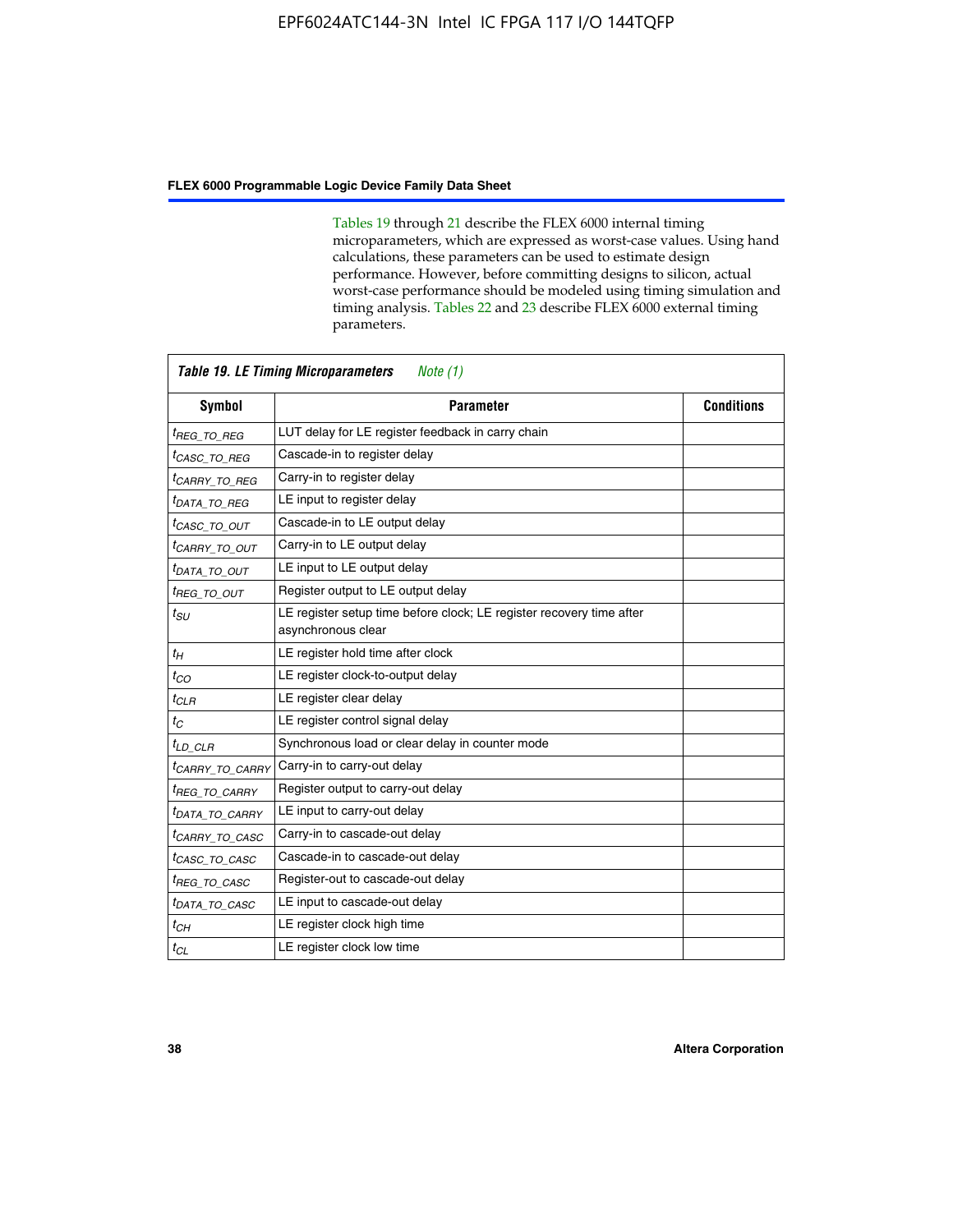| FLEX 6000 Programmable Logic Device Family Data Sheet |  |  |  |
|-------------------------------------------------------|--|--|--|
|                                                       |  |  |  |

| <b>Table 20. IOE Timing Microparameters</b><br>Note (1) |                                                                                         |                    |  |  |  |  |  |
|---------------------------------------------------------|-----------------------------------------------------------------------------------------|--------------------|--|--|--|--|--|
| Symbol                                                  | <b>Parameter</b>                                                                        | <b>Conditions</b>  |  |  |  |  |  |
| $t_{OD1}$                                               | Output buffer and pad delay, slow slew rate = off, $V_{\text{CCIO}} = V_{\text{CCINT}}$ | $C1 = 35$ pF $(2)$ |  |  |  |  |  |
| $t_{OD2}$                                               | Output buffer and pad delay, slow slew rate = off, $V_{\text{CCIO}}$ = low voltage      | $C1 = 35$ pF $(3)$ |  |  |  |  |  |
| $t_{OD3}$                                               | Output buffer and pad delay, slow slew rate $=$ on                                      | $C1 = 35$ pF $(4)$ |  |  |  |  |  |
| $t_{XZ}$                                                | Output buffer disable delay                                                             | $C1 = 5pF$         |  |  |  |  |  |
| $t_{ZX1}$                                               | Output buffer enable delay, slow slew rate = off, $V_{\text{CCIO}} = V_{\text{CCINT}}$  | $C1 = 35$ pF $(2)$ |  |  |  |  |  |
| $t_{ZX2}$                                               | Output buffer enable delay, slow slew rate = off, $V_{\text{CCIO}}$ = low voltage       | $C1 = 35$ pF $(3)$ |  |  |  |  |  |
| $t_{ZX3}$                                               | IOE output buffer enable delay, slow slew rate $=$ on                                   | $C1 = 35$ pF $(4)$ |  |  |  |  |  |
| $t_{IOE}$                                               | Output enable control delay                                                             |                    |  |  |  |  |  |
| $t_{IN}$                                                | Input pad and buffer to FastTrack Interconnect delay                                    |                    |  |  |  |  |  |
| <sup>t</sup> IN DELAY                                   | Input pad and buffer to FastTrack Interconnect delay with additional delay<br>turned on |                    |  |  |  |  |  |

| Table 21. Interconnect Timing Microparameters<br>Note (1) |                                                                                                                         |                   |  |  |  |  |
|-----------------------------------------------------------|-------------------------------------------------------------------------------------------------------------------------|-------------------|--|--|--|--|
| Symbol                                                    | <b>Parameter</b>                                                                                                        | <b>Conditions</b> |  |  |  |  |
| $t_{LOCAL}$                                               | LAB local interconnect delay                                                                                            |                   |  |  |  |  |
| $t_{ROW}$                                                 | Row interconnect routing delay                                                                                          | (5)               |  |  |  |  |
| $t_{COL}$                                                 | Column interconnect routing delay                                                                                       | (5)               |  |  |  |  |
| $t_{DIN}$ D                                               | Dedicated input to LE data delay                                                                                        | (5)               |  |  |  |  |
| $t_{DIN}$ $C$                                             | Dedicated input to LE control delay                                                                                     |                   |  |  |  |  |
| <sup>I</sup> LEGLOBAL                                     | LE output to LE control via internally-generated global signal delay                                                    | (5)               |  |  |  |  |
| $t_{LABCAARY}$                                            | Routing delay for the carry-out of an LE driving the carry-in signal of a<br>different LE in a different LAB            |                   |  |  |  |  |
| $t_{LABCASC}$                                             | Routing delay for the cascade-out signal of an LE driving the cascade-in<br>signal of a different LE in a different LAB |                   |  |  |  |  |

| Table 22. External Reference Timing Parameters |                                                                                         |                   |  |  |  |  |
|------------------------------------------------|-----------------------------------------------------------------------------------------|-------------------|--|--|--|--|
| Symbol                                         | <b>Parameter</b>                                                                        | <b>Conditions</b> |  |  |  |  |
|                                                | Register-to-register test pattern                                                       | (6)               |  |  |  |  |
| <sup>t</sup> DRR                               | Register-to-register delay via 4 LEs, 3 row interconnects, and 4 local<br>interconnects | (7)               |  |  |  |  |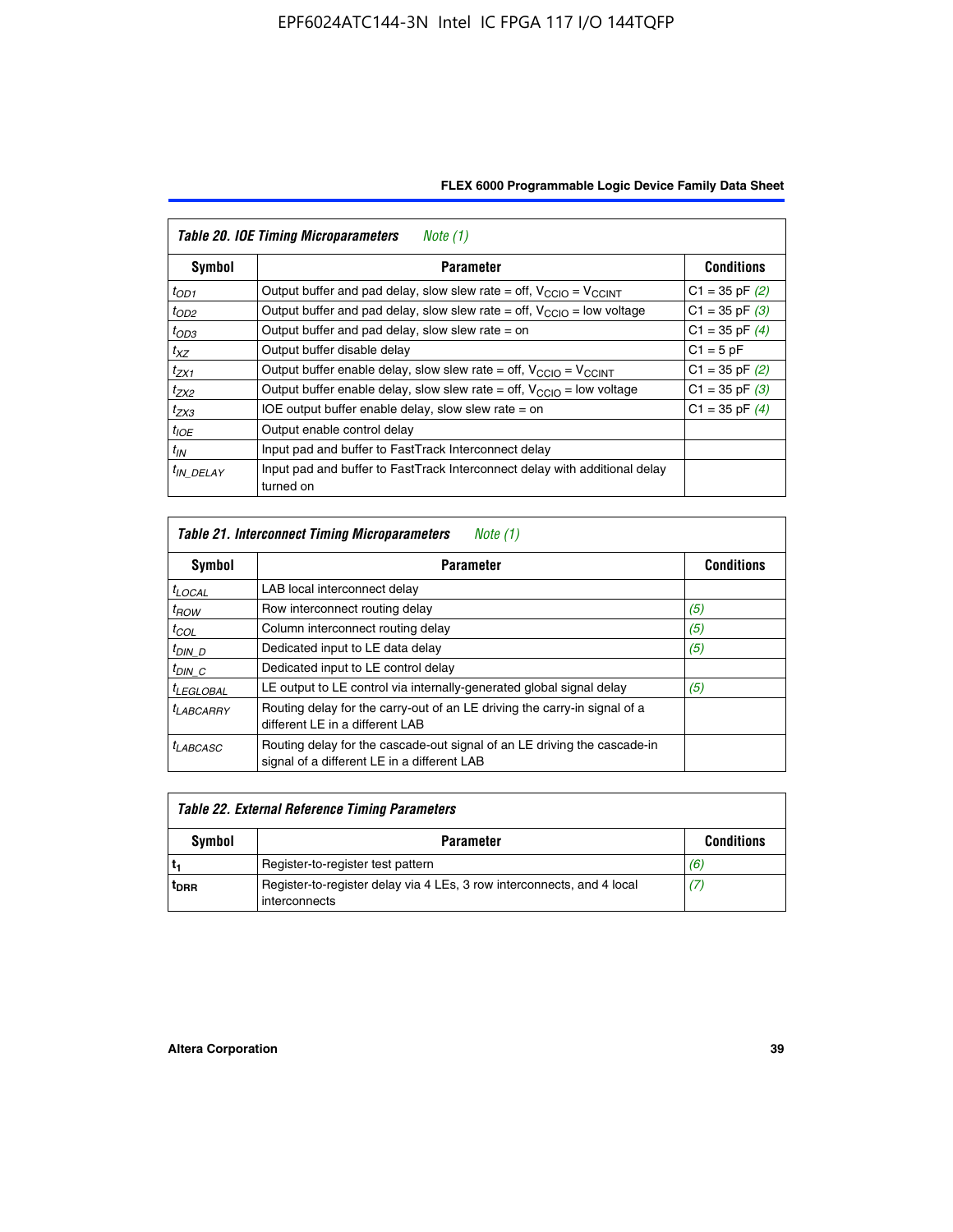#### *Table 23. External Timing Parameters*

|                   | Table Lo. External Thinly I alamotors                                              |                   |
|-------------------|------------------------------------------------------------------------------------|-------------------|
| <b>Symbol</b>     | <b>Parameter</b>                                                                   | <b>Conditions</b> |
| <sup>l</sup> insu | Setup time with global clock at LE register                                        | (8)               |
| ւ <sub>INH</sub>  | Hold time with global clock at LE register                                         | (8)               |
| toutco            | Clock-to-output delay with global clock with LE register using FastFLEX I/O<br>pin | (8)               |

#### *Notes to tables:*

- (1) Microparameters are timing delays contributed by individual architectural elements and cannot be measured explicitly.
- (2) Operating conditions:  $V_{\text{CCIO}} = 5.0 \text{ V} \pm 5\%$  for commercial use in 5.0-V FLEX 6000 devices.  $V_{\text{CCIO}} = 5.0 \text{ V} \pm 10\%$  for industrial use in 5.0-V FLEX 6000 devices.  $V<sub>CCO</sub> = 3.3 V ± 10%$  for commercial or industrial use in 3.3-V FLEX 6000 devices. (3) Operating conditions:
	- $V_{\text{CCIO}} = 3.3 \text{ V} \pm 10\%$  for commercial or industrial use in 5.0-V FLEX 6000 devices.
		- $V_{\text{CCIO}}$  = 2.5 V ± 0.2 V for commercial or industrial use in 3.3-V FLEX 6000 devices.
- (4) Operating conditions:  $V_{\text{CCIO}} = 2.5 \text{ V}$ , 3.3 V, or 5.0 V.
- (5) These parameters are worst-case values for typical applications. Post-compilation timing simulation and timing analysis are required to determine actual worst-case performance.
- (6) This timing parameter shows the delay of a register-to-register test pattern and is used to determine speed grades. There are 12 LEs, including source and destination registers. The row and column interconnects between the registers vary in length.
- (7) This timing parameter is shown for reference and is specified by characterization.
- (8) This timing parameter is specified by characterization.

#### Tables 24 through 28 show the timing information for EPF6010A and EPF6016A devices.

| Table 24. LE Timing Microparameters for EPF6010A & EPF6016A Devices (Part 1 of 2) |     |                    |     |     |     |     |    |  |  |
|-----------------------------------------------------------------------------------|-----|--------------------|-----|-----|-----|-----|----|--|--|
| <b>Parameter</b>                                                                  |     | <b>Speed Grade</b> |     |     |     |     |    |  |  |
|                                                                                   |     | -1                 |     | -2  |     | -3  |    |  |  |
|                                                                                   | Min | Max                | Min | Max | Min | Max |    |  |  |
| <sup>[</sup> REG_TO_REG                                                           |     | 1.2                |     | 1.3 |     | 1.7 | ns |  |  |
| <sup>I</sup> CASC_TO_REG                                                          |     | 0.9                |     | 1.0 |     | 1.2 | ns |  |  |
| <sup>I</sup> CARRY_TO_REG                                                         |     | 0.9                |     | 1.0 |     | 1.2 | ns |  |  |
| <sup>I</sup> DATA_TO_REG                                                          |     | 1.1                |     | 1.2 |     | 1.5 | ns |  |  |
| <sup>I</sup> CASC_TO_OUT                                                          |     | 1.3                |     | 1.4 |     | 1.8 | ns |  |  |
| <sup>I</sup> CARRY_TO_OUT                                                         |     | 1.6                |     | 1.8 |     | 2.3 | ns |  |  |
| <sup>I</sup> DATA_TO_OUT                                                          |     | 1.7                |     | 2.0 |     | 2.5 | ns |  |  |
| <sup>I</sup> REG_TO_OUT                                                           |     | 0.4                |     | 0.4 |     | 0.5 | ns |  |  |
| $t_{SU}$                                                                          | 0.9 |                    | 1.0 |     | 1.3 |     | ns |  |  |
| $t_H$                                                                             | 1.4 |                    | 1.7 |     | 2.1 |     | ns |  |  |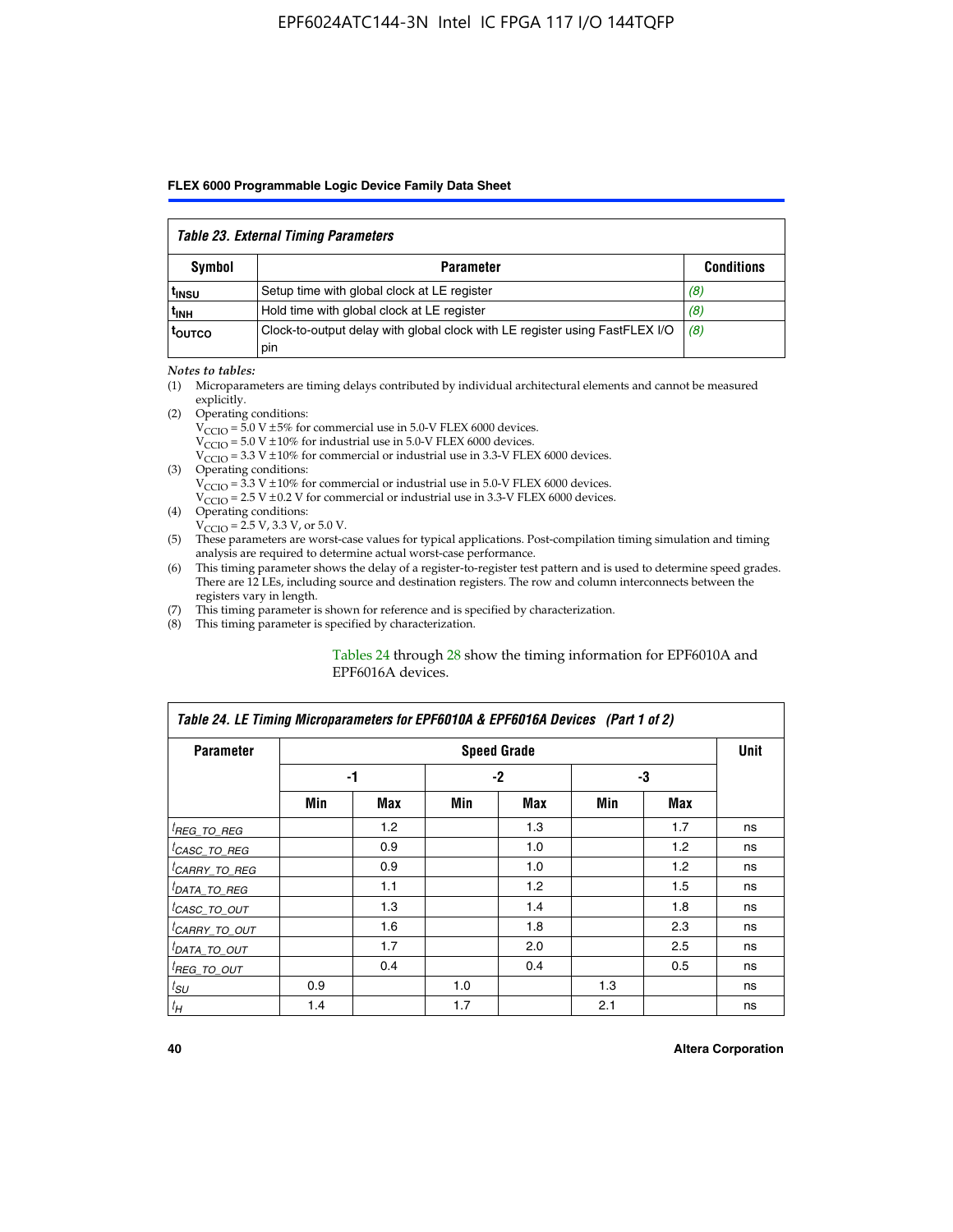| Table 24. LE Timing Microparameters for EPF6010A & EPF6016A Devices (Part 2 of 2) |                    |            |     |            |     |            |    |  |
|-----------------------------------------------------------------------------------|--------------------|------------|-----|------------|-----|------------|----|--|
| <b>Parameter</b>                                                                  | <b>Speed Grade</b> |            |     |            |     |            |    |  |
|                                                                                   |                    | $-1$       |     | $-2$       |     | -3         |    |  |
|                                                                                   | Min                | <b>Max</b> | Min | <b>Max</b> | Min | <b>Max</b> |    |  |
| $t_{CO}$                                                                          |                    | 0.3        |     | 0.4        |     | 0.4        | ns |  |
| <sup>I</sup> CLR                                                                  |                    | 0.4        |     | 0.4        |     | 0.5        | ns |  |
| $t_C$                                                                             |                    | 1.8        |     | 2.1        |     | 2.6        | ns |  |
| ${}^{l}$ LD_CLR                                                                   |                    | 1.8        |     | 2.1        |     | 2.6        | ns |  |
| <sup>I</sup> CARRY_TO_CARRY                                                       |                    | 0.1        |     | 0.1        |     | 0.1        | ns |  |
| <sup>I</sup> REG_TO_CARRY                                                         |                    | 1.6        |     | 1.9        |     | 2.3        | ns |  |
| <sup>I</sup> DATA_TO_CARRY                                                        |                    | 2.1        |     | 2.5        |     | 3.0        | ns |  |
| <sup>I</sup> CARRY_TO_CASC                                                        |                    | 1.0        |     | 1.1        |     | 1.4        | ns |  |
| <sup>I</sup> CASC_TO_CASC                                                         |                    | 0.5        |     | 0.6        |     | 0.7        | ns |  |
| <sup>I</sup> REG_TO_CASC                                                          |                    | 1.4        |     | 1.7        |     | 2.1        | ns |  |
| <sup>I</sup> DATA_TO_CASC                                                         |                    | 1.1        |     | 1.2        |     | 1.5        | ns |  |
| ${}^{l}$ СН                                                                       | 2.5                |            | 3.0 |            | 3.5 |            | ns |  |
| ${}^tC_L$                                                                         | 2.5                |            | 3.0 |            | 3.5 |            | ns |  |

| Table 25. IOE Timing Microparameters for EPF6010A & EPF6016A Devices |     |            |     |                    |     |            |      |  |
|----------------------------------------------------------------------|-----|------------|-----|--------------------|-----|------------|------|--|
| <b>Parameter</b>                                                     |     |            |     | <b>Speed Grade</b> |     |            | Unit |  |
|                                                                      |     | -1         |     | $-2$               | -3  |            |      |  |
|                                                                      | Min | <b>Max</b> | Min | <b>Max</b>         | Min | <b>Max</b> |      |  |
| $t_{OD1}$                                                            |     | 1.9        |     | 2.2                |     | 2.7        | ns   |  |
| $t_{OD2}$                                                            |     | 4.1        |     | 4.8                |     | 5.8        | ns   |  |
| $t_{OD3}$                                                            |     | 5.8        |     | 6.8                |     | 8.3        | ns   |  |
| $t_{XZ}$                                                             |     | 1.4        |     | 1.7                |     | 2.1        | ns   |  |
| $t_{XZ1}$                                                            |     | 1.4        |     | 1.7                |     | 2.1        | ns   |  |
| $t_{\text{XZ}2}$                                                     |     | 3.6        |     | 4.3                |     | 5.2        | ns   |  |
| $t_{\text{XZ3}}$                                                     |     | 5.3        |     | 6.3                |     | 7.7        | ns   |  |
| $t_{IOE}$                                                            |     | 0.5        |     | 0.6                |     | 0.7        | ns   |  |
| $t_{I\!N}$                                                           |     | 3.6        |     | 4.1                |     | 5.1        | ns   |  |
| $t_{IN}$ DELAY                                                       |     | 4.8        |     | 5.4                |     | 6.7        | ns   |  |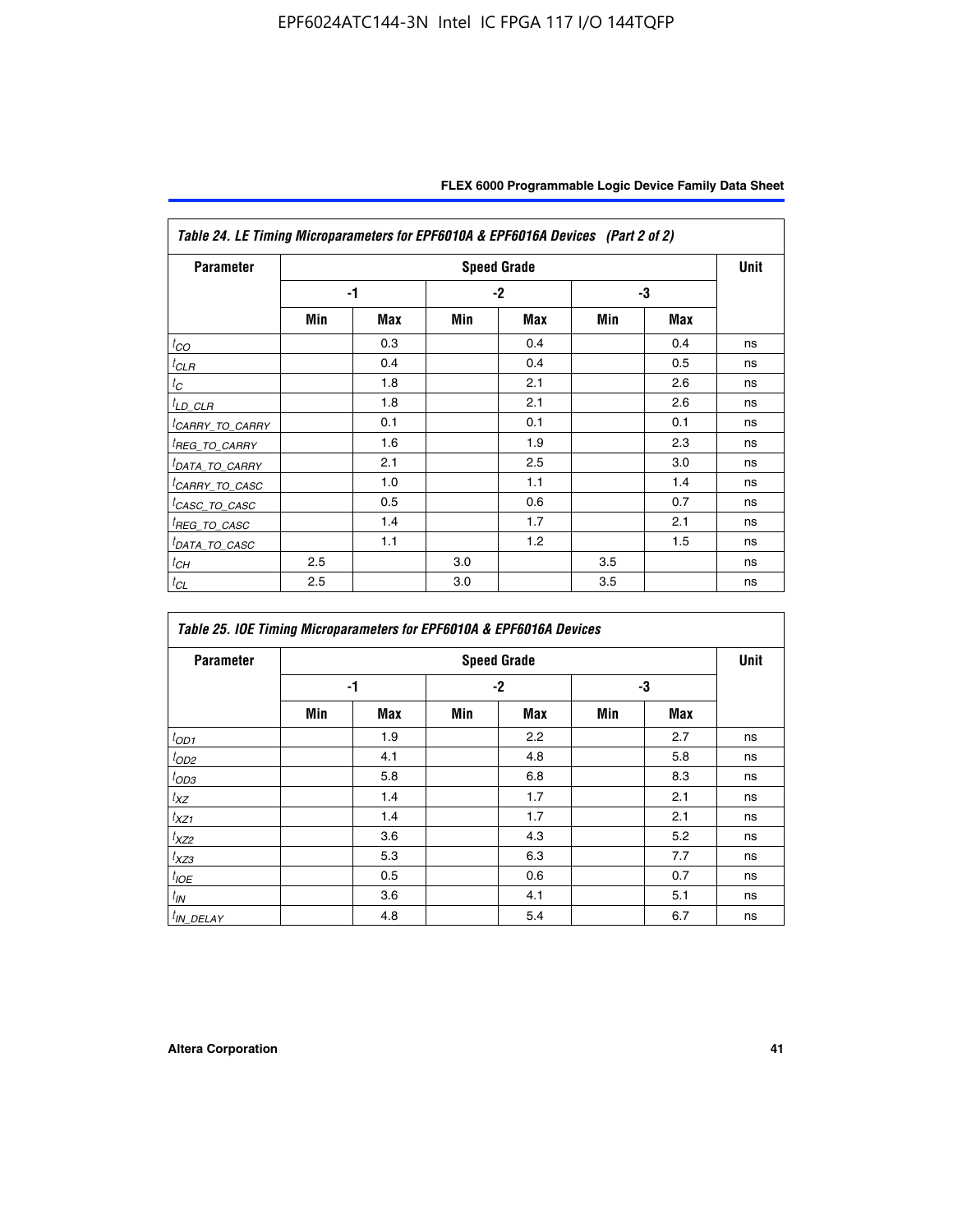| Table 26. Interconnect Timing Microparameters for EPF6010A & EPF6016A Devices |     |            |     |                    |     |     |             |  |  |
|-------------------------------------------------------------------------------|-----|------------|-----|--------------------|-----|-----|-------------|--|--|
| <b>Parameter</b>                                                              |     |            |     | <b>Speed Grade</b> |     |     | <b>Unit</b> |  |  |
|                                                                               |     | -1         |     | $-2$               |     | -3  |             |  |  |
|                                                                               | Min | <b>Max</b> | Min | <b>Max</b>         | Min | Max |             |  |  |
| $t$ LOCAL                                                                     |     | 0.7        |     | 0.7                |     | 1.0 | ns          |  |  |
| $t_{\text{ROW}}$                                                              |     | 2.9        |     | 3.2                |     | 3.2 | ns          |  |  |
| $t_{COL}$                                                                     |     | 1.2        |     | 1.3                |     | 1.4 | ns          |  |  |
| $t_{DIN\_D}$                                                                  |     | 5.4        |     | 5.7                |     | 6.4 | ns          |  |  |
| $t_{DIN\_C}$                                                                  |     | 4.3        |     | 5.0                |     | 6.1 | ns          |  |  |
| <sup>I</sup> LEGLOBAL                                                         |     | 2.6        |     | 3.0                |     | 3.7 | ns          |  |  |
| <sup>I</sup> LABCARRY                                                         |     | 0.7        |     | 0.8                |     | 0.9 | ns          |  |  |
| <sup>I</sup> LABCASC                                                          |     | 1.3        |     | 1.4                |     | 1.8 | ns          |  |  |

| Table 27. External Reference Timing Parameters for EPF6010A & EPF6016A Devices |               |                    |                |     |      |     |      |    |
|--------------------------------------------------------------------------------|---------------|--------------------|----------------|-----|------|-----|------|----|
| <b>Parameter</b>                                                               | <b>Device</b> | <b>Speed Grade</b> |                |     |      |     |      |    |
|                                                                                |               |                    | -2<br>-3<br>-1 |     |      |     |      |    |
|                                                                                |               | Min                | Max            | Min | Max  | Min | Max  |    |
| t,                                                                             | EPF6010A      |                    | 37.6           |     | 43.6 |     | 53.7 | ns |
|                                                                                | EPF6016A      |                    | 38.0           |     | 44.0 |     | 54.1 | ns |

| Table 28. External Timing Parameters for EPF6010A & EPF6016A Devices |        |                    |        |     |        |      |    |  |  |  |
|----------------------------------------------------------------------|--------|--------------------|--------|-----|--------|------|----|--|--|--|
| <b>Parameter</b>                                                     |        | <b>Speed Grade</b> |        |     |        |      |    |  |  |  |
|                                                                      |        | -2<br>-3<br>-1     |        |     |        |      |    |  |  |  |
|                                                                      | Min    | Max                | Min    | Max | Min    | Max  |    |  |  |  |
| t <sub>insu</sub>                                                    | 2.1(1) |                    | 2.4(1) |     | 3.3(1) |      | ns |  |  |  |
| <sup>t</sup> inh                                                     | 0.2(2) |                    | 0.3(2) |     | 0.1(2) |      | ns |  |  |  |
| toutco                                                               | 2.0    | 7.1                | 2.0    | 8.2 | 2.0    | 10.1 | ns |  |  |  |

*Notes:*

(1) Setup times are longer when the *Increase Input Delay* option is turned on. The setup time values are shown with the *Increase Input Delay* option turned off.

(2) Hold time is zero when the *Increase Input Delay* option is turned on.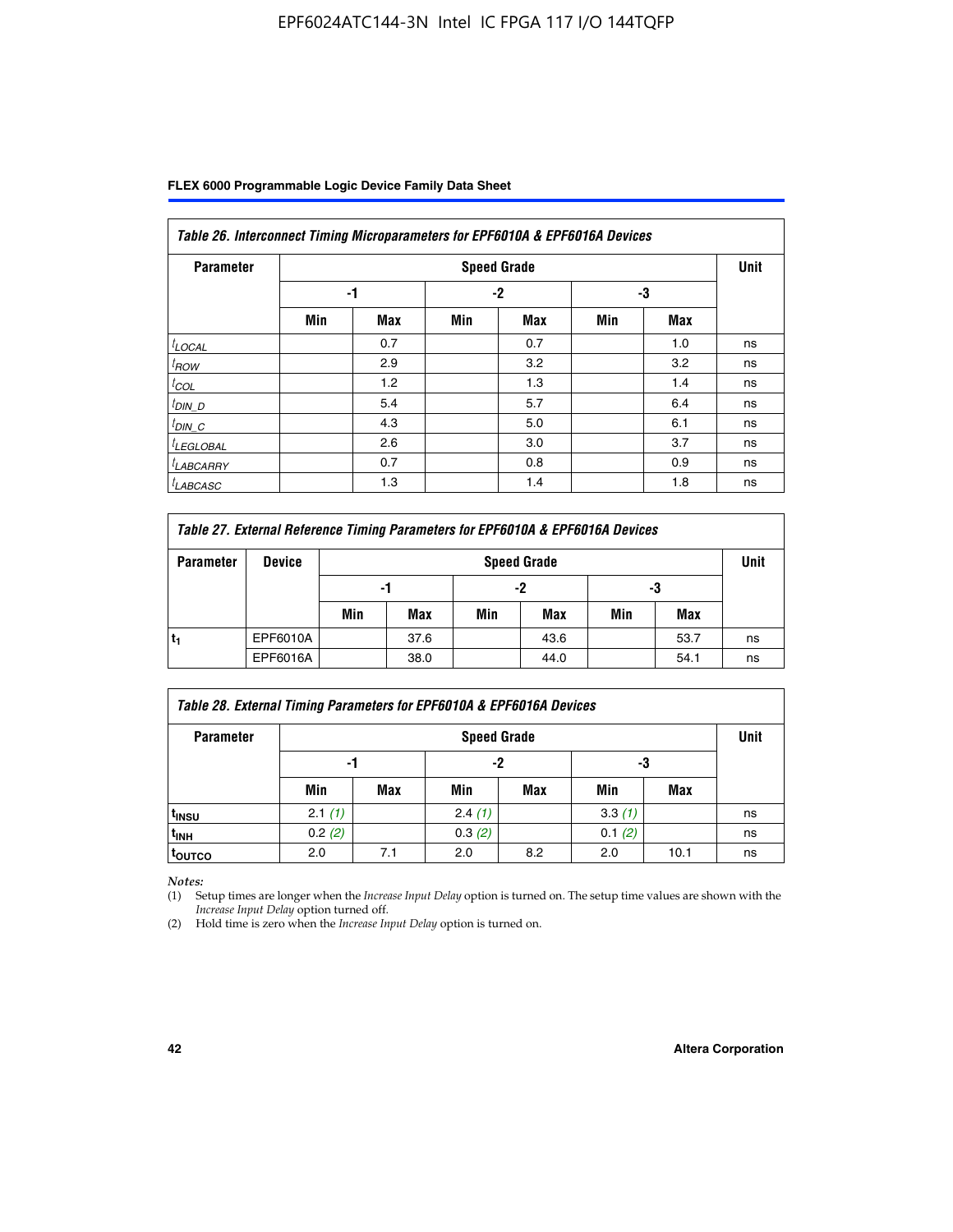| Table 29. LE Timing Microparameters for EPF6016 Devices |      |            |     |            |    |  |  |
|---------------------------------------------------------|------|------------|-----|------------|----|--|--|
| <b>Parameter</b>                                        |      | Unit       |     |            |    |  |  |
|                                                         | $-2$ |            |     | -3         |    |  |  |
|                                                         | Min  | <b>Max</b> | Min | <b>Max</b> |    |  |  |
| <sup>t</sup> REG_TO_REG                                 |      | 2.2        |     | 2.8        | ns |  |  |
| <sup>I</sup> CASC_TO_REG                                |      | 0.9        |     | 1.2        | ns |  |  |
| <sup>t</sup> CARRY_TO_REG                               |      | 1.6        |     | 2.1        | ns |  |  |
| <sup>t</sup> DATA_TO_REG                                |      | 2.4        |     | 3.0        | ns |  |  |
| <sup>t</sup> CASC_TO_OUT                                |      | 1.3        |     | 1.7        | ns |  |  |
| <sup>t</sup> CARRY_TO_OUT                               |      | 2.4        |     | 3.0        | ns |  |  |
| <sup>t</sup> DATA_TO_OUT                                |      | 2.7        |     | 3.4        | ns |  |  |
| <i>t<sub>REG_TO_OUT</sub></i>                           |      | 0.3        |     | 0.5        | ns |  |  |
| $t_{SU}$                                                | 1.1  |            | 1.6 |            | ns |  |  |
| $t_H$                                                   | 1.8  |            | 2.3 |            | ns |  |  |
| $t_{CO}$                                                |      | 0.3        |     | 0.4        | ns |  |  |
| $t_{CLR}$                                               |      | 0.5        |     | 0.6        | ns |  |  |
| $t_C$                                                   |      | 1.2        |     | 1.5        | ns |  |  |
| $t_{LD\_CLR}$                                           |      | 1.2        |     | 1.5        | ns |  |  |
| <sup>t</sup> CA <u>RRY_TO_CARRY</u>                     |      | 0.2        |     | 0.4        | ns |  |  |
| <sup>t</sup> REG_TO_CARRY                               |      | 0.8        |     | 1.1        | ns |  |  |
| <sup>t</sup> DATA_TO_CARRY                              |      | 1.7        |     | 2.2        | ns |  |  |
| <i>tCARRY_TO_CASC</i>                                   |      | 1.7        |     | 2.2        | ns |  |  |
| <sup>t</sup> CASC_TO_CASC                               |      | 0.9        |     | 1.2        | ns |  |  |
| <sup>t</sup> REG_TO_CASC                                |      | 1.6        |     | 2.0        | ns |  |  |
| <sup>t</sup> DATA_TO_CASC                               |      | 1.7        |     | 2.1        | ns |  |  |
| $t_{CH}$                                                | 4.0  |            | 4.0 |            | ns |  |  |
| $t_{CL}$                                                | 4.0  |            | 4.0 |            | ns |  |  |

Tables 29 through 33 show the timing information for EPF6016 devices.

| Table 30. IOE Timing Microparameters for EPF6016 Devices |     |          |     |     |    |  |  |  |
|----------------------------------------------------------|-----|----------|-----|-----|----|--|--|--|
| <b>Speed Grade</b><br><b>Parameter</b>                   |     |          |     |     |    |  |  |  |
|                                                          |     | -3<br>-2 |     |     |    |  |  |  |
|                                                          | Min | Max      | Min | Max |    |  |  |  |
| $t_{OD1}$                                                |     | 2.3      |     | 2.8 | ns |  |  |  |
| $t_{OD2}$                                                |     | 4.6      |     | 5.1 | ns |  |  |  |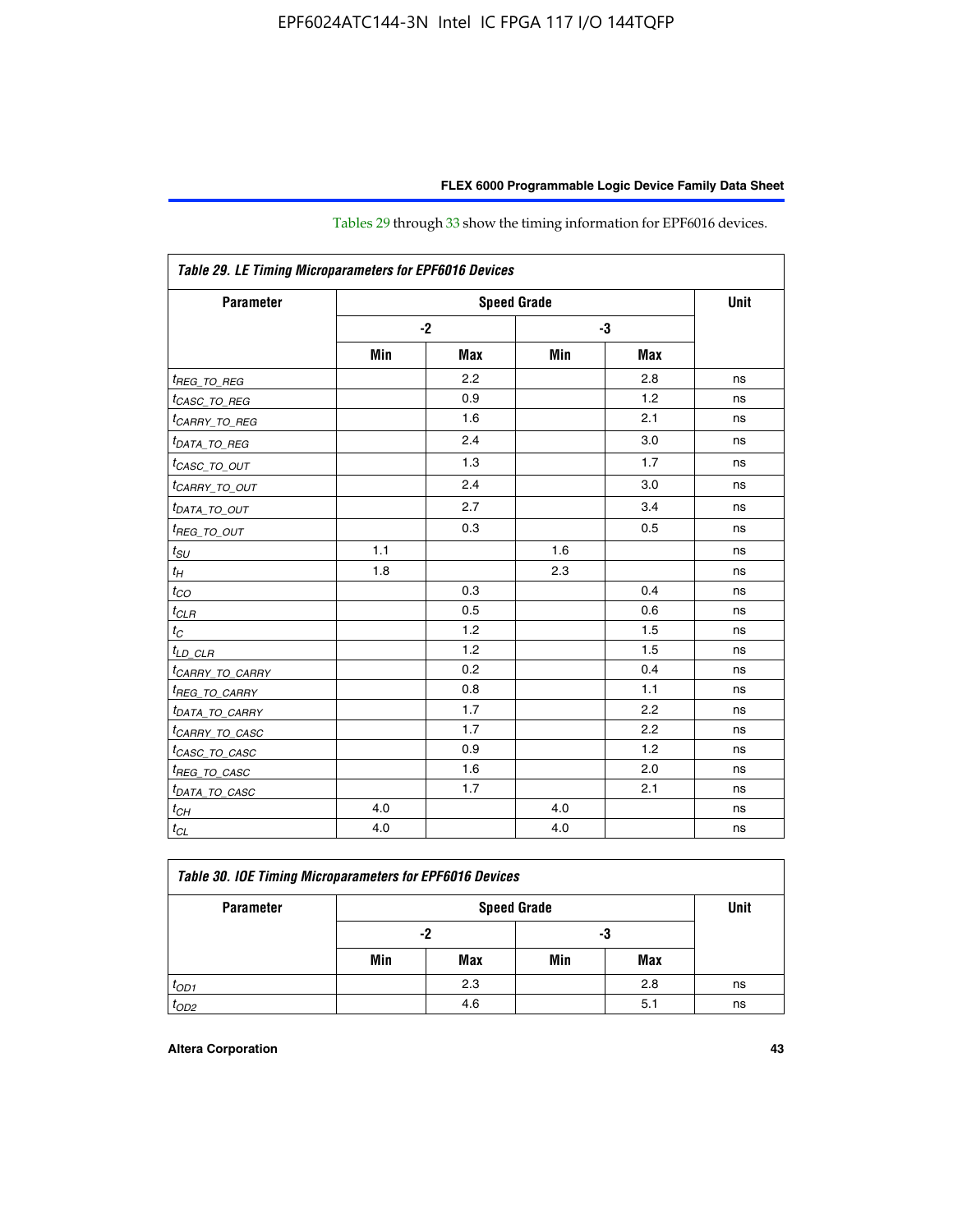| Table 30. IOE Timing Microparameters for EPF6016 Devices |      |            |                    |            |             |  |  |  |  |
|----------------------------------------------------------|------|------------|--------------------|------------|-------------|--|--|--|--|
| <b>Parameter</b>                                         |      |            | <b>Speed Grade</b> |            | <b>Unit</b> |  |  |  |  |
|                                                          | $-2$ |            | -3                 |            |             |  |  |  |  |
|                                                          | Min  | <b>Max</b> | Min                | <b>Max</b> |             |  |  |  |  |
| $t_{OD3}$                                                |      | 4.7        |                    | 5.2        | ns          |  |  |  |  |
| $t_{XZ}$                                                 |      | 2.3        |                    | 2.8        | ns          |  |  |  |  |
| $t_{ZX1}$                                                |      | 2.3        |                    | 2.8        | ns          |  |  |  |  |
| $t_{ZX2}$                                                |      | 4.6        |                    | 5.1        | ns          |  |  |  |  |
| $t_{ZX3}$                                                |      | 4.7        |                    | 5.2        | ns          |  |  |  |  |
| $t_{IOE}$                                                |      | 0.5        |                    | 0.6        | ns          |  |  |  |  |
| $t_{IN}$                                                 |      | 3.3        |                    | 4.0        | ns          |  |  |  |  |
| $t_{IN\_DELAY}$                                          |      | 4.6        |                    | 5.6        | ns          |  |  |  |  |

| <b>Parameter</b>      |      | <b>Speed Grade</b> |     |            | <b>Unit</b> |
|-----------------------|------|--------------------|-----|------------|-------------|
|                       | $-2$ |                    | -3  |            |             |
|                       | Min  | <b>Max</b>         | Min | <b>Max</b> |             |
| $t_{LOCAL}$           |      | 0.8                |     | 1.0        | ns          |
| $t_{\text{ROW}}$      |      | 2.9                |     | 3.3        | ns          |
| $t_{COL}$             |      | 2.3                |     | 2.5        | ns          |
| $t_{DIN\_D}$          |      | 4.9                |     | 6.0        | ns          |
| $t_{DIN\_C}$          |      | 4.8                |     | 6.0        | ns          |
| <sup>t</sup> LEGLOBAL |      | 3.1                |     | 3.9        | ns          |
| <sup>t</sup> LABCARRY |      | 0.4                |     | 0.5        | ns          |
| <sup>t</sup> LABCASC  |      | 0.8                |     | 1.0        | ns          |

| Table 32. External Reference Timing Parameters for EPF6016 Devices |     |          |                    |      |      |  |  |  |
|--------------------------------------------------------------------|-----|----------|--------------------|------|------|--|--|--|
| <b>Parameter</b>                                                   |     |          | <b>Speed Grade</b> |      | Unit |  |  |  |
|                                                                    |     | -2<br>-3 |                    |      |      |  |  |  |
|                                                                    | Min | Max      | Min                | Max  |      |  |  |  |
|                                                                    |     | 53.0     |                    | 65.0 | ns   |  |  |  |
| <sup>T</sup> DRR                                                   |     | 16.0     |                    | 20.0 | ns   |  |  |  |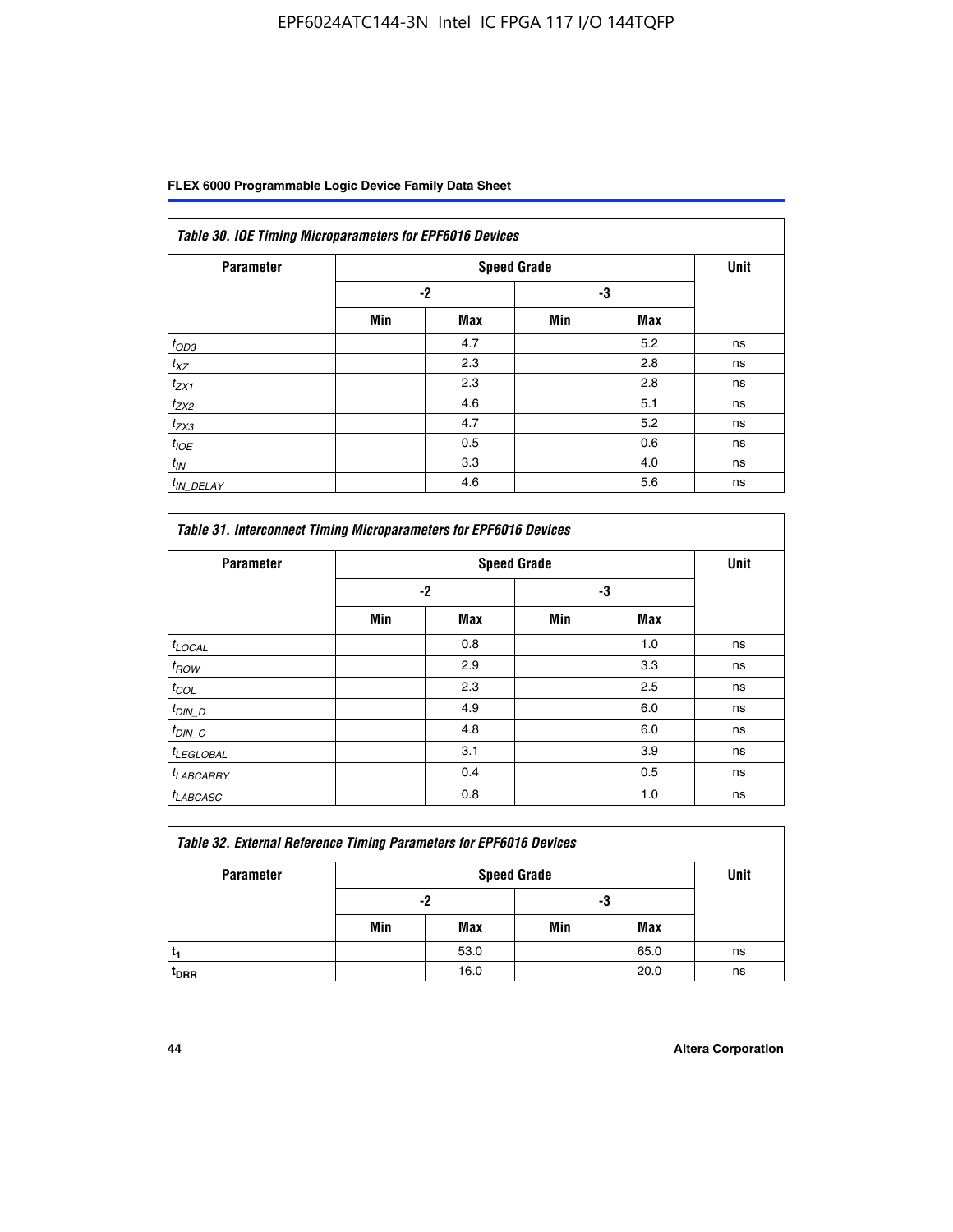| FLEX 6000 Programmable Logic Device Family Data Sheet |  |
|-------------------------------------------------------|--|
|                                                       |  |

| <b>Table 33. External Timing Parameters for EPF6016 Devices</b> |          |     |                    |     |             |  |  |  |
|-----------------------------------------------------------------|----------|-----|--------------------|-----|-------------|--|--|--|
| <b>Parameter</b>                                                |          |     | <b>Speed Grade</b> |     | <b>Unit</b> |  |  |  |
|                                                                 | -3<br>-2 |     |                    |     |             |  |  |  |
|                                                                 | Min      | Max | Min                | Max |             |  |  |  |
| t <sub>INSU</sub>                                               | 3.2      |     | 4.1                |     | ns          |  |  |  |
| $t_{INH}$                                                       | 0.0      |     | 0.0                |     | ns          |  |  |  |
| <b>TOUTCO</b>                                                   | 2.0      | 7.9 | 2.0                | 9.9 | ns          |  |  |  |

Tables 34 through 38 show the timing information for EPF6024A devices.

| Table 34. LE Timing Microparameters for EPF6024A Devices |                    |            |     |            |     |            |    |  |
|----------------------------------------------------------|--------------------|------------|-----|------------|-----|------------|----|--|
| <b>Parameter</b>                                         | <b>Speed Grade</b> |            |     |            |     |            |    |  |
|                                                          | -1                 |            |     | $-2$       |     | -3         |    |  |
|                                                          | Min                | <b>Max</b> | Min | <b>Max</b> | Min | <b>Max</b> |    |  |
| <sup>t</sup> REG_TO_REG                                  |                    | 1.2        |     | 1.3        |     | 1.6        | ns |  |
| <sup>t</sup> CASC_TO_REG                                 |                    | 0.7        |     | 0.8        |     | 1.0        | ns |  |
| <sup>t</sup> CARRY_TO_REG                                |                    | 1.6        |     | 1.8        |     | 2.2        | ns |  |
| <sup>t</sup> DATA_TO_REG                                 |                    | 1.3        |     | 1.4        |     | 1.7        | ns |  |
| <sup>t</sup> CASC_TO_OUT                                 |                    | 1.2        |     | 1.3        |     | 1.6        | ns |  |
| <sup>t</sup> CARRY_TO_OUT                                |                    | 2.0        |     | 2.2        |     | 2.6        | ns |  |
| <sup>t</sup> DATA_TO_OUT                                 |                    | 1.8        |     | 2.1        |     | 2.6        | ns |  |
| <i>t<sub>REG_TO_OUT</sub></i>                            |                    | 0.3        |     | 0.3        |     | 0.4        | ns |  |
| $t_{SU}$                                                 | 0.9                |            | 1.0 |            | 1.2 |            | ns |  |
| $t_H$                                                    | 1.3                |            | 1.4 |            | 1.7 |            | ns |  |
| $t_{CO}$                                                 |                    | 0.2        |     | 0.3        |     | 0.3        | ns |  |
| $t_{CLR}$                                                |                    | 0.3        |     | 0.3        |     | 0.4        | ns |  |
| $t_C$                                                    |                    | 1.9        |     | 2.1        |     | 2.5        | ns |  |
| $t_{LD\_CLR}$                                            |                    | 1.9        |     | 2.1        |     | 2.5        | ns |  |
| <sup>t</sup> CAR <u>RY_TO_CARRY</u>                      |                    | 0.2        |     | 0.2        |     | 0.3        | ns |  |
| <sup>t</sup> REG_TO_CARRY                                |                    | 1.4        |     | 1.6        |     | 1.9        | ns |  |
| <sup>t</sup> DATA_TO_CARRY                               |                    | 1.3        |     | 1.4        |     | 1.7        | ns |  |
| <sup>t</sup> CARRY_TO_CASC                               |                    | 1.1        |     | 1.2        |     | 1.4        | ns |  |
| <sup>t</sup> CASC_TO_CASC                                |                    | 0.7        |     | 0.8        |     | 1.0        | ns |  |
| <sup>t</sup> REG_TO_CASC                                 |                    | 1.4        |     | 1.6        |     | 1.9        | ns |  |
| <sup>t</sup> DATA_TO_CASC                                |                    | 1.0        |     | 1.1        |     | 1.3        | ns |  |
| $t_{CH}$                                                 | 2.5                |            | 3.0 |            | 3.5 |            | ns |  |
| $t_{\text{CL}}$                                          | 2.5                |            | 3.0 |            | 3.5 |            | ns |  |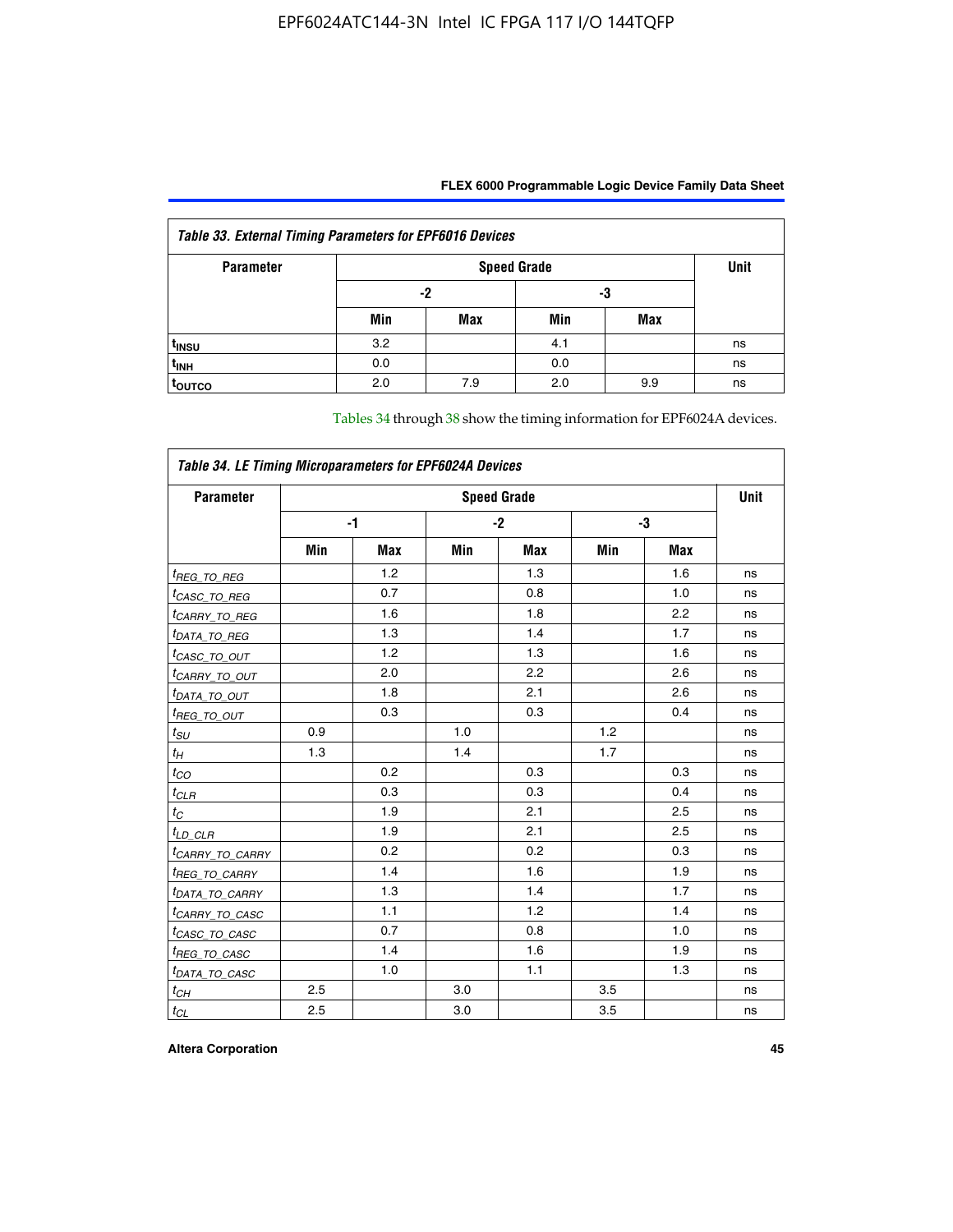|  | FLEX 6000 Programmable Logic Device Family Data Sheet |  |  |
|--|-------------------------------------------------------|--|--|
|--|-------------------------------------------------------|--|--|

| Table 35. IOE Timing Microparameters for EPF6024A Devices |     |            |      |                    |     |            |      |  |  |
|-----------------------------------------------------------|-----|------------|------|--------------------|-----|------------|------|--|--|
| <b>Parameter</b>                                          |     |            |      | <b>Speed Grade</b> |     |            | Unit |  |  |
|                                                           |     | -1         | $-2$ |                    | -3  |            |      |  |  |
|                                                           | Min | <b>Max</b> | Min  | <b>Max</b>         | Min | <b>Max</b> |      |  |  |
| $t_{OD1}$                                                 |     | 1.9        |      | 2.1                |     | 2.5        | ns   |  |  |
| $t_{OD2}$                                                 |     | 4.0        |      | 4.4                |     | 5.3        | ns   |  |  |
| $t_{OD3}$                                                 |     | 7.0        |      | 7.8                |     | 9.3        | ns   |  |  |
| $t_{XZ}$                                                  |     | 4.3        |      | 4.8                |     | 5.8        | ns   |  |  |
| $t_{XZ1}$                                                 |     | 4.3        |      | 4.8                |     | 5.8        | ns   |  |  |
| $t_{XZ2}$                                                 |     | 6.4        |      | 7.1                |     | 8.6        | ns   |  |  |
| $t_{XZ3}$                                                 |     | 9.4        |      | 10.5               |     | 12.6       | ns   |  |  |
| $t_{IOE}$                                                 |     | 0.5        |      | 0.6                |     | 0.7        | ns   |  |  |
| $t_{IN}$                                                  |     | 3.3        |      | 3.7                |     | 4.4        | ns   |  |  |
| <sup>t</sup> IN_DELAY                                     |     | 5.3        |      | 5.9                |     | 7.0        | ns   |  |  |

| <b>Table 36. Interconnect Timing Microparameters for EPF6024A Devices</b> |                    |            |     |            |     |            |    |
|---------------------------------------------------------------------------|--------------------|------------|-----|------------|-----|------------|----|
| <b>Parameter</b>                                                          | <b>Speed Grade</b> |            |     |            |     |            |    |
|                                                                           | -1                 |            | -2  |            | -3  |            |    |
|                                                                           | Min                | <b>Max</b> | Min | <b>Max</b> | Min | <b>Max</b> |    |
| $t_{LOCAL}$                                                               |                    | 0.8        |     | 0.8        |     | 1.1        | ns |
| $t_{ROW}$                                                                 |                    | 3.0        |     | 3.1        |     | 3.3        | ns |
| $t_{COL}$                                                                 |                    | 3.0        |     | 3.2        |     | 3.4        | ns |
| $t_{DIN\_D}$                                                              |                    | 5.4        |     | 5.6        |     | 6.2        | ns |
| $t_{DIN\_C}$                                                              |                    | 4.6        |     | 5.1        |     | 6.1        | ns |
| $t_{LEGLOBAL}$                                                            |                    | 3.1        |     | 3.5        |     | 4.3        | ns |
| $t_{LABCARAY}$                                                            |                    | 0.6        |     | 0.7        |     | 0.8        | ns |
| <sup>t</sup> LABCASC                                                      |                    | 0.3        |     | 0.3        |     | 0.4        | ns |

| <b>Table 37. External Reference Timing Parameters for EPF6024A Devices</b> |                    |      |     |      |     |      |      |
|----------------------------------------------------------------------------|--------------------|------|-----|------|-----|------|------|
| <b>Parameter</b>                                                           | <b>Speed Grade</b> |      |     |      |     |      | Unit |
|                                                                            | -1                 |      | -2  |      | -3  |      |      |
|                                                                            | Min                | Max  | Min | Max  | Min | Max  |      |
|                                                                            |                    | 45.0 |     | 50.0 |     | 60.0 | ns   |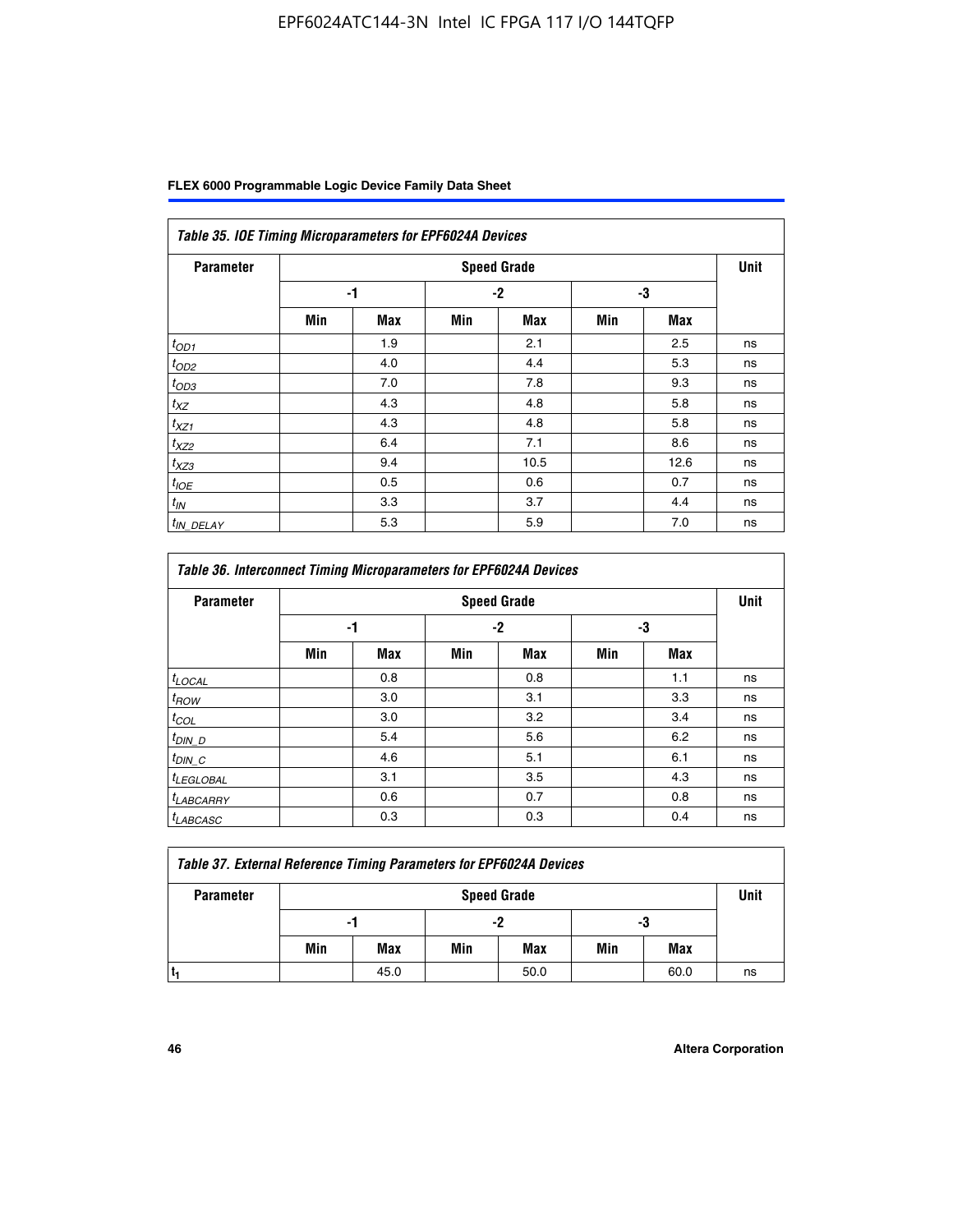| Table 38. External Timing Parameters for EPF6024A Devices |                    |     |        |     |        |     |             |
|-----------------------------------------------------------|--------------------|-----|--------|-----|--------|-----|-------------|
| <b>Parameter</b>                                          | <b>Speed Grade</b> |     |        |     |        |     | <b>Unit</b> |
|                                                           | -1                 |     | -2     |     | -3     |     |             |
|                                                           | Min                | Max | Min    | Max | Min    | Max |             |
| t <sub>INSU</sub>                                         | 2.0(1)             |     | 2.2(1) |     | 2.6(1) |     | ns          |
| t <sub>INH</sub>                                          | 0.2(2)             |     | 0.2(2) |     | 0.3(2) |     | ns          |
| <sup>τ</sup> ουτco                                        | 2.0                | 7.4 | 2.0    | 8.2 | 2.0    | 9.9 | ns          |

*Notes:*

(1) Setup times are longer when the *Increase Input Delay* option is turned on. The setup time values are shown with the *Increase Input Delay* option turned off.

(2) Hold time is zero when the *Increase Input Delay* option is turned on.

## **Power Consumption**

The supply power (P) for FLEX 6000 devices can be calculated with the following equations:

 $P = P_{INT} + P_{IO}$  $P = (I_{CCTANDBY} + I_{CCACTIVE}) \times V_{CC} + P_{IO}$ 

Typical  $I_{CCSTANDBY}$  values are shown as  $I_{CC0}$  in the "FLEX 6000 Device DC Operating Conditions" table on pages 31 and 33 of this data sheet. The I<sub>CCACTIVE</sub> value depends on the switching frequency and the application logic. This value is based on the amount of current that each LE typically consumes. The  $P_{IO}$  value, which depends on the device output load characteristics and switching frequency, can be calculated using the guidelines given in *[Application Note 74 \(Evaluating Power for Altera Devices\)](http://www.altera.com/literature/an/an074.pdf)*.

The I<sub>CCACTIVE</sub> value can be calculated with the following equation:

$$
I_{\text{CCACTIVE}} = K \times f_{\text{MAX}} \times N \times \text{tog}_{\text{LC}} \times \frac{\mu A}{\text{MHz} \times \text{LE}}
$$

Where:

|   | $f_{MAX}$ = Maximum operating frequency in MHz                           |
|---|--------------------------------------------------------------------------|
| N | = Total number of LEs used in a FLEX 6000 device                         |
|   | $\log_{LC}$ = Average percentage of LEs toggling at each clock<br>(1, 1) |

(typically 12.5%) K = Constant, shown in Table 39

| Table 39. K Constant Values |                |  |  |  |
|-----------------------------|----------------|--|--|--|
| <b>Device</b>               | <b>K</b> Value |  |  |  |
| EPF6010A                    | 14             |  |  |  |
| EPF6016                     | 88             |  |  |  |
| EPF6016A                    | 14             |  |  |  |
| EPF6024A                    | 14             |  |  |  |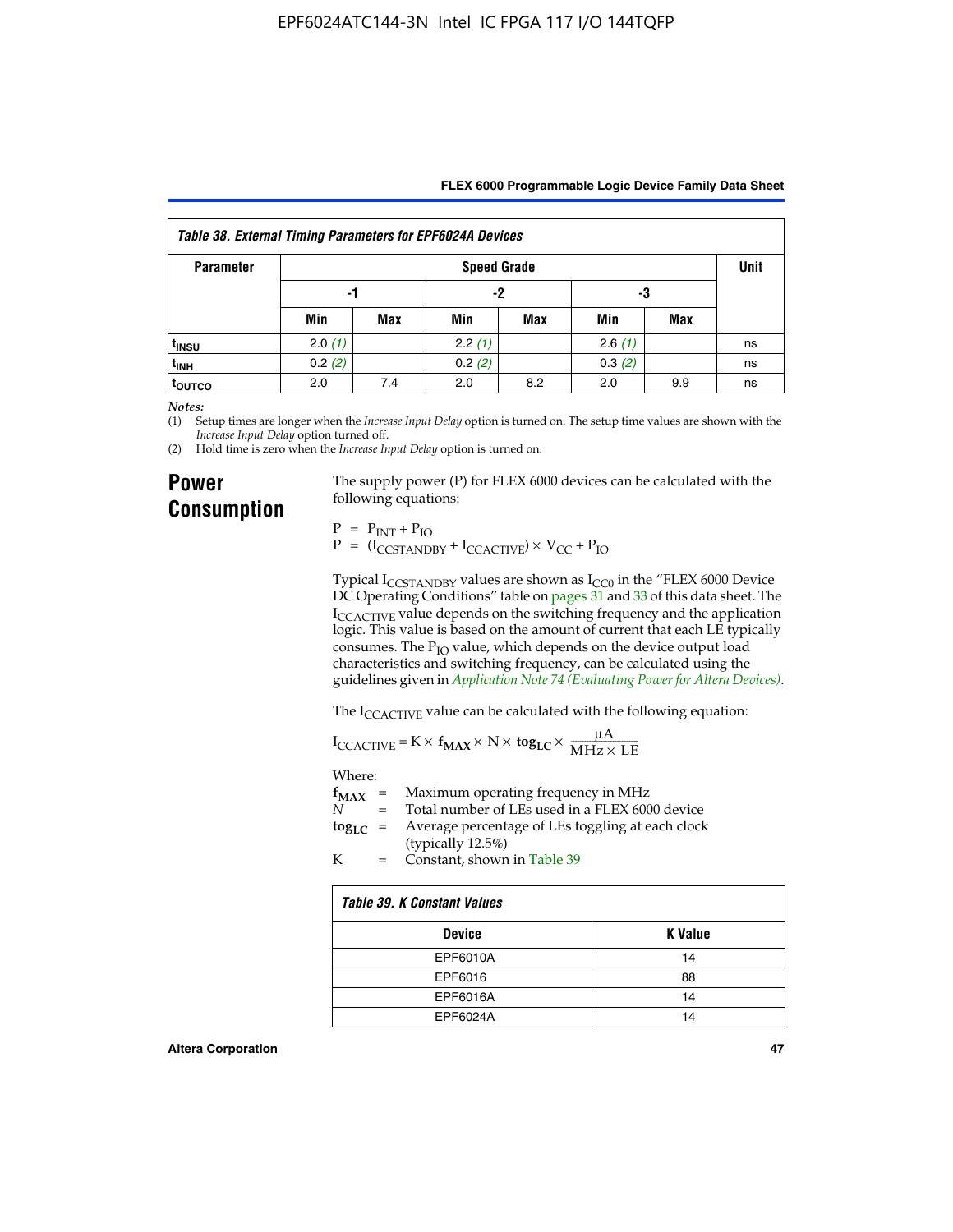This calculation provides an  $I_{CC}$  estimate based on typical conditions with no output load. The actual  $I_{CC}$  should be verified during operation because this measurement is sensitive to the actual pattern in the device and the environmental operating conditions.

To better reflect actual designs, the power model (and the constant K in the power calculation equations shown above) for continuous interconnect FLEX devices assumes that LEs drive FastTrack Interconnect channels. In contrast, the power model of segmented FPGAs assumes that all LEs drive only one short interconnect segment. This assumption may lead to inaccurate results, compared to measured power consumption for an actual design in a segmented interconnect FPGA.

Figure 20 shows the relationship between the current and operating frequency for EPF6010A, EPF6016, EPF6016A, and EPF6024A devices.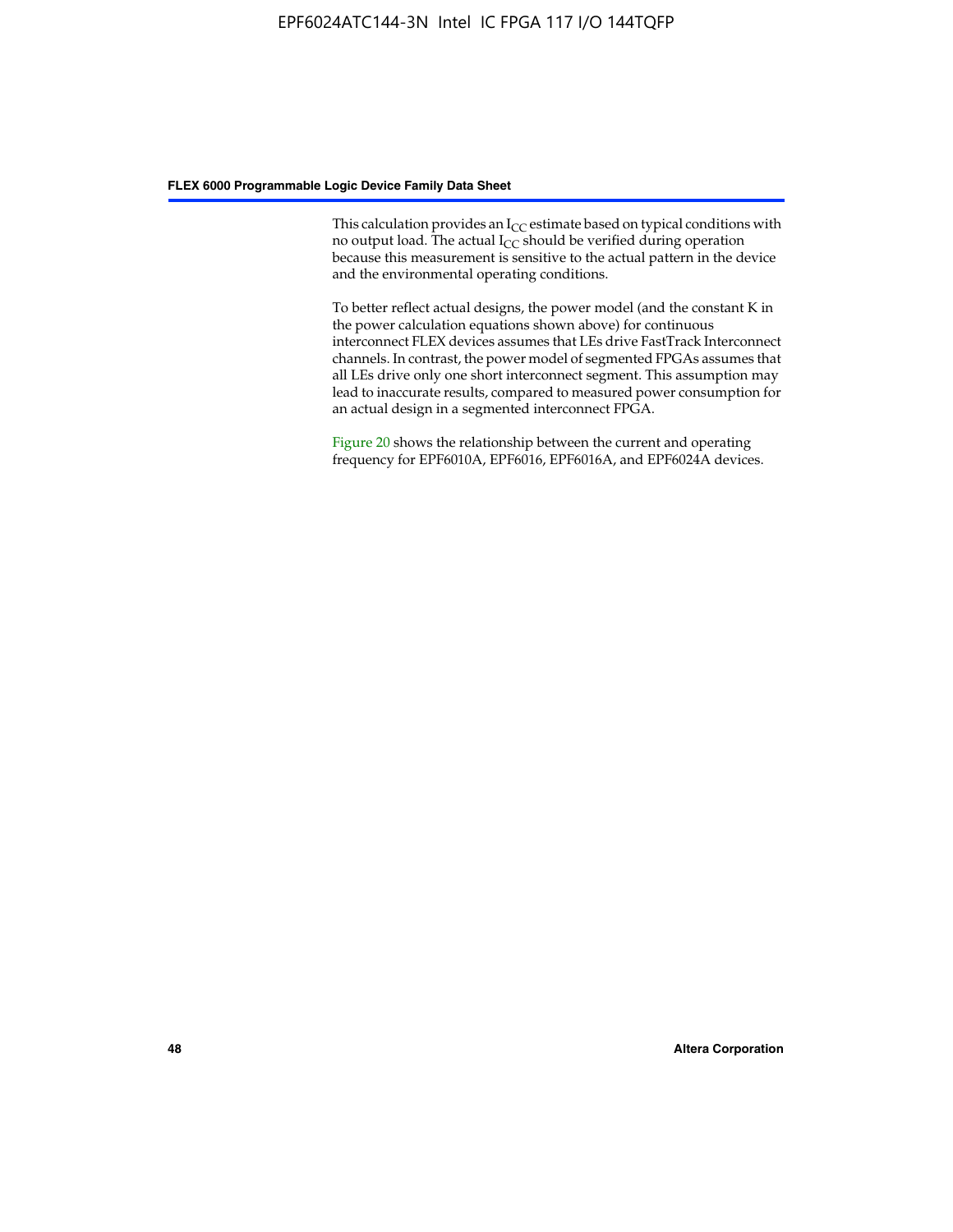



*Figure 20. ICCACTIVE vs. Operating Frequency* 

# **Device Configuration & Operation**

The FLEX 6000 architecture supports several configuration schemes to load a design into the device(s) on the circuit board. This section summarizes the device operating modes and available device configuration schemes.

f See *[Application Note 116 \(Configuring APEX 20K, FLEX 10K & FLEX 6000](http://www.altera.com/literature/an/an116.pdf)  [Devices\)](http://www.altera.com/literature/an/an116.pdf)* for detailed information on configuring FLEX 6000 devices, including sample schematics, timing diagrams, configuration options, pins names, and timing parameters.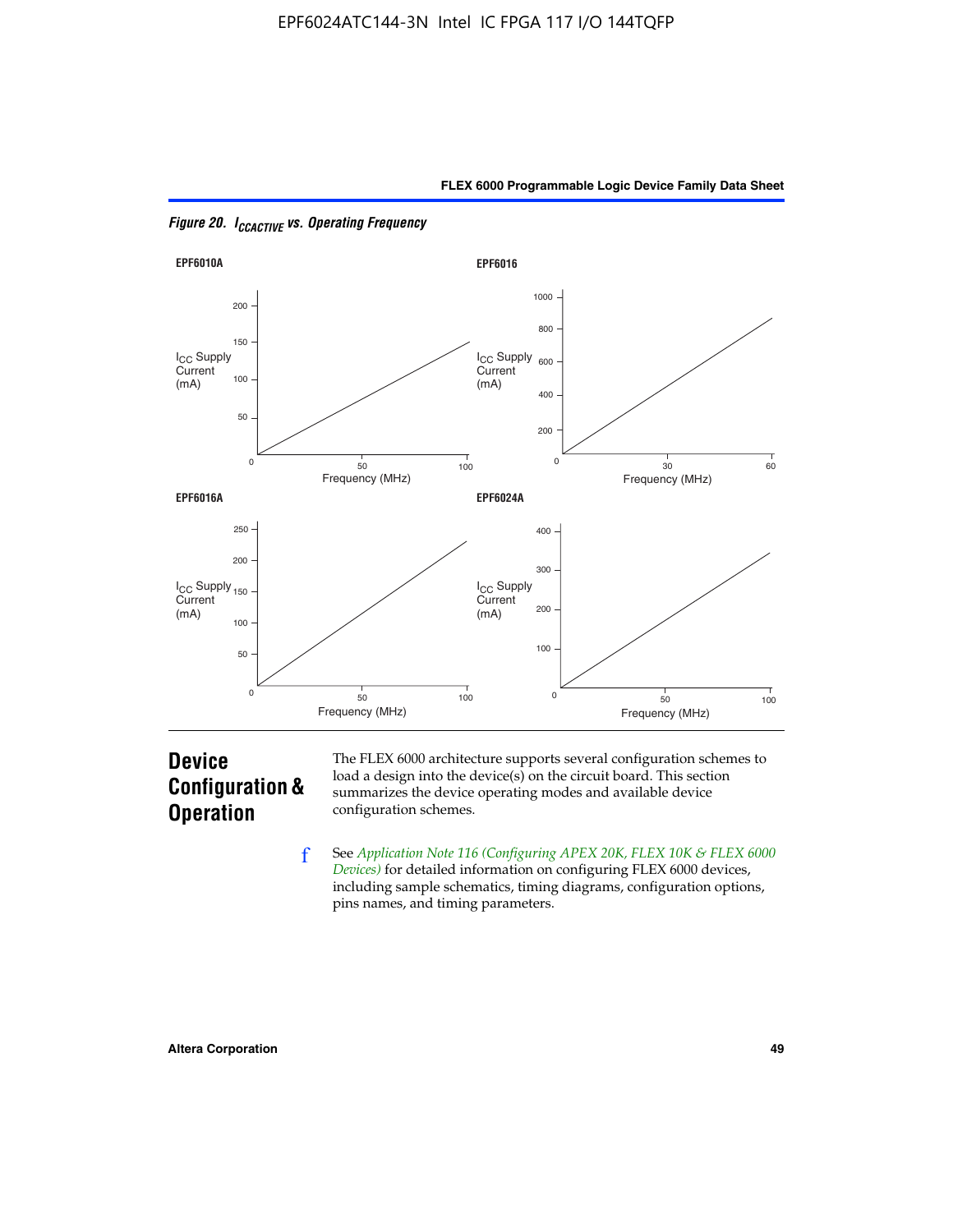#### **Operating Modes**

The FLEX 6000 architecture uses SRAM configuration elements that require configuration data to be loaded every time the circuit powers up. This process of physically loading the SRAM data into a FLEX 6000 device is known as configuration. During initialization—a process that occurs immediately after configuration—the device resets registers, enables I/O pins, and begins to operate as a logic device. The I/O pins are tri-stated during power-up, and before and during configuration. The configuration and initialization processes of a device are referred to as *command mode*; normal device operation is called *user mode*.

SRAM configuration elements allow FLEX 6000 devices to be reconfigured in-circuit by loading new configuration data into the device. Real-time reconfiguration is performed by forcing the device into command mode with a device pin, loading different configuration data, reinitializing the device, and resuming usermode operation. The entire reconfiguration process requires less than 100 ms and is used to dynamically reconfigure an entire system. Also, in-field system upgrades can be performed by distributing new configuration files.

#### **Configuration Schemes**

The configuration data for a FLEX 6000 device can be loaded with one of three configuration schemes, which is chosen on the basis of the target application. An EPC1 or EPC1441 configuration device or intelligent controller can be used to control the configuration of a FLEX 6000 device, allowing automatic configuration on system power-up.

Multiple FLEX 6000 devices can be configured in any of the three configuration schemes by connecting the configuration enable input (nCE) and configuration enable output (nCEO) pins on each device.

Table 40 shows the data sources for each configuration scheme.

| <b>Table 40. Configuration Schemes</b> |                                                                                                                                |  |  |  |
|----------------------------------------|--------------------------------------------------------------------------------------------------------------------------------|--|--|--|
| <b>Configuration Scheme</b>            | Data Source                                                                                                                    |  |  |  |
| Configuration device                   | EPC1 or EPC1441 configuration device                                                                                           |  |  |  |
| Passive serial (PS)                    | BitBlaster <sup>™</sup> , ByteBlasterMV <sup>™</sup> , or MasterBlaster <sup>™</sup><br>download cables, or serial data source |  |  |  |
| Passive serial asynchronous<br>(PSA)   | BitBlaster, ByteBlasterMV, or MasterBlaster<br>download cables, or serial data source                                          |  |  |  |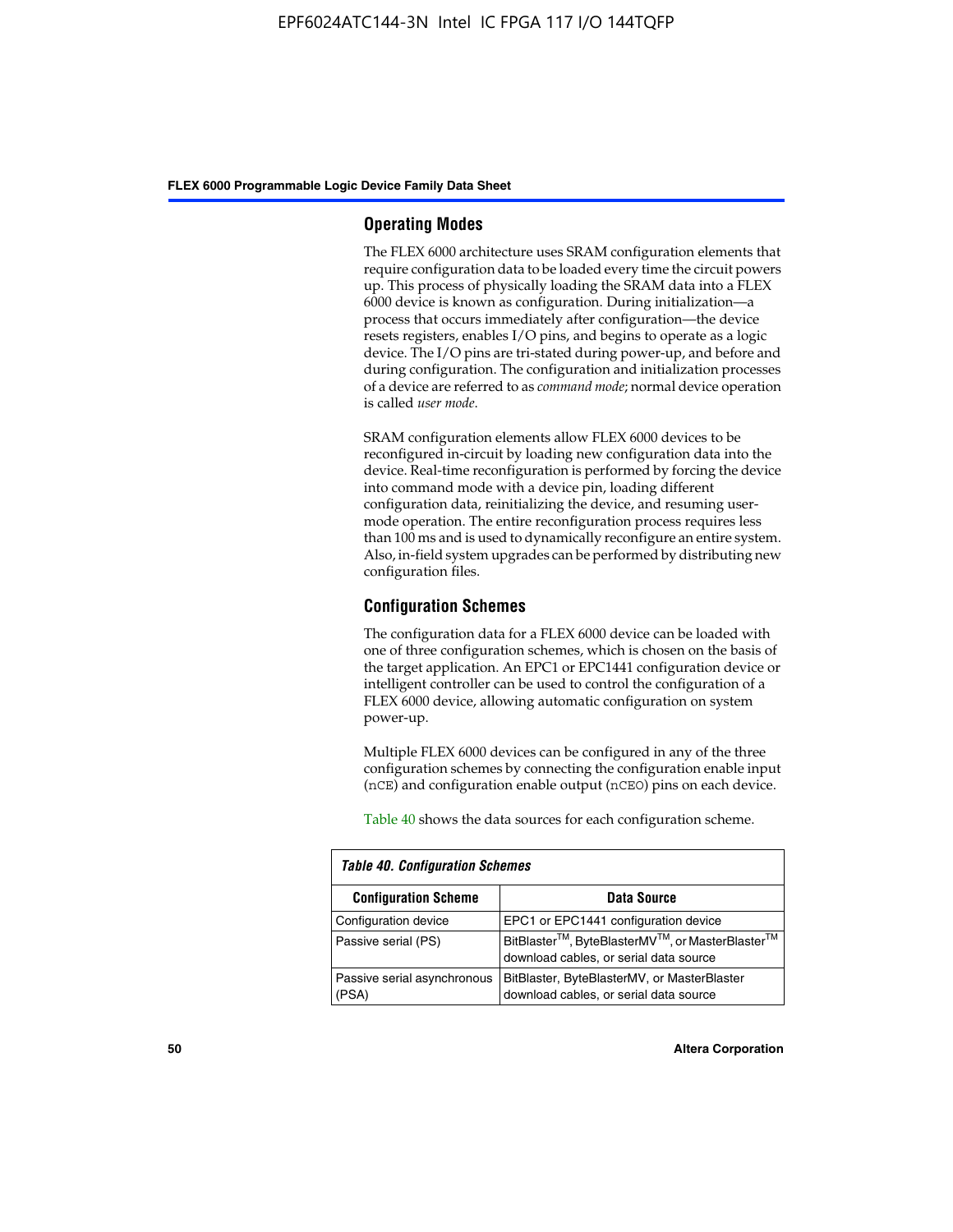**Device Pin-Outs** See the Altera web site (**http://www.altera.com**) or the *Altera Digital Library* for pin-out information.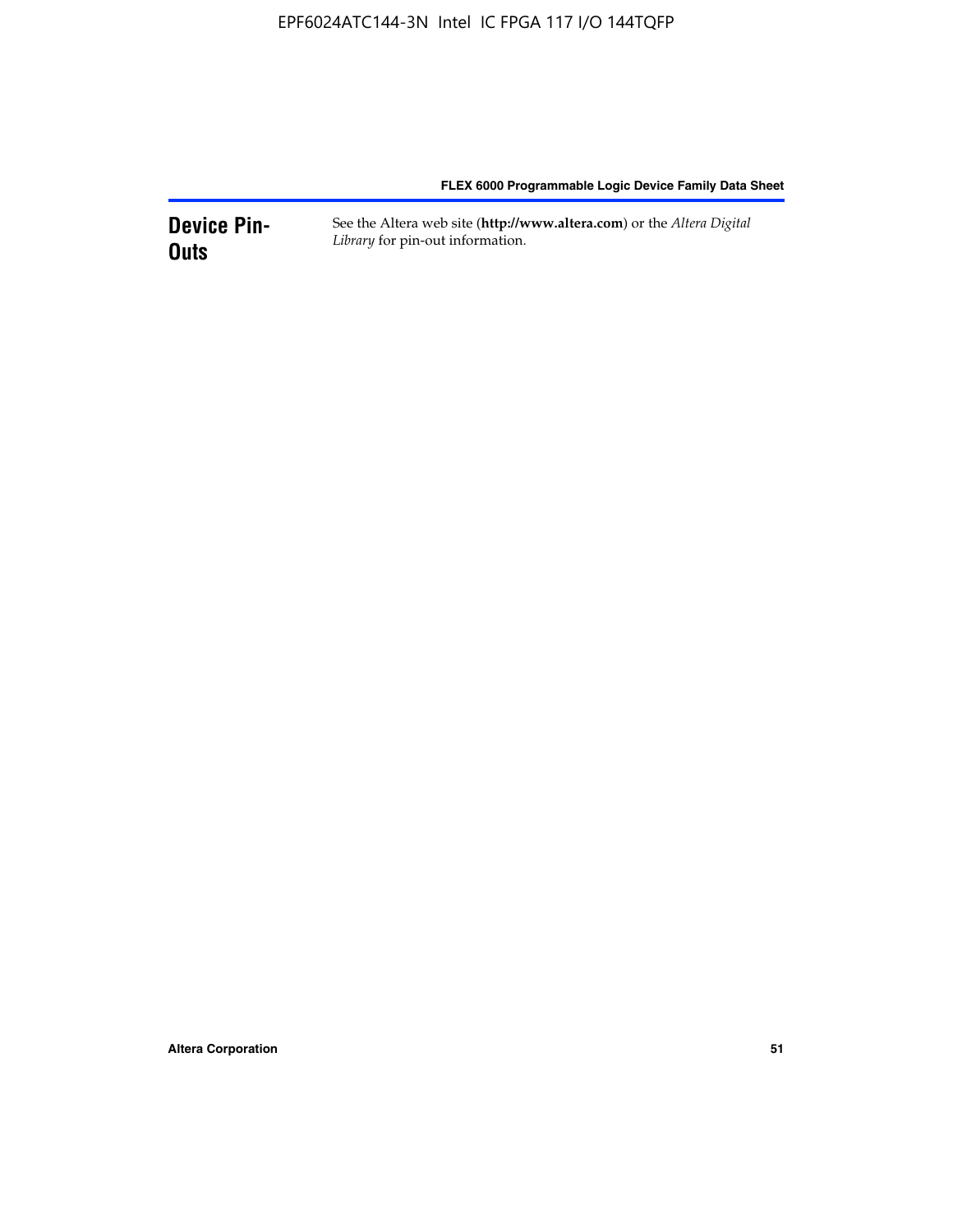

101 Innovation Drive San Jose, CA 95134 (408) 544-7000 http://www.altera.com Applications Hotline: (800) 800-EPLD Customer Marketing: (408) 544-7104 Literature Services: (888) 3-ALTERA lit\_req@altera.com

Altera, BitBlaster, ByteBlasterMV, FastFlex, FastTrack, FineLine BGA, FLEX, MasterBlaster, MAX+PLUS II, MegaCore, MultiVolt, OptiFLEX, Quartus, SameFrame, and specific device designations are trademarks and/or service marks of Altera Corporation in the United States and other countries. Altera acknowledges the trademarks of other organizations for their respective products or services mentioned in this document, specifically: Verilog is a registered trademark of and Verilog-XL is a trademarks of Cadence Design Systems,<br>Inc. DATA I/O is a registered trademark of Data I/O Corporation. HP is a registered trademark of Hewlett-<br>Packard trademark of Intel Corporation. Mentor Graphics is a registered trademark of Mentor Graphics Corporation. OrCAD is a registered trademark of OrCAD Systems, Corporation. SPARCstation is a registered trademark of SPARC International, Inc. and is licensed exclusively to Sun Microsystems, Inc. Sun Workstation is a registered trademark of, and Sun is a registered trademark of Sun Microsystems, Inc. Synopsys is a registered trademark and DesignTime, HDL Compiler, and DesignWare are trademarks of Synopsys, Inc. VeriBest is a registered<br>trademark of Viewlogic Systems, Inc. Viewlogic is a registered trademark of Viewlogic Systems, Inc. Altera<br>products are

of the application or use of any information, product, or service described herein except as<br>expressly agreed to in writing by Altera Corporation. Altera customers are advised to<br>obtain the latest version of device specifi



Copyright © 2001 Altera Corporation. All rights reserved.

**52 Altera Corporation**

Printed on Recycled Paper.